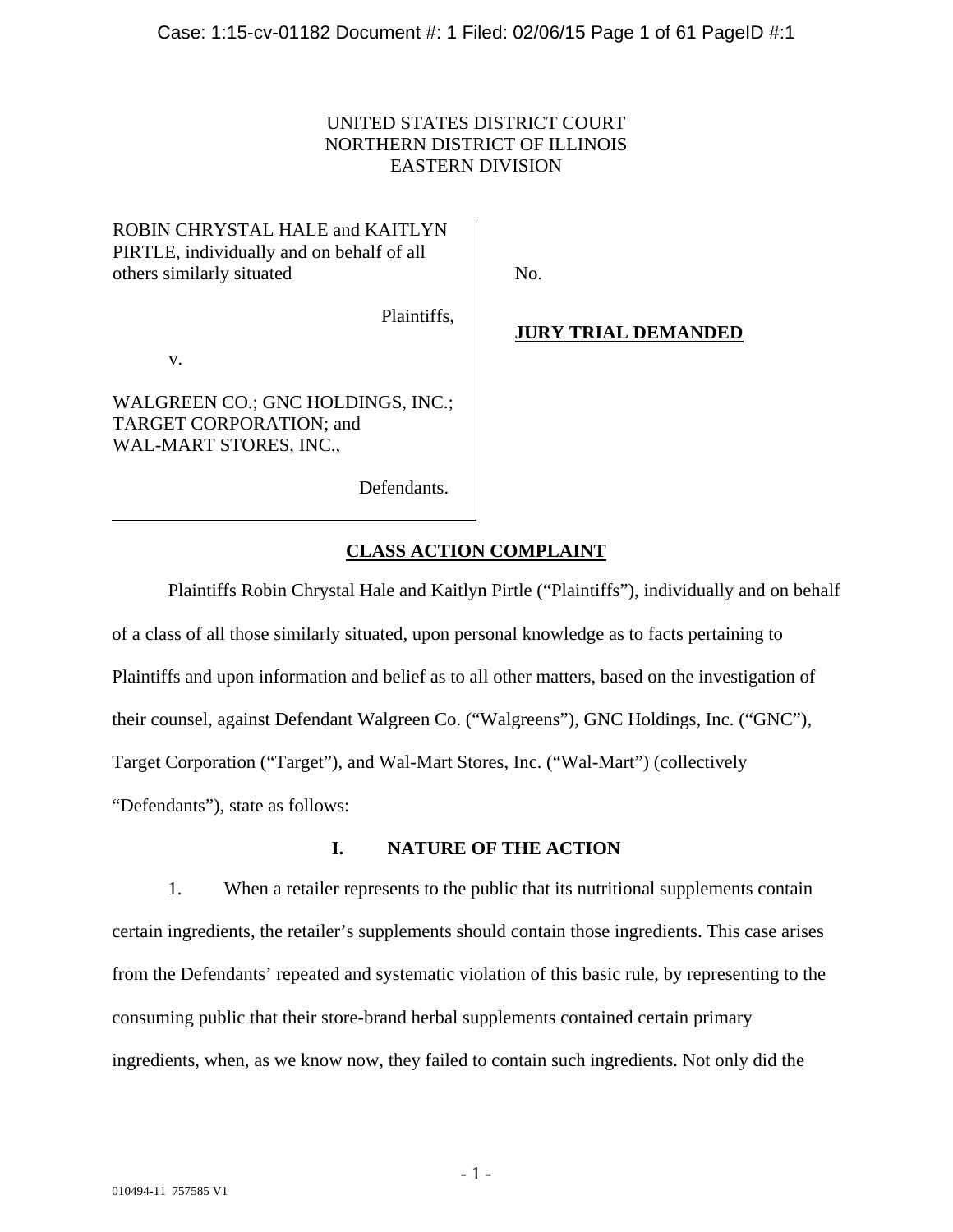### Case: 1:15-cv-01182 Document #: 1 Filed: 02/06/15 Page 2 of 61 PageID #:2

Defendants' herbal supplements fail to contain the ingredients they were represented to contain, they contained a variety of other materials that were not disclosed by the Defendants, thus, putting the health of their customers at risk.

2. Herbal supplements are dietary supplements that are believed to possess certain therapeutic or other health benefits. These supplements are derived from natural plants, flowers, roots and the like, and come in many different dosages and forms, such as capsules or liquid. The names of some herbal supplements, like Echinacea or Garlic, are quite familiar to most people. While others, such as Bilberry, may not be.<sup>1</sup> The Defendants manufacture and sell a variety of Herbal Supplements under their own private labels.

3. On February 2, 2015, the New York Attorney General ("NYAG") sent Cease and Desist Letters to the CEO's of the Defendants, demanding they stop selling certain store brand Herbal Supplements that fail to contain the ingredients that the Defendants represent are contained in the Herbal Supplements, or, that contain other substances which are not disclosed on the packaging for those Herbal Supplements.

4. In particular, the NYAG stated that it obtained random samples from the Defendants' store-brand nutritional supplements (*i.e.* Ginkgo Biloba, St. John's Wort, Garlic) from several different locations of each Defendant. The NYAG then conducted specific genetic testing on each of the samples and, incredibly, found that the overwhelming majority of Herbal Supplements tested failed to contain *any* of the primary ingredients they were represented to contain, and in many cases, contained ingredients that do not match what is on the label.

 $\frac{1}{1}$  For purposes of this complaint, the term "Herbal Supplements" shall include the following Defendants' store brand supplements: Aloe Vera, Bilberry, Black Cohosh, Cat's Claw, Chasteberry, Cranberry, Dandelion, Echinacea, Ephedra, Evening Primrose Oil, Feverfew, Flaxseed/Flaxseed Oil, Garlic, Ginger, Ginkgo (Ginkgo Biloba), Ginseng, Goldenseal, Green Tea, Hawthorn, Horse Chestnut, Kava, Licorice Root, Milk Thistle, Mistletoe, Red Clover, Saw Palmetto, St. John's Wort, and Valerian. *See* http://www.nutrition.gov/dietarysupplements/herbal-supplements.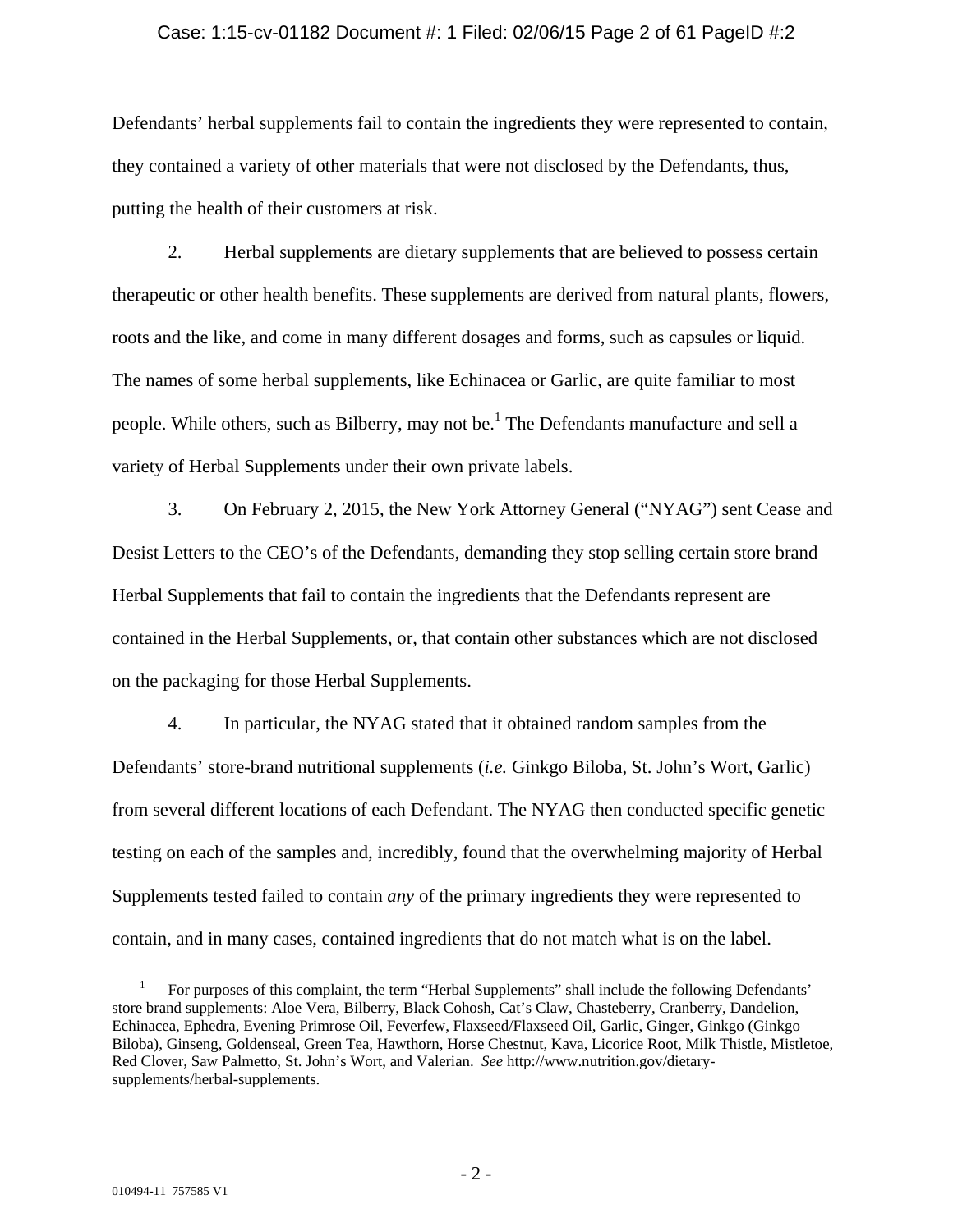### Case: 1:15-cv-01182 Document #: 1 Filed: 02/06/15 Page 3 of 61 PageID #:3

5. On behalf of themselves and all others similarly situated, Plaintiffs seek relief from the Defendants for injuries caused by their common practice, including: (a) an order certifying the action to be maintained as a Class action and ordering Plaintiffs and their counsel to represent the Class; (b) restitution; (c) compensatory damages; (d) punitive, statutory, and/or treble damages; (e) attorneys' fees; (f) costs of this suit; (g) pre- and post-judgment interest; and (h) such other and further relief as this Court may deem necessary or proper.

# **II. JURISDICTION AND VENUE**

6. This Court has subject matter jurisdiction over this class action pursuant to 28 U.S.C. § 1332 as amended by the Class Action Fairness Act of 2005 because the matter in controversy exceeds \$5,000,000, exclusive of interest and costs, because the proposed Class consists of 100 or more members, and minimal diversity exists.

7. This Court has personal jurisdiction over the Defendants because they are authorized to do business and in fact do business in this district and have sufficient minimum contacts with this district, and/or each Defendant otherwise intentionally avails itself of the markets in this state through the promotion, marketing and sale of its Herbal Supplements in this district, to render the exercise of jurisdiction by this Court permissible under traditional notions of fair play and substantial justice.

8. Pursuant to 28 U.S.C. § 1391, venue is proper in the Northern District of Illinois because one of the Defendants, Walgreens, is located in this District, and a substantial part of the events underlying Plaintiffs' claims occurred in this District.

- 3 -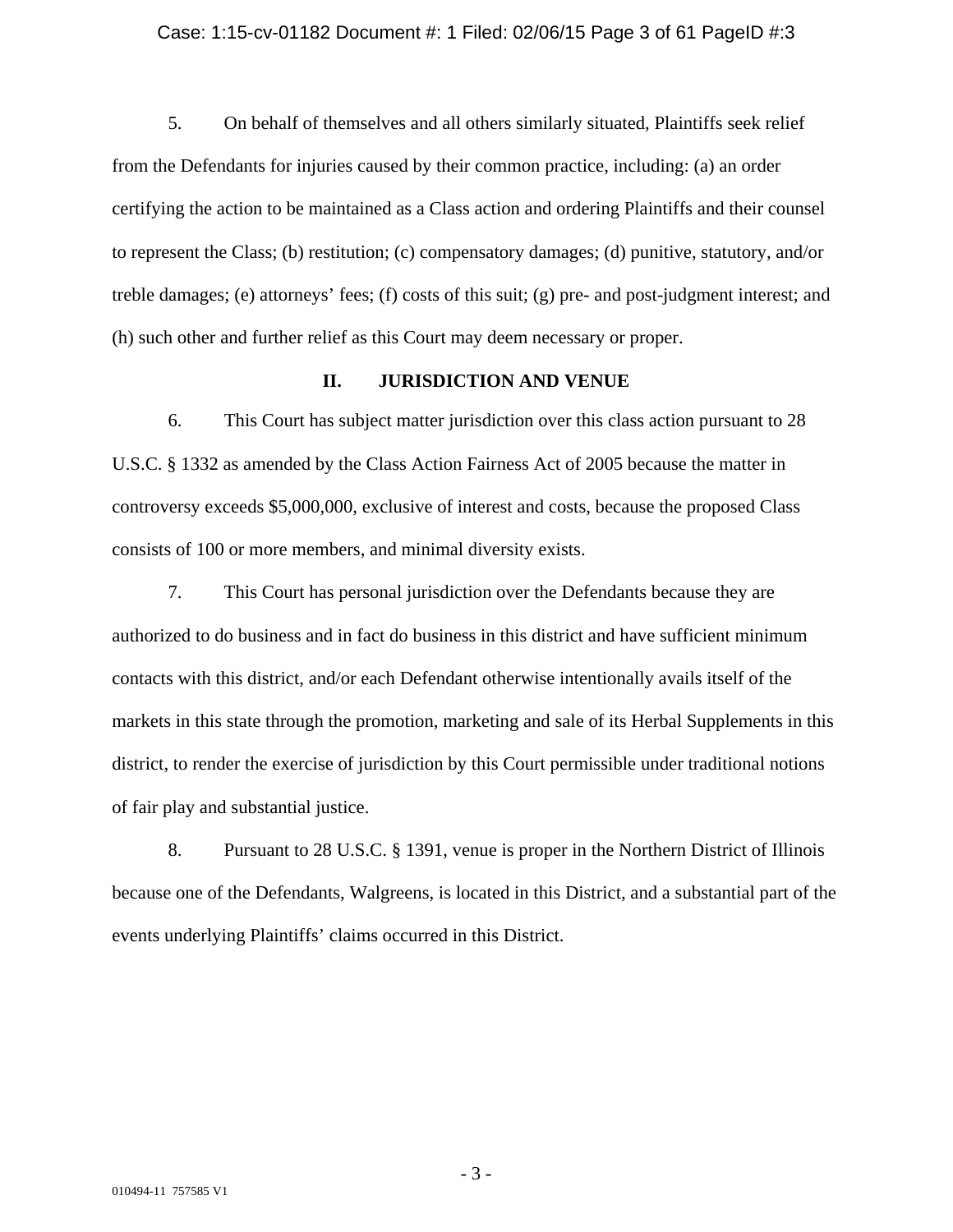### **III. THE PARTIES**

### **A. The Plaintiffs**

9. Plaintiff Robin Chrystal Hale is an individual residing in Des Moines, Iowa. Plaintiff purchased St. John's Wort from the Defendants during the Class Period. Plaintiff incurred losses and/or damages as a result of the activities alleged herein. Plaintiff and/or their property and/or estate were injured as a result of the conduct alleged herein. Plaintiff has suffered injury-in-fact for which she is entitled to seek monetary damages.

10. Plaintiff Kaitlyn Pirtle is an individual residing in Ames, Iowa. Plaintiff purchased Echinacea, St. John's Wort and Valerian Root from the Defendants during the Class Period. Plaintiff incurred losses and/or damages as a result of the activities alleged herein. Plaintiff and/or their property and/or estate were injured as a result of the conduct alleged herein. Plaintiff has suffered injury-in-fact for which she is entitled to seek monetary damages.

### **B. The Defendants**

11. Defendant Walgreen Co. is an Illinois corporation with its principal place of business at 108 Wilmott Road, Deerfield, Illinois. Walgreens owns and operates approximately 8300 stores throughout the United States. $2$  Defendant Walgreens manufactures and sells its own line of Herbal Supplements under the brand name "Finest Nutrition." Defendant Walgreens has been and still is engaged in the business of manufacturing and selling Herbal Supplements in the United States.

12. Defendant Target Corporation is a Minnesota corporation with its principal place of business at 1000 Nicollet Mall, Minneapolis, Minnesota. As of February 2014, Target owned

 <sup>2</sup> Walgreens Co. Form 10-K for the period ending August 31, 2014, at p. 24.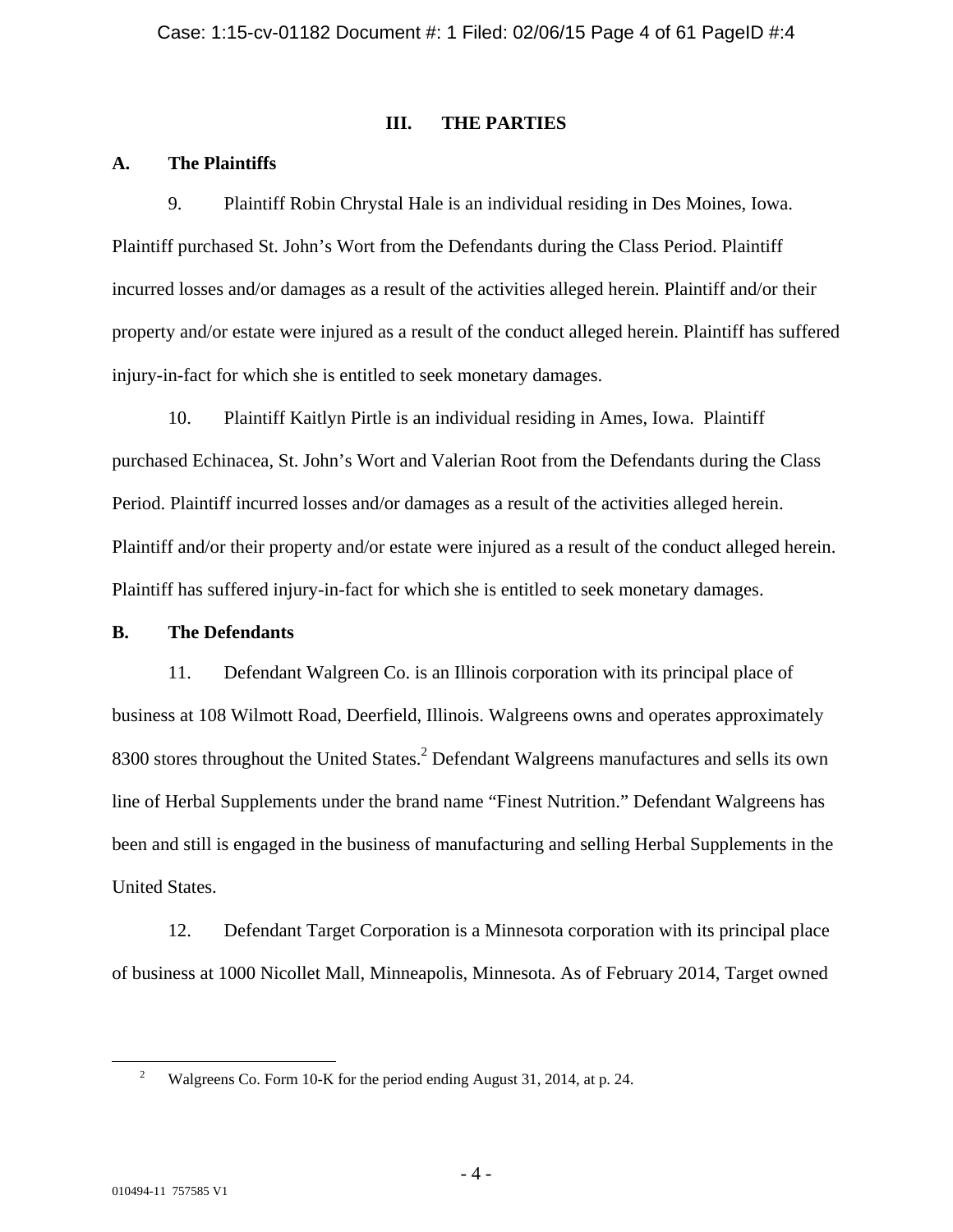### Case: 1:15-cv-01182 Document #: 1 Filed: 02/06/15 Page 5 of 61 PageID #:5

and operated approximately 1800 retail stores throughout the United States.<sup>3</sup> Defendant Target manufactures and sells its own line of Herbal Supplements under the brand name "up & up." Defendant Target has been and still is engaged in the business of manufacturing and selling Herbal Supplements in the United States.

13. Defendant GNC Holdings, Inc. is a Delaware Corporation with its principal place of business at 300 Sixth Avenue, Pittsburgh, Pennsylvania. GNC boasts that it "is the leading global specialty retailer of health and wellness products, including vitamins, minerals and herbal supplement products."<sup>4</sup> GNC has over 8500 locations as well as its website, where it sells its products, including Herbal Supplements.<sup>5</sup> Defendant GNC manufactures and sells its own line of Nutritional Supplements under a single brand name of "Herbal Plus." GNC's Herbal Supplements are available in various dosages, and in different forms such as soft gelatin capsule form, liquid or tea form. Defendant GNC has been and still is engaged in the business of manufacturing and selling Herbal Supplements in the United States.

14. Defendant Wal-Mart Stores, Inc. is a Delaware corporation with its principal place of business at 702 S.W. 8<sup>th</sup> Street, Bentonville, Arkansas. Defendant Wal-Mart manufactures and sells its own line of Herbal Supplements under the brand name "Spring Valley." Defendant Wal-Mart has been and still is engaged in the business of manufacturing and selling Herbal Supplements in the United States.

 $\frac{1}{3}$ <sup>3</sup> Target Corporation Form 10-K for the period ending February 1, 2014, at p. 11.

<sup>4</sup> GNC Holdings, Inc. Form 10-K for the period ending December 31, 2013, at p. 4.

<sup>5</sup> *Id.*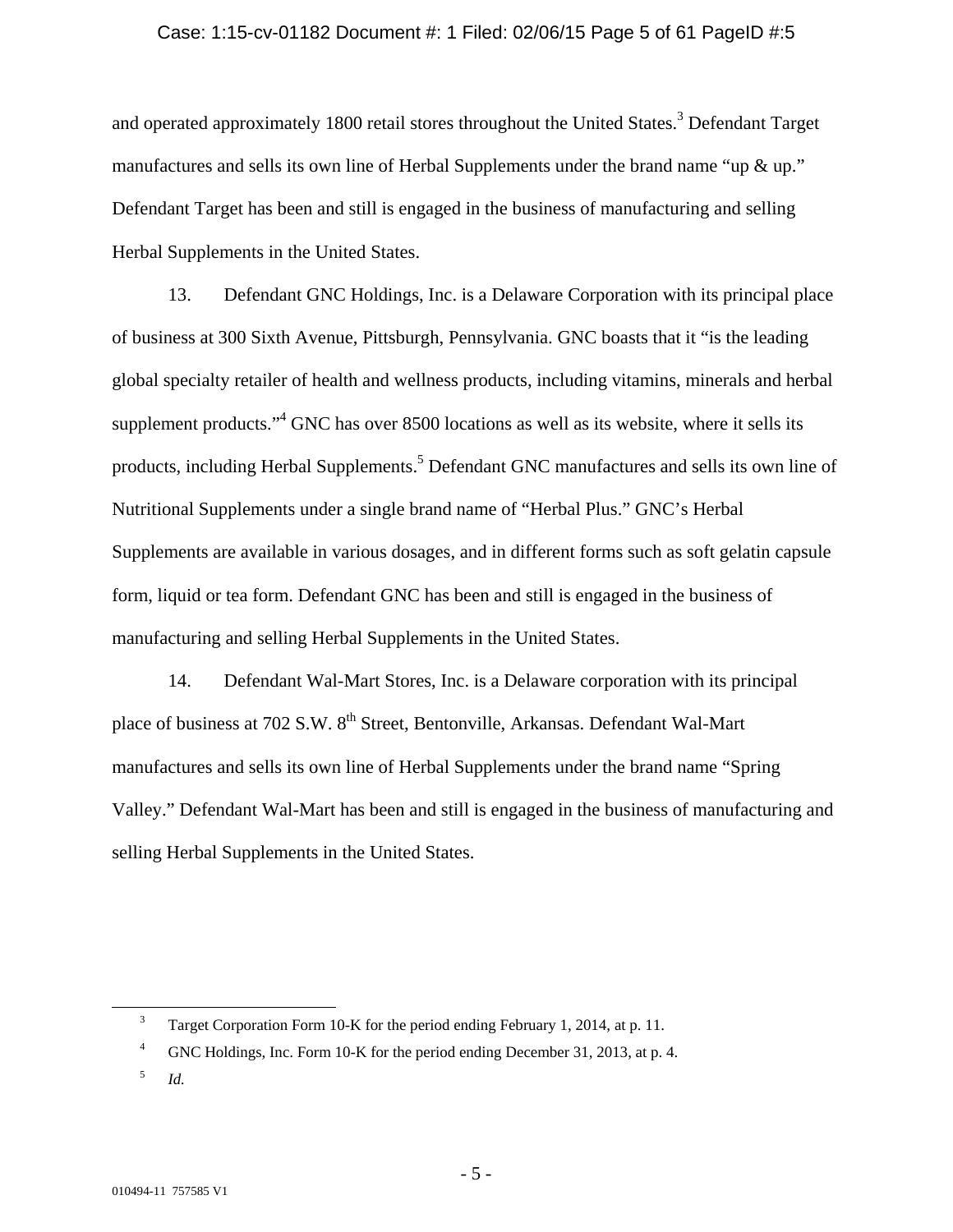### **IV. Herbal Supplements**

# **A. Background on Herbal Supplements**

15. Herbal Supplements, also known as "botanicals," are one of the most commonly consumed nutritional supplements in the United States. Herbal Supplements are a type of dietary supplement that contains herbs plant or part of a plant used for its flavor, scent, or potential therapeutic properties or other health benefits. Herbal Supplements may include flowers, leaves, bark, fruit, seeds, stems, and roots, either on their own, or in mixtures. Primitive and ancient civilizations relied on herbs for healing, as do many contemporary cultures throughout the world. In fact, the World Health Organization has estimated that 80% of the world's population continues to use traditional therapies, a major part of which are derived from plants. $<sup>6</sup>$ </sup>

16. As of 2013, it is estimated that approximately 36 million adults in the United States consume Herbal Supplements.<sup>7</sup> This figure represents an increase in consumption of over 33% since 2011.<sup>8</sup> Herbal supplement sales in the United States in 2013 were estimated to be \$6 billion.<sup>9</sup> It is also estimated that the global herbal supplements market is a \$100 billion annual market.<sup>10</sup>

10 http://www.nutraingredients-usa.com/Markets/Herbal-supplement-sales-to-hit-93.15-billion-by-2015- Report.

 <sup>6</sup> http://www.helpguide.org/articles/healthy-eating/dietary-supplements.htm.

<sup>7</sup> http://www.nutraingredients-usa.com/Markets/Future-looks-increasingly-bright-for-herbal-supplementsmarket-researcher-says.

<sup>8</sup> *Id.*

<sup>9</sup> http://cms.herbalgram.org/press/2014/2013\_Herb\_Market\_Report.html?ts=1423064157&signature=c178d1d1f 807b7078647474baea0e9c9.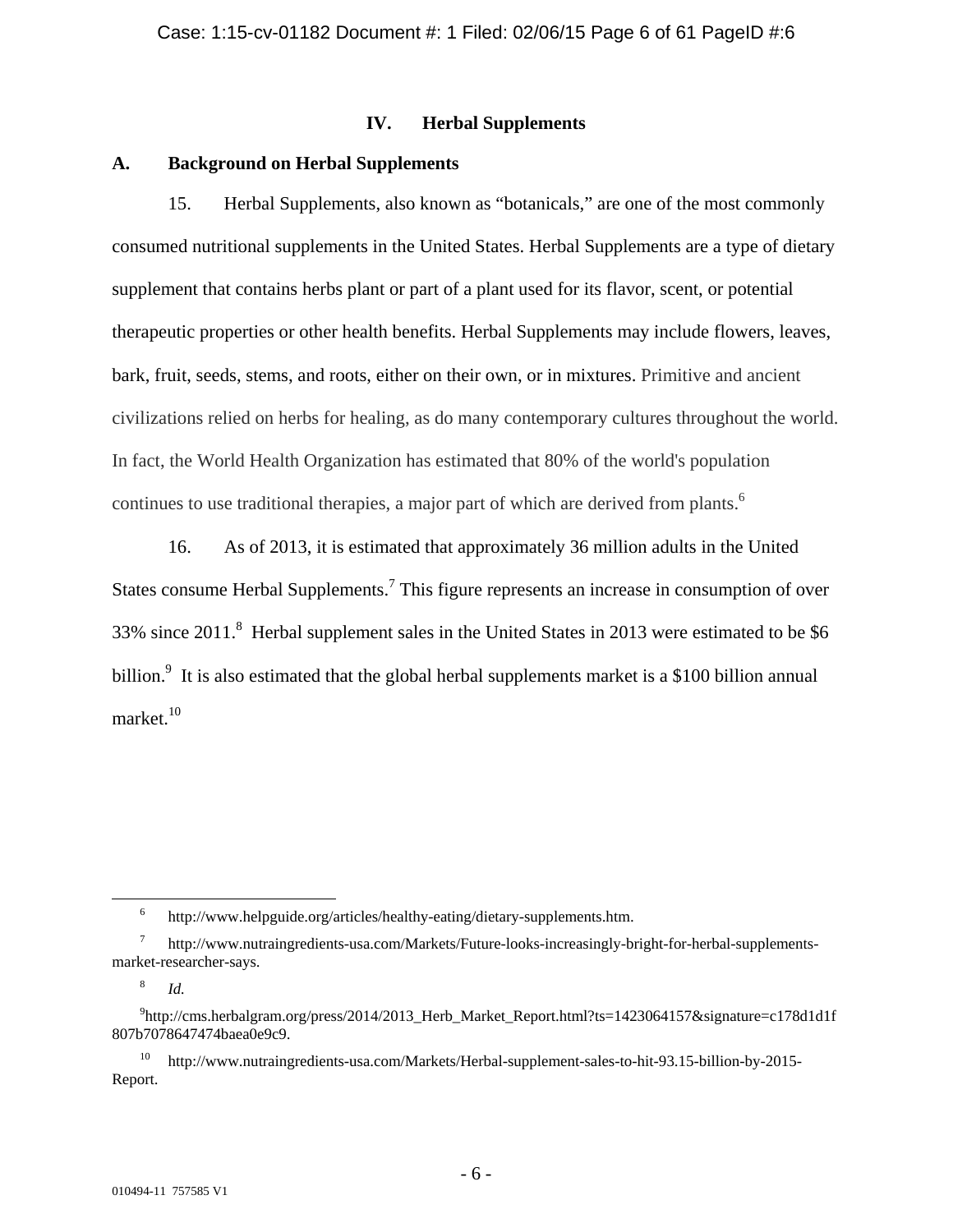### Case: 1:15-cv-01182 Document #: 1 Filed: 02/06/15 Page 7 of 61 PageID #:7

17. There are at least 50 different types of Herbal Supplements manufactured and sold in the United States. These include Aloe Vera, Astragalus, Cranberry, Echinacea, Garlic, Ginseng, Ginkgo, Milk Thistle, St. John's Wort, and Yohimbe.<sup>11</sup>

18. Herbal Supplements are not regulated by the United States Food and Drug Administration. Pursuant to the Dietary Supplement Health and Education Act of 1994, Herbal Supplements are considered "dietary supplements" and therefore come outside the purview of the FDA. In other words, virtually anyone with the ability to manufacture, market and sell Herbal Supplements can do so, with no oversight from the FDA.

### **B. The New York Attorney General's Investigation of Defendants**

19. The New York Attorney General has been conducting an investigation into the Herbal Supplements industry. As a result of that investigation, on February 2, 2015, the New York AG sent "Cease and Desist" letters to the Defendants, demanding that they remove certain of their store-brand Herbal Supplements from their shelves and otherwise cease selling such products.

### **1. Cease and Desist Letter to GNC**

20. In the February 2 letter to GNC's CEO, Michael Archbold, the NY AG stated that it purchased six Herbal Plus Herbal Supplements from four different New York state GNC locations. The Herbal Supplements purchased were Ginkgo Biloba, St. John's Wort, Ginseng, Garlic, Echinacea, and Saw Palmetto. The NY AG then conducted genetic testing on each bottle, which yielded 120 results.

21. In testing the samples, the NY AG used "DNA barcoding technology." DNA barcoding technology is a highly reliable means of testing the genetic composition of herbal

 <sup>11</sup> http://ods.od.nih.gov/factsheets/list-Botanicals/.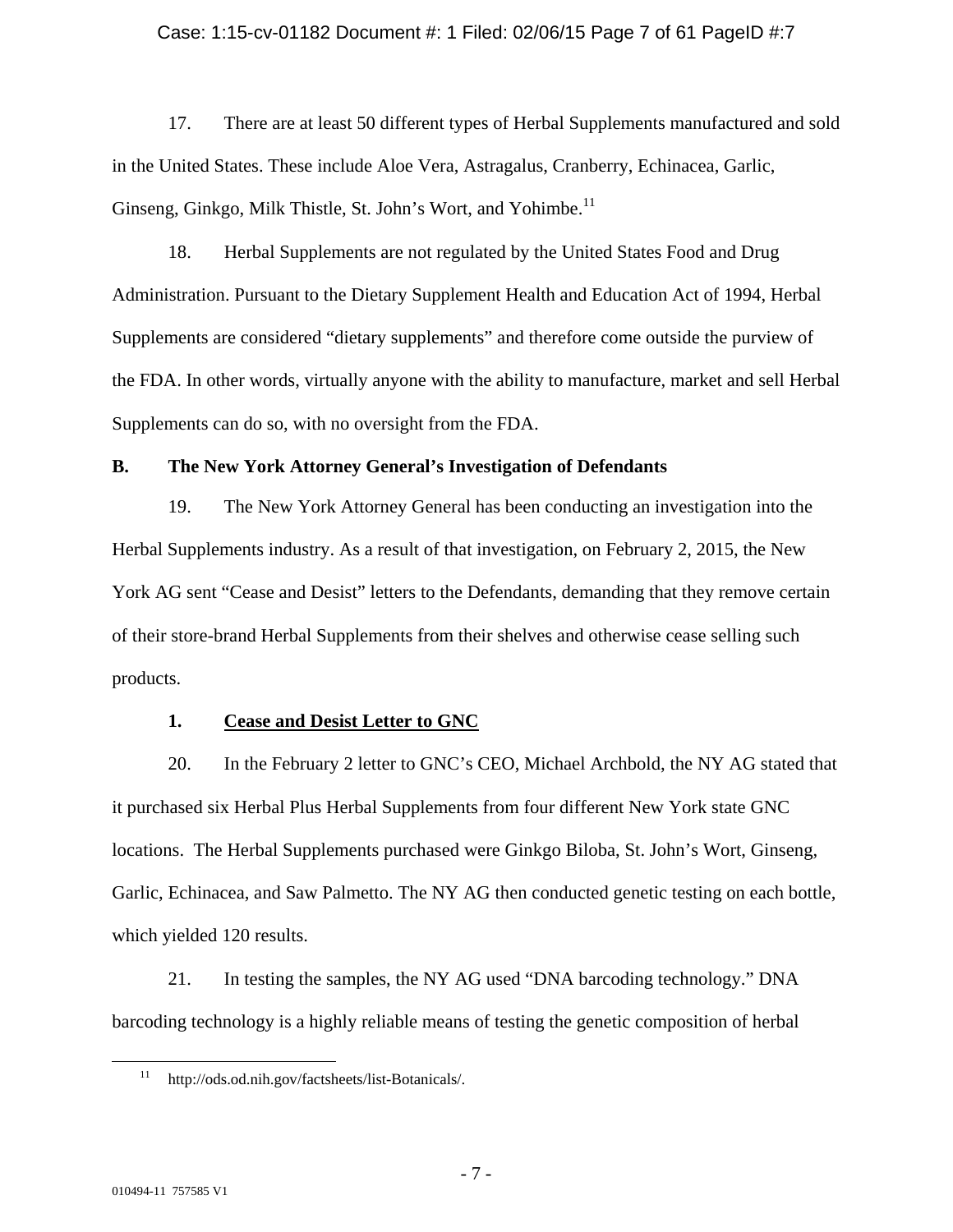### Case: 1:15-cv-01182 Document #: 1 Filed: 02/06/15 Page 8 of 61 PageID #:8

supplements. Barcoding uses state-of-the-art biotechnology to help identify plant material based on short, standardized gene sequences.<sup>12</sup>

22. The results of the genetic testing showed that 45% of the samples contained *no* plant DNA whatsoever. Further, 33% of the samples contained botanical material other than what appeared on the label. And finally, a mere 22% of the sample set yielded DNA that matched the contents of the product label.

23. For example, with respect to the Herbal Plus Ginkgo Biloba tested by the NY AG, none of the samples contained any Ginkgo whatsoever, and many of the samples tested showed no presence of any plant material at all. Several of the tests revealed the presence of rice, spruce, and asparagaccae, materials that are not related to Ginkgo. The presence of these ingredients was not disclosed on the Herbal Plus Ginkgo packaging.

 24. With respect to the Herbal Plus St. John's Wort, none of the samples tested contained *any* St. John's Wort. A few of the samples contained other substances such as rice, allium and dracaena (which is a tropical houseplant). The presence of these three ingredients was not disclosed on the Herbal Plus St. John's Wort packaging.

25. With respect to Echinacea, none of the samples tested by the NY AG contained any Echinacea. Some of the samples contained rice, and pinus or ranunculacae. The presence of these ingredients were not disclosed on the Herbal Plus Echinacea packaging.

 26. Even in cases where the genetic tests on one of the Herbal Plus Herbal Supplements revealed the presence of the correct ingredient, many of the tests revealed the complete absence of the ingredient on the same product, thus, leaving a consumer completely

http://www.biomedcentral.com/1741-7015/11/222.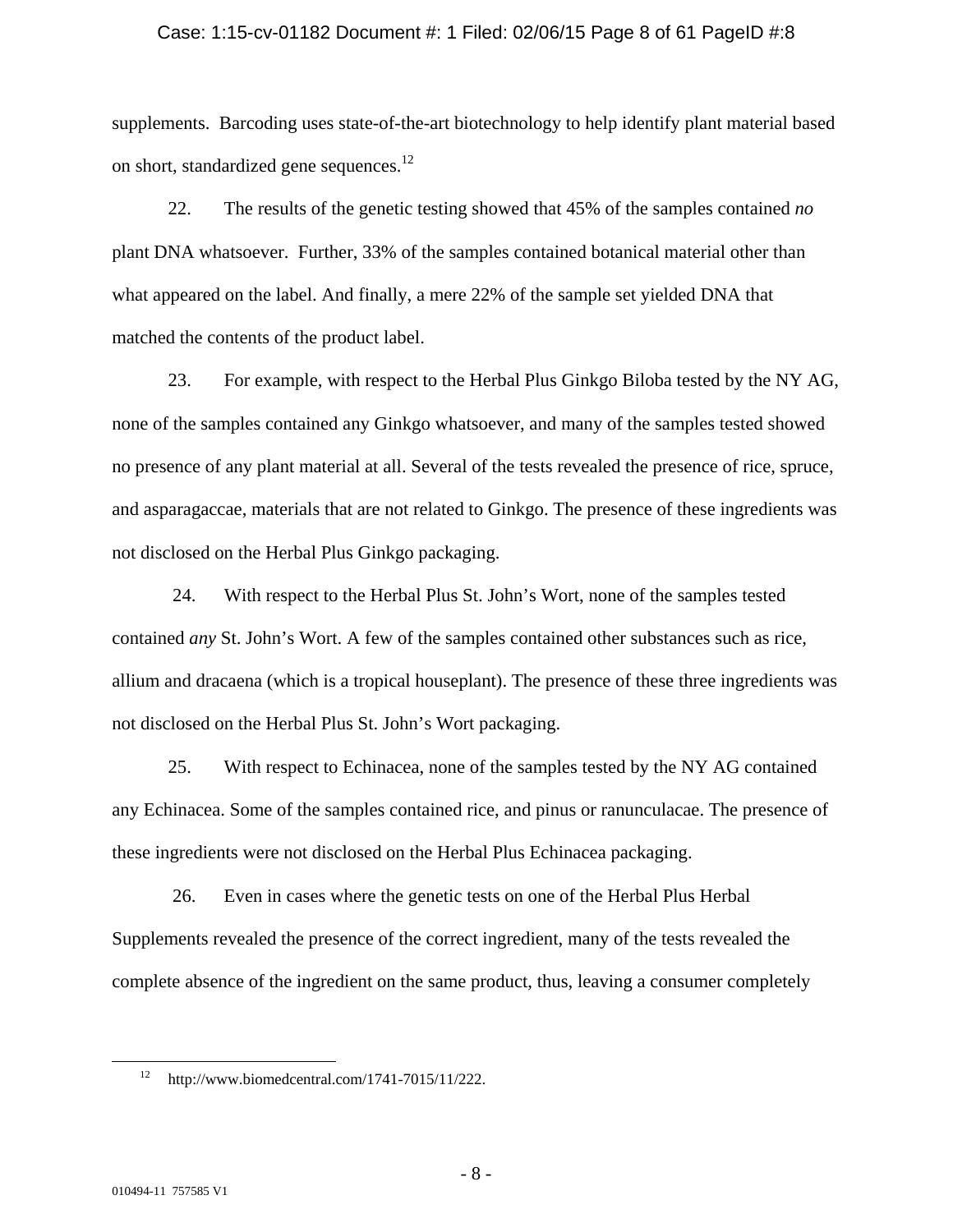### Case: 1:15-cv-01182 Document #: 1 Filed: 02/06/15 Page 9 of 61 PageID #:9

unsure whether they got "lucky" and purchased one of the bottle's that contained the proper ingredients.

# **2. Cease and Desist Letter to Target**

27. In a February 2, 2015 letter to Target's CEO, Brian Cornell, the NY AG stated that it purchased six 'up & up" Herbal Supplements from three different New York state Target locations. The Herbal Supplements purchased were Ginkgo Biloba, St. John's Wort, Valerian Root, Garlic, Echinacea and Saw Palmetto. The NY AG then conducted genetic testing on each bottle, which yielded 90 results.

28. The results of the genetic testing showed that 38% of the samples contained *no* plant DNA whatsoever. Further, 21% of the samples contained botanical material other than what appeared on the label. And finally, a mere 41% of the sample set yielded DNA that matched the contents of the product label.

29. For example, with respect to the up  $\&$  up Ginkgo Biloba, none of the samples tested contained *any* Ginkgo. A few of the samples contained other substances such as rice, allium and mung/French Bean. The presence of these three ingredients were not disclosed on the up & up Ginkgo packaging.

30. With respect to the up & up St. John's Wort tested by the NY AG, *none* of the samples contained any St. John's Wort whatsoever, and many of the samples tested showed no presence of any plant material at all. Several of the tests revealed the presence of rice, allium, and dracaena, all of which are unrelated to St. John's Wort. The presence of these ingredients was not disclosed on the up & up St. John's Wort packaging.

31. With respect to the up & up Valerian Root tested by the NY AG, *none* of the samples contained any Valerian Root whatsoever, and many of the samples tested showed no

- 9 -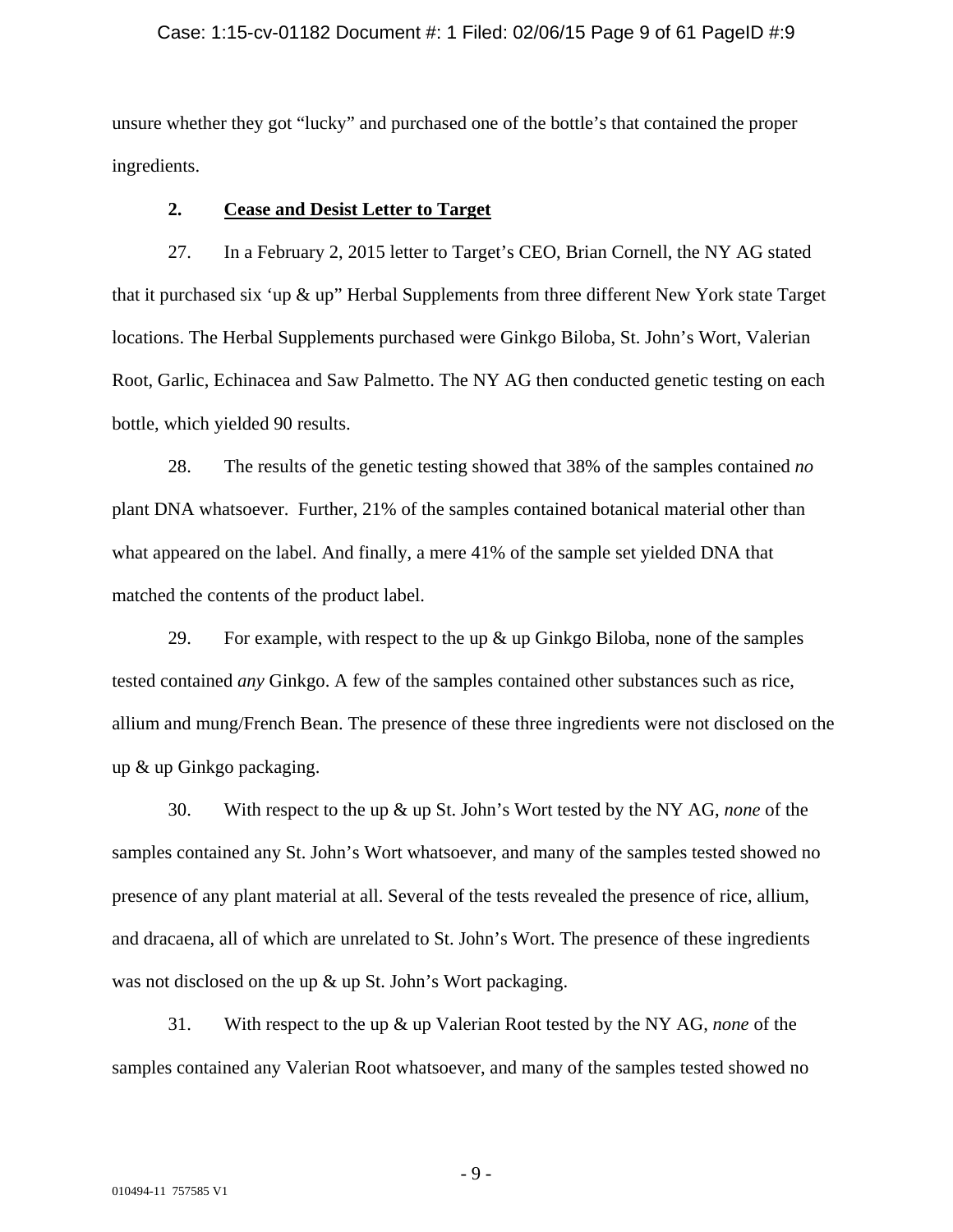#### Case: 1:15-cv-01182 Document #: 1 Filed: 02/06/15 Page 10 of 61 PageID #:10

presence of any plant material at all. Several of the tests revealed the presence of allium, phasolus/beans, rice, asparagaccea, peas, wild carrot, saw palmetto, and phaseolus fabacaeae, all of which are unrelated to Valerian Root. The presence of these ingredients was not disclosed on the up & up Valerian Root packaging.

32. Even in cases where the genetic tests on one of the up  $\&$  up Herbal Supplements revealed the presence of the correct ingredient, many of the tests revealed the complete absence of the ingredient on the same product, thus, leaving a consumer completely unsure whether they got "lucky" and purchased one of the bottle's that contained the proper ingredients.

### **3. Cease and Desist Letter to Walgreens**

33. In a February 2, 2015 letter to Walgreens' President, Alexander Gourlay, the NY AG stated that it purchased six Walgreens brand "Finest Nutrition" Herbal Supplements from three different New York state Walgreens locations. The Walgreens Herbal Supplements purchased were Ginkgo Biloba, St. John's Wort, Ginseng, Garlic, Echinacea and Saw Palmetto. The NY AG then conducted genetic testing on each bottle, which yielded 90 results.

34. The results of the genetic testing showed that 37% of the samples contained *no* plant DNA whatsoever. Further, 45% of the samples contained botanical material other than what appeared on the label. And finally, a mere 18% of the sample set yielded DNA that actually matched the contents of the product label.

35. For example, with respect to the Finest Nutrition Ginkgo Biloba, none of the samples tested contained *any* Ginkgo. The only botanic material that was found in the Ginkgo samples was rice. The presence of the rice was not disclosed on the Finest Nutrition packaging.

36. With respect to the Finest Nutrition St. John's Wort tested by the NY AG, *none* of the samples contained any St. John's Wort whatsoever, and many of the samples tested showed

- 10 -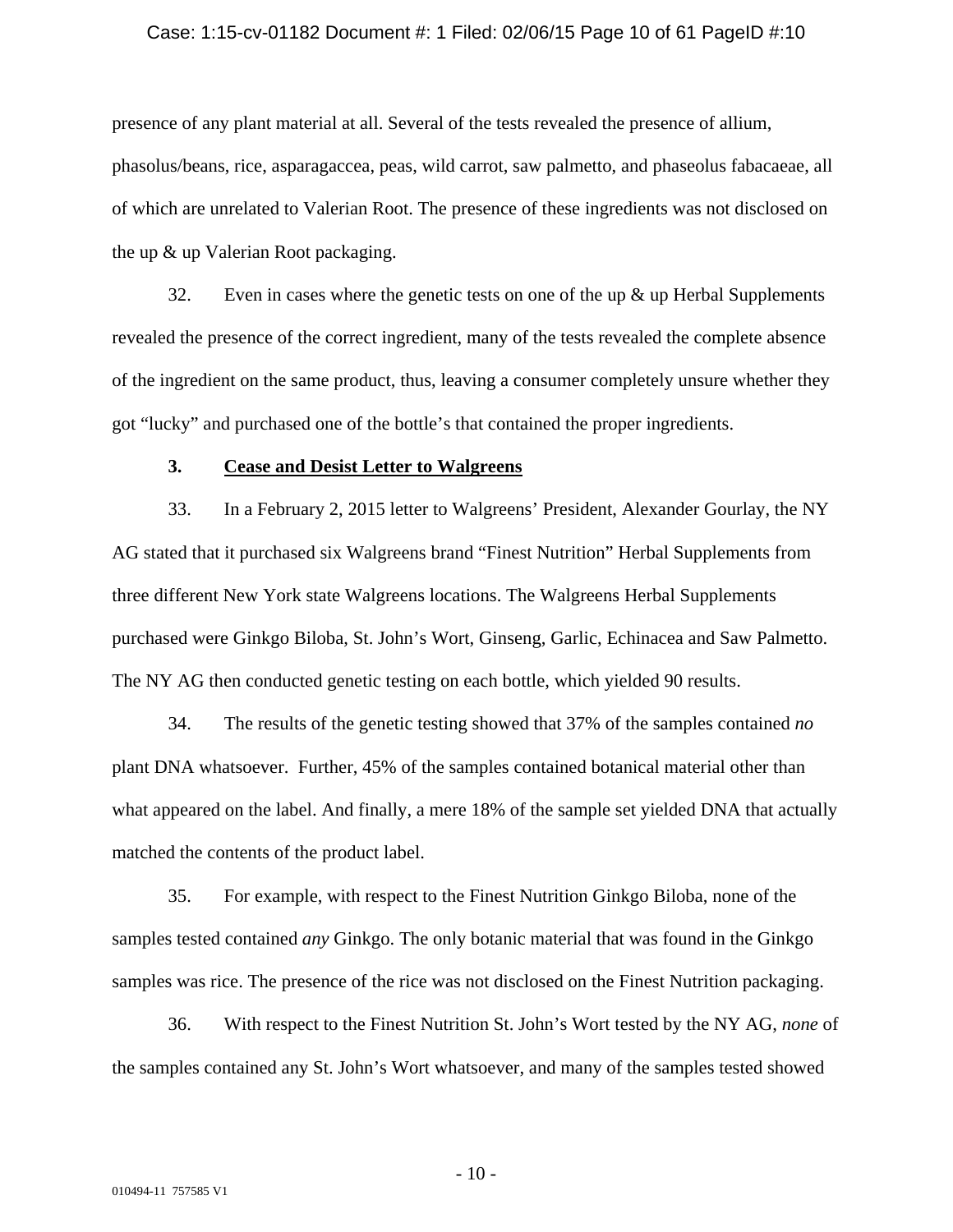#### Case: 1:15-cv-01182 Document #: 1 Filed: 02/06/15 Page 11 of 61 PageID #:11

no presence of any plant material at all. Several of the tests revealed the presence of rice, allium, and dracaena, all of which are unrelated to St. John's Wort. The presence of these ingredients was not disclosed on the Finest Nutrition St. John's Wort packaging.

37. With respect to the Finest Nutrition Echinacea tested by the NY AG, *none* of the samples contained any Echinacea whatsoever, and many of the samples tested showed no presence of any plant material at all. Several of the tests revealed the presence of allium, oryza, and daisy, all of which are unrelated to Echinacea. The presence of these ingredients was not disclosed on the Finest Nutrition Echinacea packaging.

38. Even in cases where the genetic tests on one of the Finest Nutrition Herbal Supplements revealed the presence of the correct ingredient, many of the tests revealed the complete absence of the ingredient on the same product, thus, leaving a consumer completely unsure whether they got "lucky" and purchased one of the bottle's that contained the proper ingredients.

### **4. Cease and Desist Letter to Wal-Mart**

39. In a February 2, 2015 letter to Wal-Mart's President and CEO, Doug McMillon, the NY AG stated that it purchased six Wal-Mart brand "Spring Valley" Herbal Supplements from three different New York state Wal-Mart locations. The Spring Valley Herbal Supplements purchased were Ginkgo Biloba, St. John's Wort, Ginseng, Garlic, Echinacea and Saw Palmetto. The NY AG then conducted genetic testing on each bottle, which yielded 90 results.

40. The results of the genetic testing showed that 56% of the samples contained *no* plant DNA whatsoever. Further, 40% of the samples contained botanical material other than what appeared on the label. And finally, **a mere 4%** of the sample set yielded DNA that actually matched the contents of the product label.

- 11 -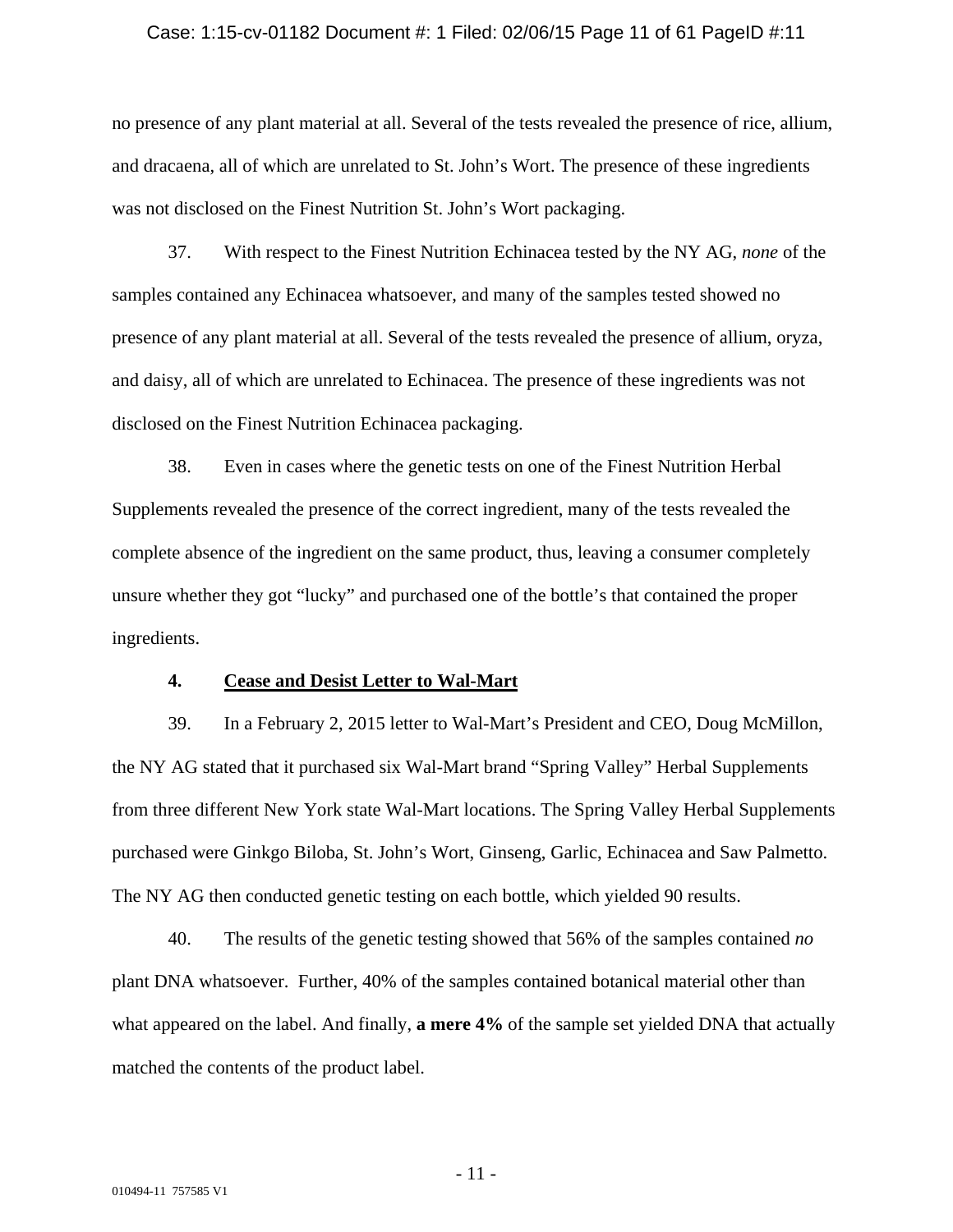#### Case: 1:15-cv-01182 Document #: 1 Filed: 02/06/15 Page 12 of 61 PageID #:12

41. For example, with respect to the Spring Valley Ginkgo Biloba, none of the samples tested contained *any* Ginkgo. Some samples revealed the presence of rice, dracaena, mustard, wheat and radish. The presence of these ingredients was not disclosed on the Spring Valley packaging.

42. With respect to the Spring Valley St. John's Wort tested by the NY AG, *none* of the samples contained any St. John's Wort whatsoever, and many of the samples tested showed no presence of any plant material at all. Several of the tests revealed the presence of rice, allium, and cassava, all of which are unrelated to St. John's Wort. The presence of these ingredients was not disclosed on the Spring Valley St. John's Wort packaging.

43. With respect to the Spring Valley Echinacea tested by the NY AG, *none* of the samples contained any Echinacea whatsoever, and none of the samples contained any botanical material of any kind.

44. Even in cases where the genetic tests on one of the Spring Valley Herbal Supplements revealed the presence of the correct ingredient, many of the tests revealed the complete absence of the ingredient on the same product, thus, leaving a consumer completely unsure whether they got "lucky" and purchased one of the bottle's that contained the proper ingredients.

# **V. CLASS ACTION ALLEGATIONS**

45. Plaintiffs bring this action pursuant to Rule 23(a), 23(b)(2) and 23(b)(3) of the Federal Rules of Civil Procedure, on behalf of themselves and the members of the following Class:

> All persons and entities that purchased GNC "Herbal Plus," Target "Up & Up," Walgreens "Finest Nutrition," and Wal-Mart "Spring-Valley" brand herbal nutritional supplements during the period February 2, 2009 through the present ("Class Period").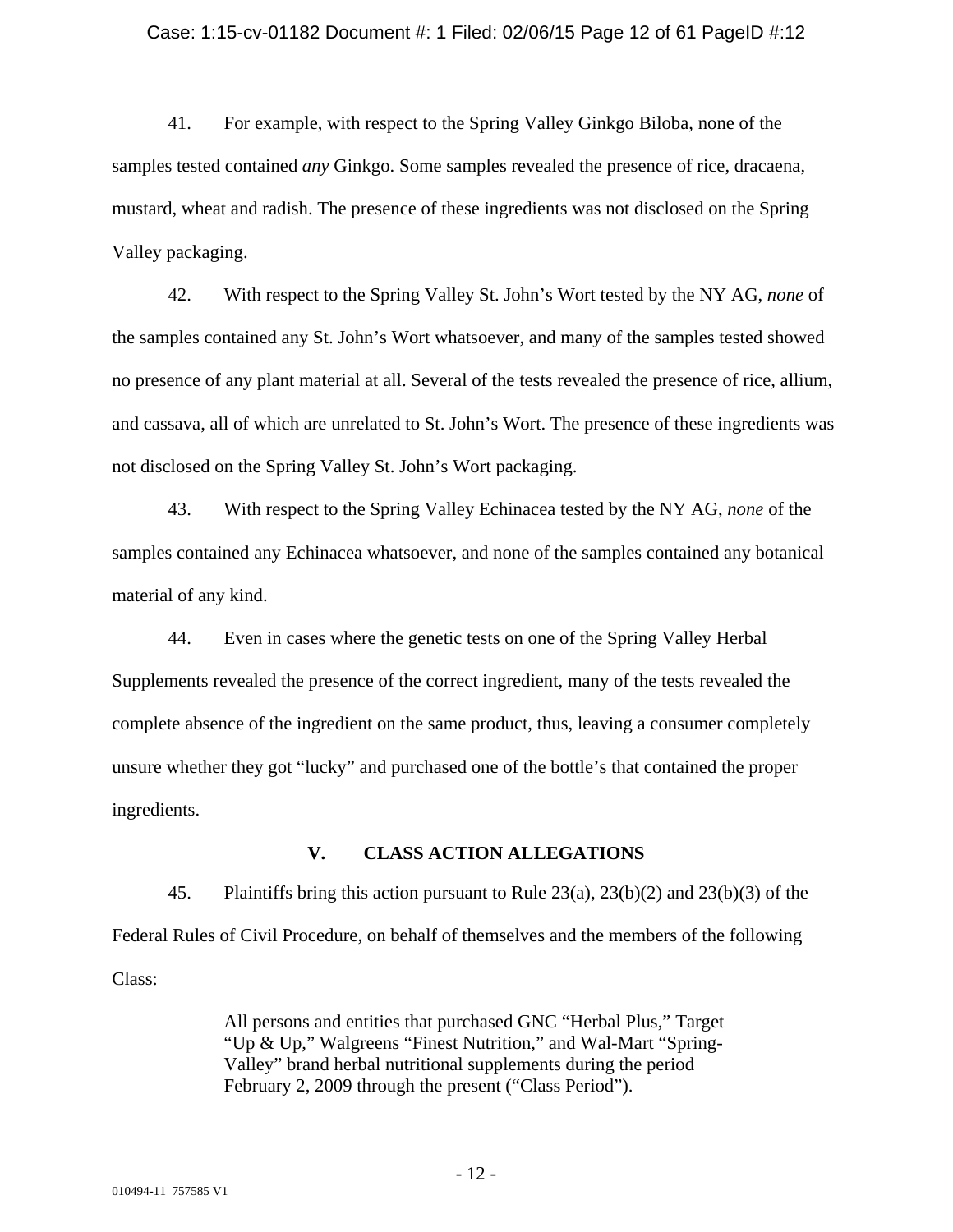### Case: 1:15-cv-01182 Document #: 1 Filed: 02/06/15 Page 13 of 61 PageID #:13

46. Excluded from the Class are Defendants, any entity in which Defendants have a controlling interest or which has a controlling interest in a Defendant, and Defendants' legal representatives, predecessors, successors, assigns, and employees, as well as governmental entities.

47. The definition of the Class is unambiguous. Plaintiffs are members of the Class they seek to represent. Members of the Class can be identified using Defendants' records and other information that is kept by Defendants in the usual course of business and/or in the control of Defendants. Records kept by the Defendants identify the Class members who purchased the Herbal Supplements. The members of the Class can be notified of the Class action through publication and direct mailings to address lists maintained in the usual course of business by Defendants.

48. Pursuant to Rule  $23(a)(1)$ , Class members are so numerous that their individual joinder is impracticable. The precise number of Class members is unknown to Plaintiffs, but that number greatly exceeds the number to make joinder impossible.

49. Pursuant to Rule 23(a)(2) and (b)(3), questions of fact and law, except as to the amount of damages each member of the Class sustained, are common to the Class. Common questions of law and fact predominate over the questions affecting only individual Class members. Some of the common legal and factual questions include:

- (a) Whether Defendants manufactured and/or sold the Herbal Supplements which failed to contain the ingredients advertised;
- (b) Whether Defendants manufactured and/or sold the Herbal Supplements which contained ingredients not disclosed on the packaging;
- (c) Whether Defendants' conduct violated the consumer fraud laws of various states;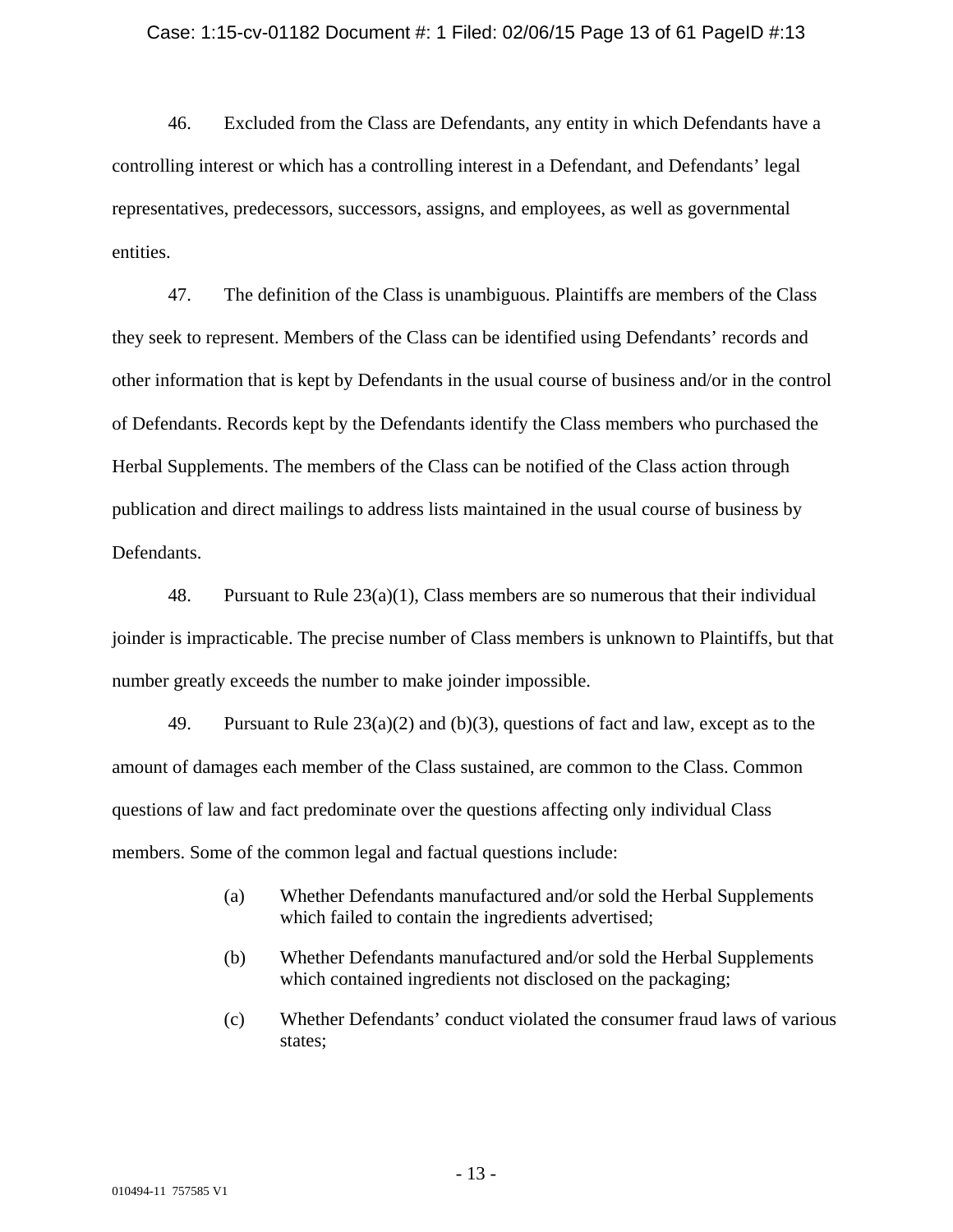- (d) Whether Defendants were unjustly enriched by selling the Herbal Supplements that failed to contain the primary ingredients advertised;
- (e) Whether Defendants defrauded Plaintiffs and members of the Class; and
- (f) The nature and extent of damages and other remedies to which the conduct of Defendants entitles Plaintiffs and the Class members.

50. Each Defendant engaged in a common course of conduct giving rise to the legal rights sought to be enforced by Plaintiffs and the Class members. Individual questions, if any, pale by comparison to the numerous common questions that dominate.

51. The injuries sustained by the Class members flow, in each instance, from a common nucleus of operative facts - each Defendants' misconduct. Each Class purchased an Herbal Supplement that failed to contain the primary ingredient listed on the label.

52. Pursuant to Rule  $23(a)(3)$ , Plaintiffs' claims are typical of the claims of the other members of the Class. Plaintiffs, like other members of the Class, purchased an Herbal Supplement that failed to contain the primary ingredients that such supplements were supposed to contain. Plaintiffs were subject to, and was financially harmed by, a common policy and practice applied by each Defendant to all Class members.

53. Pursuant to Rule 23(a)(4) and (g)(1), Plaintiffs will fairly and adequately protect the interests of the Class. Plaintiffs are familiar with the basic facts that form the bases of the Class members' claims. Plaintiffs' interests do not conflict with the interests of the other Class members that they seek to represent. Plaintiffs have retained counsel competent and experienced in class action litigation and intend to prosecute this action vigorously.

54. Pursuant to Rules 23(b)(3), a class action is superior to other available methods for the fair and efficient adjudication of this controversy because joinder of all Class members is impracticable. The prosecution of separate actions by individual members of the Class would

- 14 -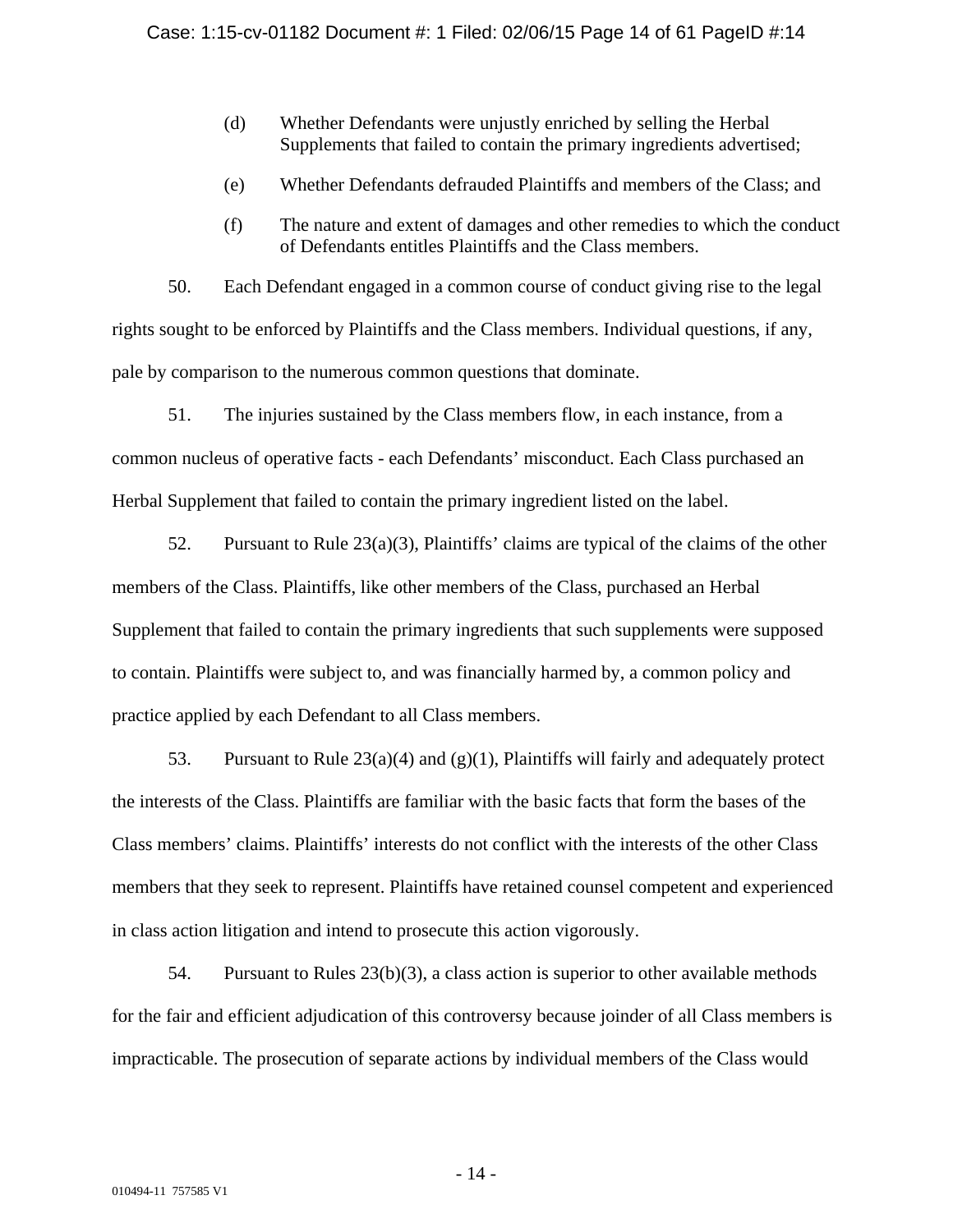### Case: 1:15-cv-01182 Document #: 1 Filed: 02/06/15 Page 15 of 61 PageID #:15

impose heavy burdens upon the courts and Defendants, and would create a risk of inconsistent or varying adjudications of the questions of law and fact common to the Class. A class action would achieve substantial economies of time, effort and expense, and would assure uniformity of decision as to persons similarly situated without sacrificing procedural fairness.

55. Individual litigation of the legal and factual issues raised by the conduct of the Defendants would increase delay and expense to all parties and to the court system. The class action device presents far fewer management difficulties and provides the benefits of a single, uniform adjudication, economies of scale and comprehensive supervision by a single court.

# **VI. TOLLING OF STATUTE OF LIMITATIONS**

56. Any applicable statute of limitations has been tolled by the Defendants' knowing and active concealment of its deceptive practices. Plaintiffs and members of the Class could not have reasonably discovered the true extent of the Defendants' deception with regard to their Herbal Supplements, until the New York Attorney General disclosed the results of its studies on the Defendants' Herbal Supplements.

57. As a result of the active concealment by the Defendants, any and all applicable statutes of limitations otherwise applicable to the allegations herein have been tolled.

### **COUNT I**

# **VIOLATIONS OF THE ALASKA UNFAIR TRADE PRACTICES AND CONSUMER PROTECTION ACT (ALASKA STAT. § 45.50.471,** *et seq***.)**

58. Plaintiffs reallege and incorporate by reference all paragraphs as though fully set forth herein.

59. Alaska's Unfair Trade Practices And Consumer Protection Act ("AUTPCPA") declares unfair methods of competition and unfair or deceptive acts or practices in the conduct of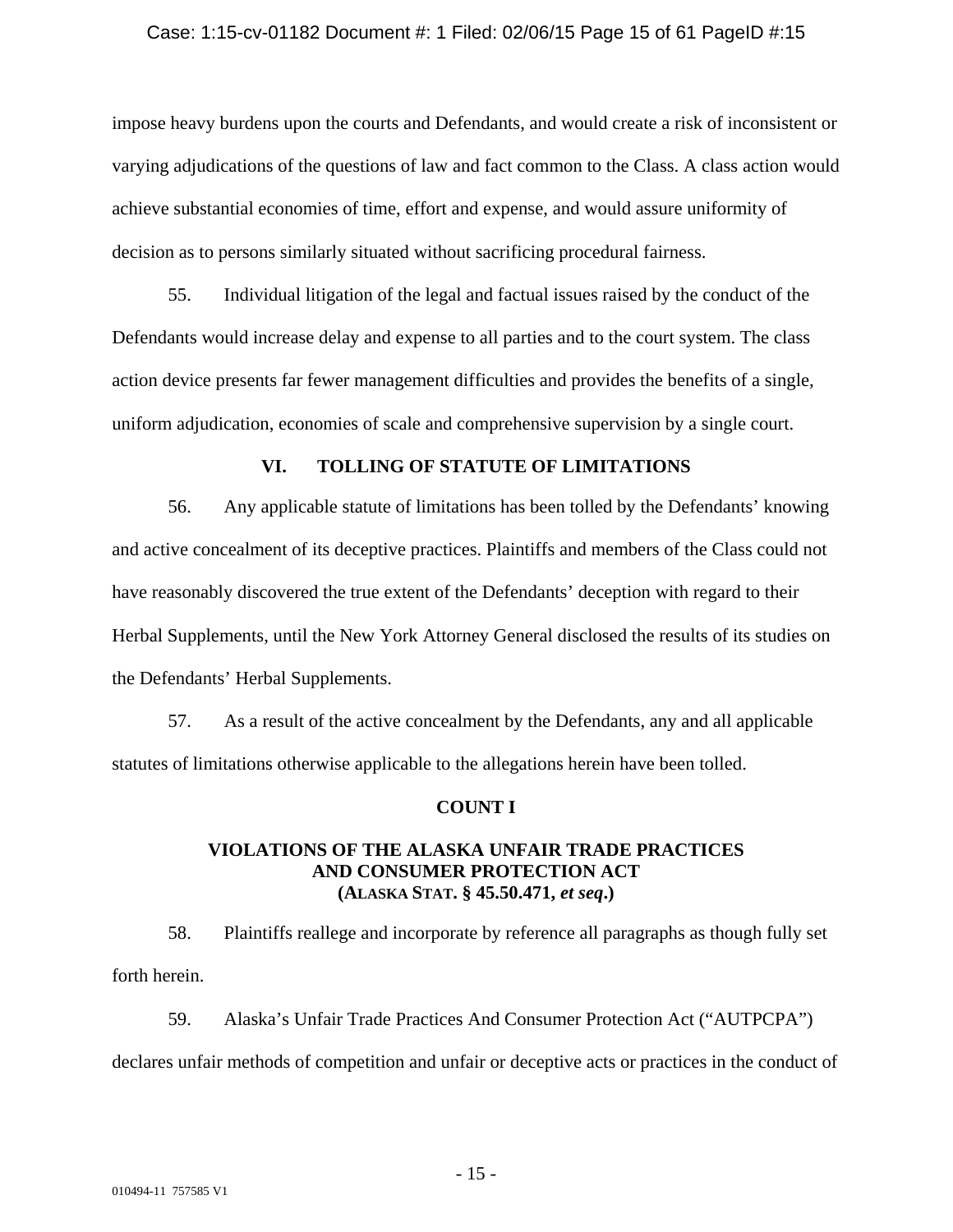#### Case: 1:15-cv-01182 Document #: 1 Filed: 02/06/15 Page 16 of 61 PageID #:16

trade or commerce unlawful, including: "(8) advertising goods or services with intent not to sell them as advertised"; "(12) using or employing deception, fraud, false pretense, false promise, misrepresentation, or knowingly concealing, suppressing, or omitting a material fact with intent that others rely upon the concealment, suppression or omission in connection with the sale or advertisement of goods or services whether or not a person has in fact been misled, deceived or damaged"; and "(14) representing that an agreement confers or involves rights, remedies, or obligations which it does not confer or involve, or which are prohibited by law." ALASKA STAT. § 45.50.471.

60. In the course of the Defendants' business, each Defendant willfully failed to disclose and actively concealed that their Herbal Supplements failed to contain the primary ingredient they represented were contained in their Herbal Supplements and/or contained ingredients that were not disclosed on the packaging of the Herbal Supplement. Accordingly, the Defendants engaged in unlawful trade practices, including misrepresenting the ingredients contained in the Herbal Supplements; and omitting material facts in describing their Herbal Supplements.

61. Defendants' misrepresentations and omissions described herein have the capacity or tendency to deceive. As a result of these unlawful trade practices, Plaintiffs and members of the Class have suffered ascertainable loss.

62. Plaintiffs and the Class suffered ascertainable loss caused by the Defendants' failure to disclose material information. Buyers such as Plaintiffs and members of the Class would have acted differently knowing that the Defendants were selling Herbal Supplements that did not contain the very ingredients they were represented to contain. Plaintiffs and members of the Class would have wanted to know, as would any reasonable person, that the Defendants'

- 16 -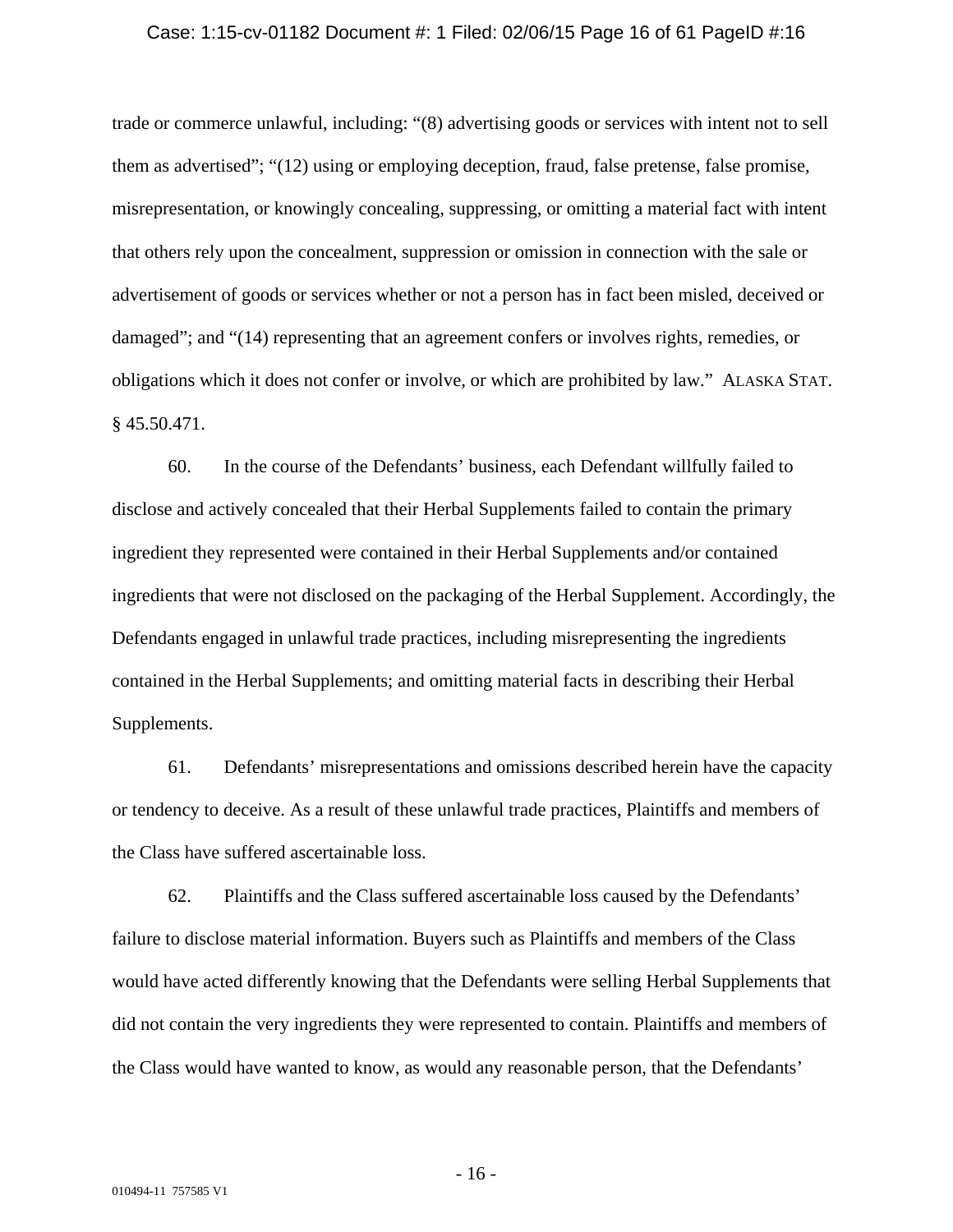### Case: 1:15-cv-01182 Document #: 1 Filed: 02/06/15 Page 17 of 61 PageID #:17

Herbal Supplements failed to contain the ingredients they were supposed to contain and this information would have changed their and any reasonable customer's decision to purchase the Defendants' Herbal Supplements.

63. Plaintiffs are entitled to recover the greater of three times the actual damages or \$500, pursuant to ALASKA STAT. § 45.50.531(a). Attorneys' fees may also be awarded to the prevailing party pursuant to ALASKA STAT. § 45.50.531(g).

### **COUNT II**

# **VIOLATIONS OF THE ARIZONA CONSUMER FRAUD ACT (ARIZ. REV. STAT. § 44-1521,** *et seq***.)**

64. Plaintiffs reallege and incorporate by reference all paragraphs as though fully set forth herein.

65. Plaintiffs, members of the Class and Defendant are each "persons" as defined by ARIZ. REV. STAT. § 44-1521(6). The Herbal Supplements sold to Plaintiffs and the Class are "merchandise" as defined by ARIZ. REV. STAT. § 44-1521(5).

66. The Arizona Consumer Fraud Act proscribes "[t]he act, use or employment by any person of any deception, deceptive act or practice, fraud, false pretense, false promise, misrepresentation, or concealment, suppression or omission of any material fact with intent that others rely upon such concealment, suppression or omission, in connection with the sale or advertisement of any merchandise whether or not any person has in fact been misled, deceived or damaged thereby." ARIZ. REV. STAT. § 44-1522(A).

67. In the course of the Defendants' business, each Defendant willfully failed to disclose and actively concealed that their Herbal Supplements failed to contain the primary ingredient they represented were contained in their Herbal Supplements and/or contained ingredients that were not disclosed on the packaging of the Herbal Supplement. Accordingly, the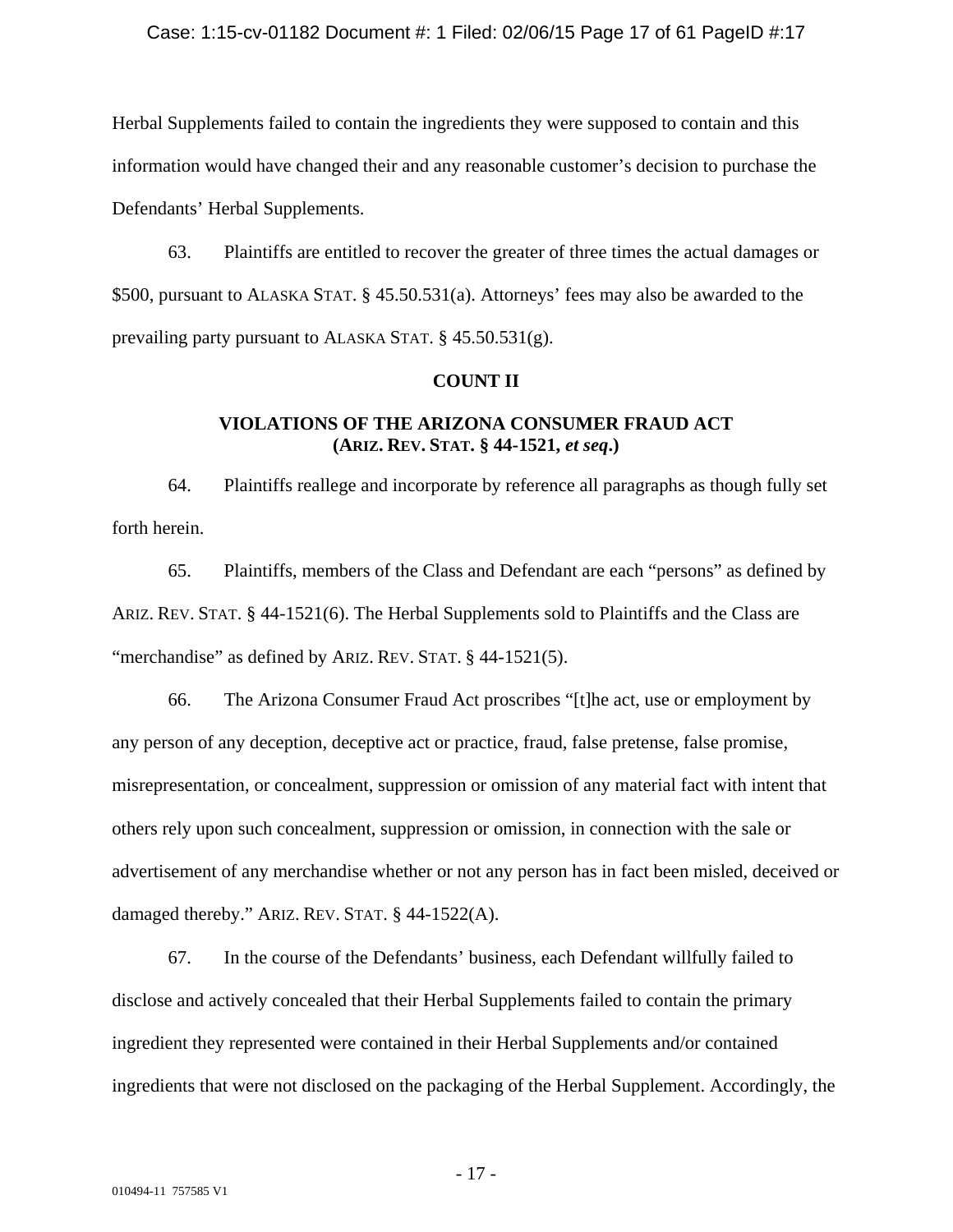#### Case: 1:15-cv-01182 Document #: 1 Filed: 02/06/15 Page 18 of 61 PageID #:18

Defendants engaged in unlawful trade practices, including misrepresenting the ingredients contained in the Herbal Supplements; and omitting material facts in describing their Herbal Supplements. By concealing and omitting material information from Plaintiffs and the Class and by making affirmative misrepresentations as described above, the Defendants engaged in deceptive business practices prohibited by the Arizona Consumer Fraud Act, ARIZ. REV. STAT. § 44-1522(A). The Defendants' material omissions and misrepresentations were made with the intent that Plaintiffs and the Class would rely upon them, and Plaintiffs and the Class did in fact rely upon those material omissions and misstatements.

68. The Defendants' unfair or deceptive acts or practices were likely to and did in fact deceive reasonable consumers, including Plaintiffs. Buyers such as Plaintiffs and members of the Class would have acted differently knowing that the Defendants were selling Herbal Supplements that did not contain the very ingredients they were represented to contain. Plaintiffs and members of the Class would have wanted to know, as would any reasonable person, that the Defendants' Herbal Supplements failed to contain the ingredients they were supposed to contain and this information would have changed their and any reasonable customer's decision to purchase the Defendants' Herbal Supplements.

69. Plaintiffs and the Class sustained damages as a result of the Defendants' unlawful acts and are, therefore, entitled to damages and other relief as provided under the Arizona Consumer Fraud Act.

70. Plaintiffs also seek court costs and attorneys' fees as a result of Defendants' violation of the Arizona Consumer Fraud Act as provided in ARIZ. REV. STAT. § 12-341.01.

- 18 -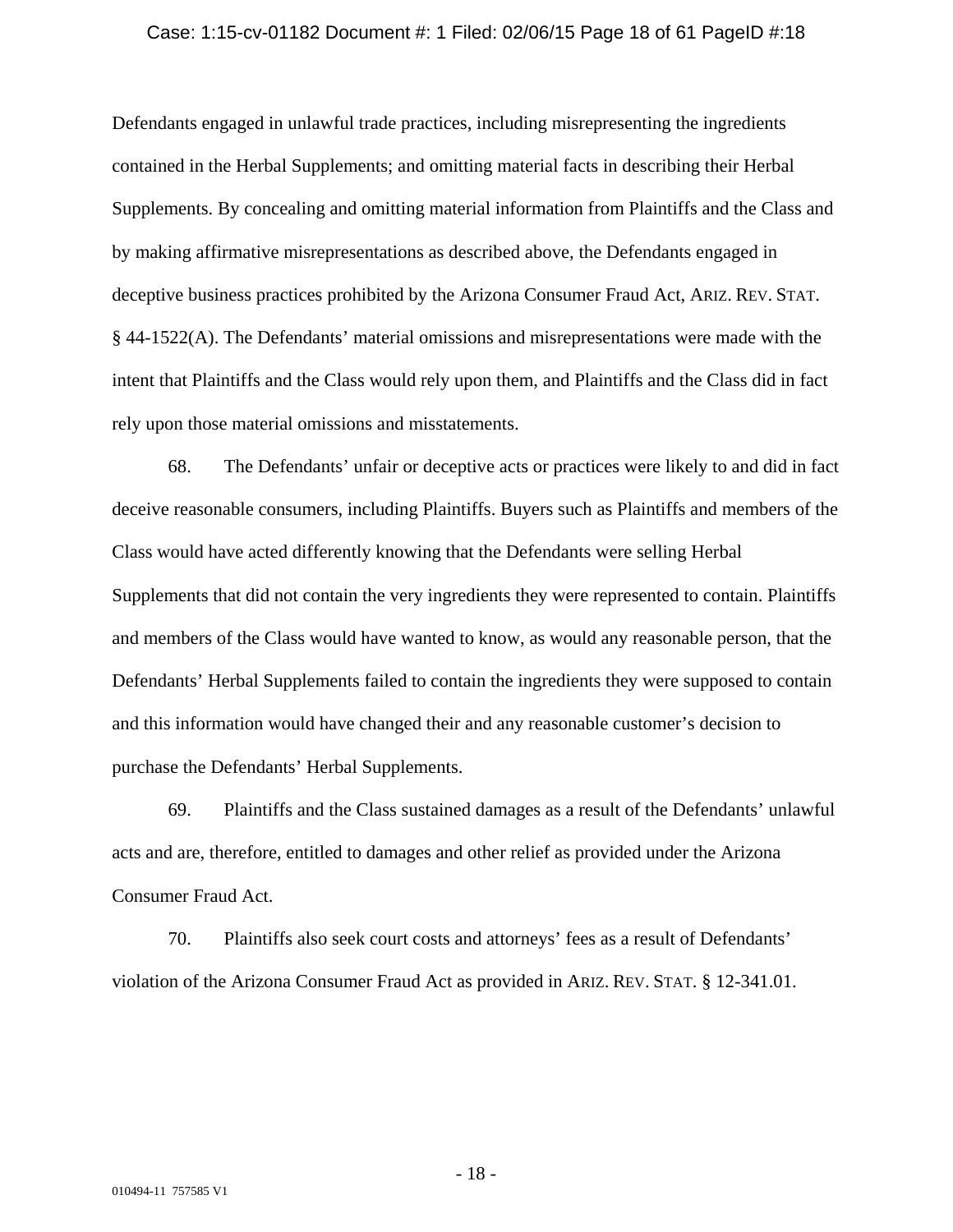### **COUNT III**

# **VIOLATIONS OF THE ARKANSAS DECEPTIVE TRADE PRACTICES ACT (ARK. CODE ANN. § 4-88-101** *et seq***.)**

71. Plaintiffs reallege and incorporate by reference all paragraphs as though fully set forth herein.

72. Plaintiffs, members of the Class and Defendant are each "persons" as defined by ARK. CODE ANN. § 4-88-102(5). The Herbal Supplements the Defendants sold to Plaintiffs and the Class are "Goods" as defined by ARK. CODE ANN. § 4-88-102(4).

73. The Arkansas Deceptive Trade Practices Act proscribes "[d]eceptive and unconscionable trade practices," and "[t]he act, use or employment by any person of any deception, fraud or false pretense" or the "concealment, suppression or omission of any material fact with intent that others rely upon the concealment, suppression or omission" when done "in connection with the sale or advertisement of any goods …." ARK. CODE ANN. §§ 4-88-107, 108.

74. In the course of the Defendants' business, each Defendant willfully failed to disclose and actively concealed that their Herbal Supplements failed to contain the primary ingredient they represented were contained in their Herbal Supplements and/or contained ingredients that were not disclosed on the packaging of the Herbal Supplement. Accordingly, the Defendants engaged in unlawful trade practices, including misrepresenting the ingredients contained in the Herbal Supplements; and omitting material facts in describing their Herbal Supplements. By concealing and omitting material information from Plaintiffs and the Class and by making affirmative misrepresentations as described above, the Defendants engaged in deceptive business practices prohibited by the Arkansas Deceptive Trade Practices Act, ARK. CODE ANN. § 4-88-101, *et seq*. The Defendants' material omissions and misrepresentations were

- 19 -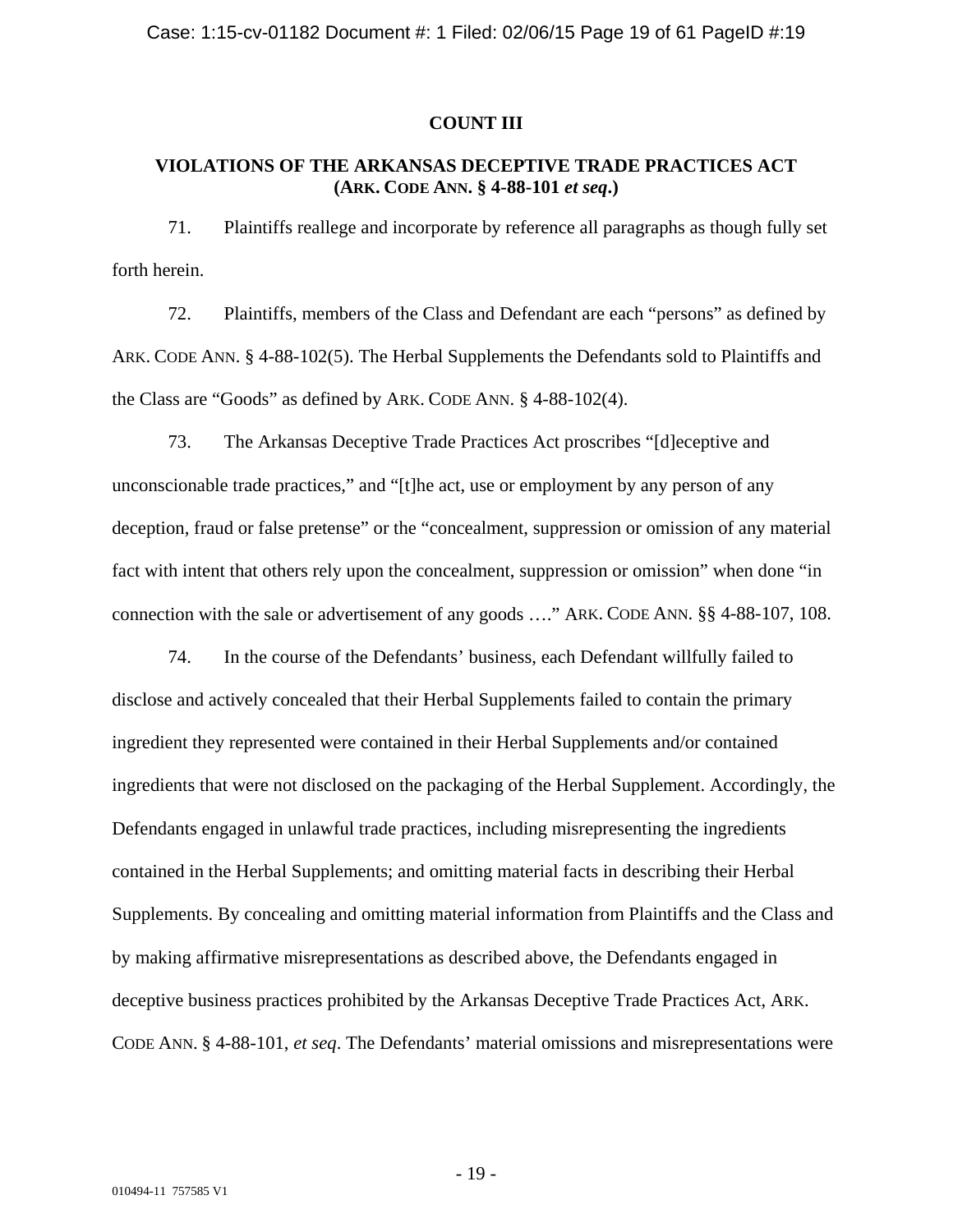#### Case: 1:15-cv-01182 Document #: 1 Filed: 02/06/15 Page 20 of 61 PageID #:20

made with the intent that Plaintiffs and the Class would rely upon them, and Plaintiffs and the Class did in fact rely upon those material omissions and misstatements.

75. The Defendants unfair or deceptive acts or practices were likely to and did in fact deceive reasonable consumers, including Plaintiffs. Buyers such as Plaintiffs and members of the Class would have acted differently knowing that the Defendants were selling Herbal Supplements that did not contain the very ingredients they were represented to contain. Plaintiffs and members of the Class would have wanted to know, as would any reasonable person, that the Defendants' Herbal Supplements failed to contain the ingredients they were supposed to contain and this information would have changed their and any reasonable customer's decision to purchase the Defendants' Herbal Supplements.

76. Plaintiffs and the Class sustained actual damages or injury as a result of the Defendants' unlawful acts and are, therefore, entitled to damages and other relief as provided under the Arkansas Deceptive Trade Practices Act.

77. Plaintiffs also seek court costs and attorneys' fees as a result of the Defendants' violation of the Arkansas Deceptive Trade Practices Act as provided in ARK. CODE ANN. § 4-88- 113(f).

### **COUNT IV**

# **VIOLATIONS OF THE CALIFORNIA UNFAIR COMPETITION LAW (CAL. BUS. & PROF. CODE § 17200,** *et seq.*)

78. Plaintiffs reallege and incorporate by reference all paragraphs as though fully set forth herein.

79. The California Unfair Competition Law ("UCL") prohibits acts of "unfair competition," including any "unlawful, unfair or fraudulent business act or practice" and "unfair, deceptive, untrue or misleading advertising." CAL BUS. & PROF. CODE § 17200.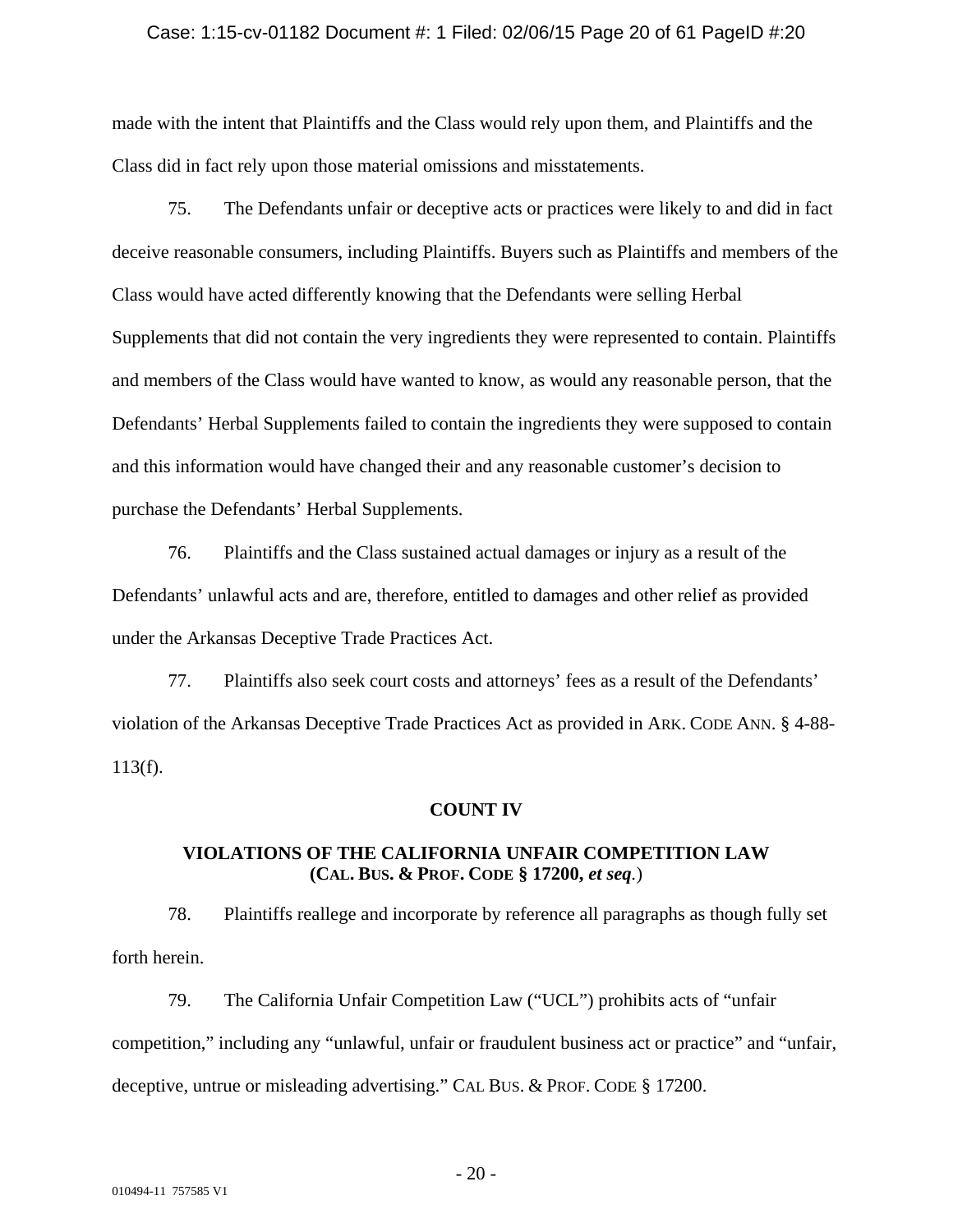#### Case: 1:15-cv-01182 Document #: 1 Filed: 02/06/15 Page 21 of 61 PageID #:21

80. The Defendants have engaged in unfair competition and unfair, unlawful or fraudulent business practices by their conduct, statements, and omissions described above.

81. The acts engaged in by the Defendants are fraudulent and show a pattern of untruthful statements, false representations, concealment, intent to mislead, and a conspiracy to defraud that were all part of a scheme to mislead.

82. These acts and practices have deceived Plaintiffs and are likely to deceive the public. The Defendants' violations of the UCL caused injuries to Plaintiffs and Class members.

83. The injuries suffered by Plaintiffs and Class members are greatly outweighed by any potential countervailing benefit to consumers or to competition. Nor are they injuries that Plaintiffs and Class members should have or could have reasonably avoided.

84. The Defendants' representations and acts as set out above induced Plaintiffs and others similarly situated to purchase the Herbal Supplements. Plaintiffs reserve the right to identify additional violations by the Defendants as may be established through discovery.

85. As a direct and legal result of its unlawful, unfair, and fraudulent conduct described above, the Defendants have been unjustly enriched. Specifically, the Defendants have been unjustly enriched by the receipt of large sums of ill-gotten gains from the deceptive and excessive monthly charges they have levied on customers.

86. Pursuant to California Business and Professions Code section 17203, Plaintiffs seek an order of this Court:

 a. Compelling the Defendants to make restitution to the general public for all funds unlawfully, unfairly, or fraudulently obtained by the Defendants as a result of their violations of California Business and Professions Code section 17200 *et seq*.; and

- 21 -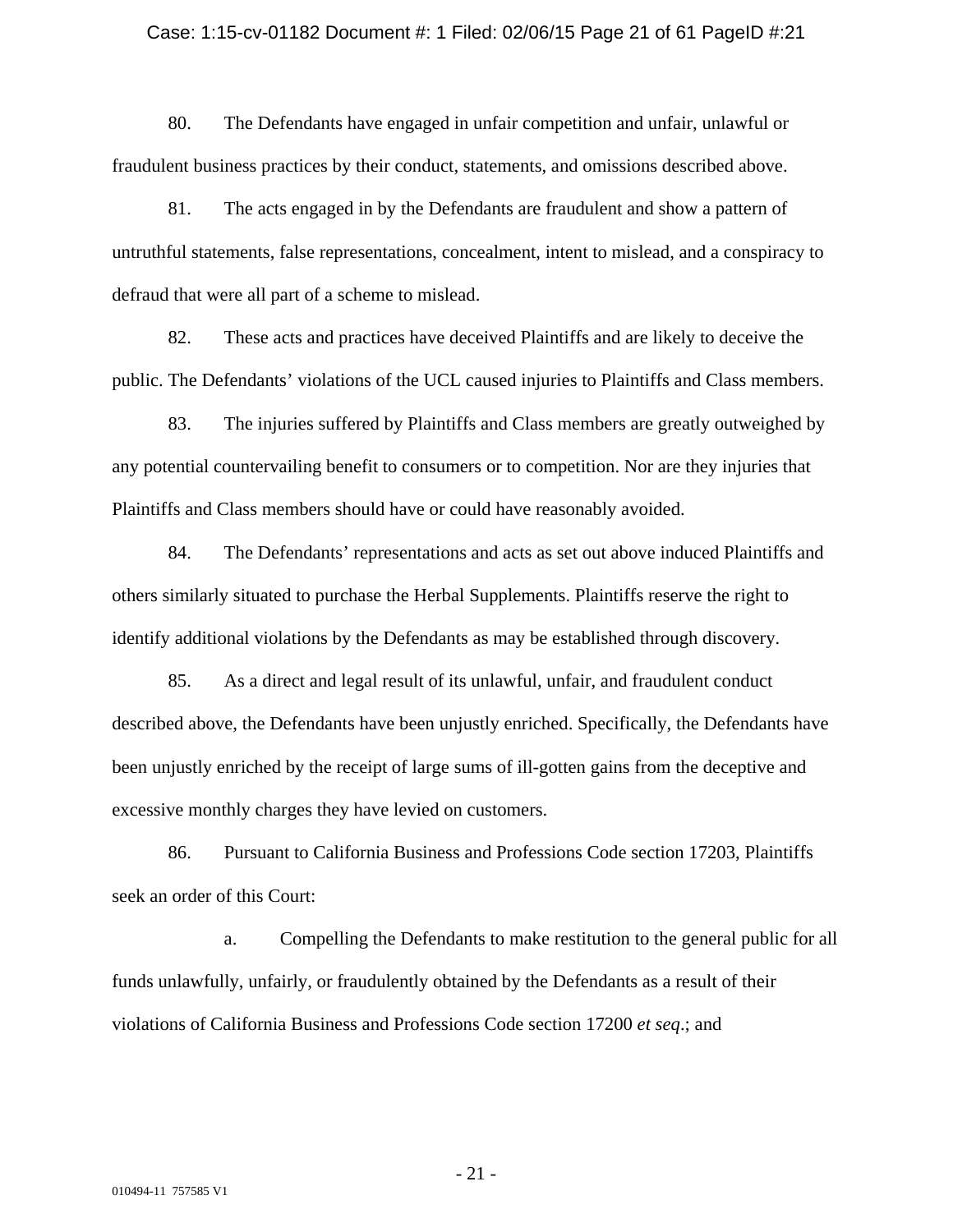### Case: 1:15-cv-01182 Document #: 1 Filed: 02/06/15 Page 22 of 61 PageID #:22

 b. Declaring that the Defendants have violated the provisions of California Business & Professions Code section 17200, and California Business and Professions Code section 17500, and any other statutory violations.

87. In prosecuting this action for the enforcement of important rights affecting the public interest, Plaintiffs seek to recover attorney fees under (i) section 1021.5 of the Code of Civil Procedure and/or (ii) the "common fund" doctrine available to a prevailing plaintiff who wins restitutionary relief for the general public.

### **COUNT V**

# **VIOLATION OF CALIFORNIA FALSE ADVERTISING LAW (CAL. BUS. & PROF. CODE §§ 17500,** *et seq***.)**

88. Plaintiffs incorporate by reference all allegations of the preceding paragraphs as though fully set forth herein.

89. California Bus. & Prof. Code § 17500 states: ""It is unlawful for any … corporation … with intent directly or indirectly to dispose of real or personal property … to induce the public to enter into any obligation relating thereto, to make or disseminate or cause to be made or disseminated … from this state before the public in any state, in any newspaper or other publication, or any advertising device, … or in any other manner or means whatever, including over the Internet, any statement … which is untrue or misleading, and which is known, or which by the exercise of reasonable care should be known, to be untrue or misleading."

90. The Defendants caused to be made or disseminated through California and the United States, through advertising, marketing and other publications, statements that were untrue or misleading, and which were known, or which by the exercise of reasonable care should have been known to the Defendants, to be untrue and misleading to Plaintiffs and the other Class members.

- 22 -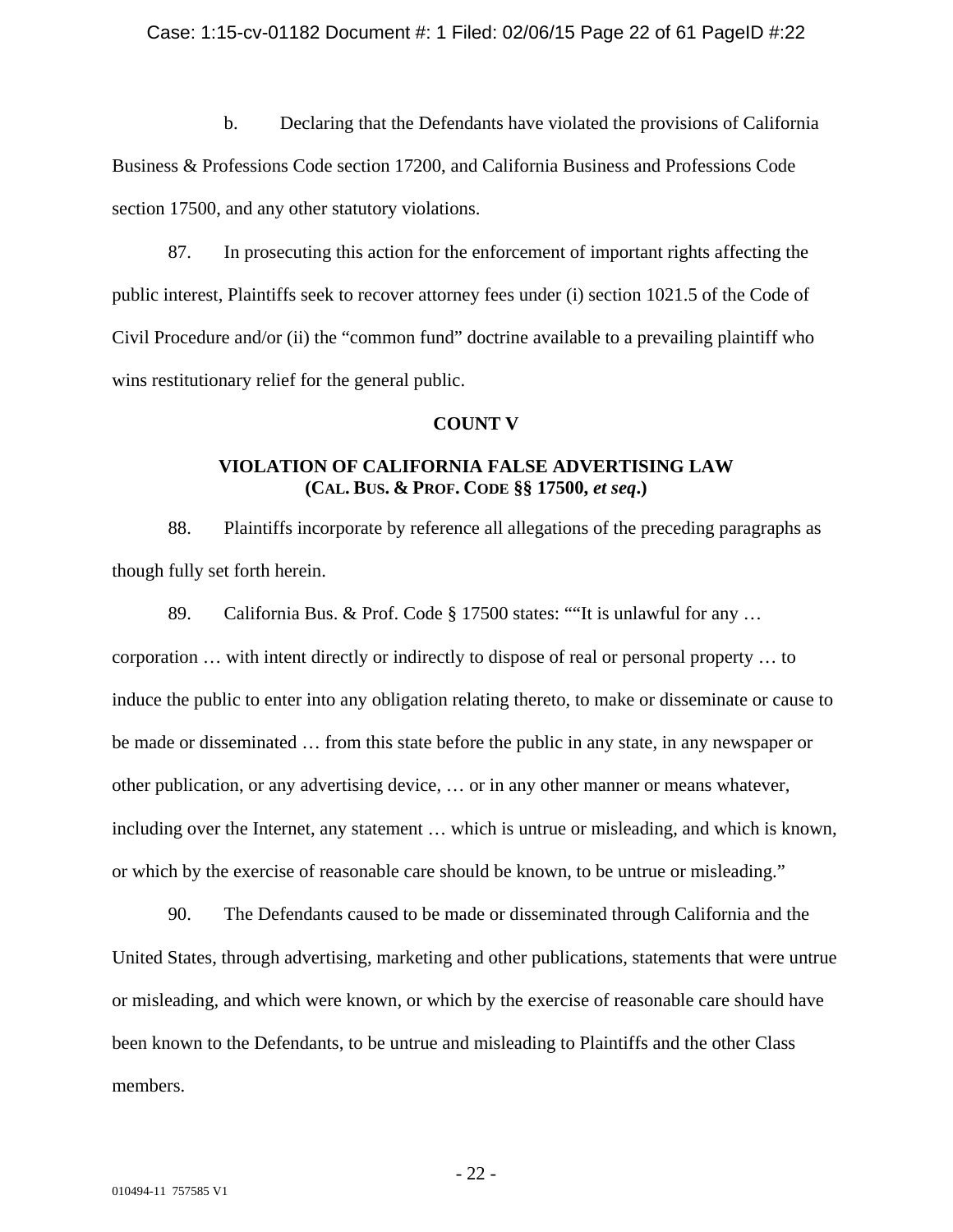#### Case: 1:15-cv-01182 Document #: 1 Filed: 02/06/15 Page 23 of 61 PageID #:23

91. The Defendants have violated § 17500 because its misrepresentations and omissions regarding the contents of the Herbal Supplements were material and likely to deceive a reasonable consumer.

92. Plaintiffs and the other Class members have suffered an injury in fact, including the loss of money or property, as a result of the Defendants unfair, unlawful, and/or deceptive practices. In choosing to purchase the Herbal Supplements, Plaintiffs and the other Class members relied on the misrepresentations and/or omissions of the Defendants with respect to the content of the Herbal Supplements. Had Plaintiffs and the other Class members known the true facts, they would not have purchased the Herbal Supplements from the Defendants. Accordingly, Plaintiffs and the other Class members overpaid and did not receive the benefit of their bargain.

93. All of the wrongful conduct alleged herein occurred, and continues to occur, in the conduct of the Defendants' business. The Defendants' wrongful conduct is part of a pattern or generalized course of conduct that was perpetuated and repeated, both in the State of California and nationwide.

### **COUNT VI**

# **VIOLATIONS OF THE COLORADO CONSUMER PROTECTION ACT (COLO. REV. STAT. § 6-1-101,** *et seq*.)

94. Plaintiffs reallege and incorporate by reference all paragraphs as though fully set forth herein.

95. Colorado's Consumer Protection Act (the "CCPA") prohibits a person from engaging in a "deceptive trade practice," which includes making "false or misleading statements of fact concerning the price of goods, services, or property or the reasons for, existence of, or amounts of price reductions." COLO. REV. STAT. § 6-1-105(1)(b), (e). The CCPA further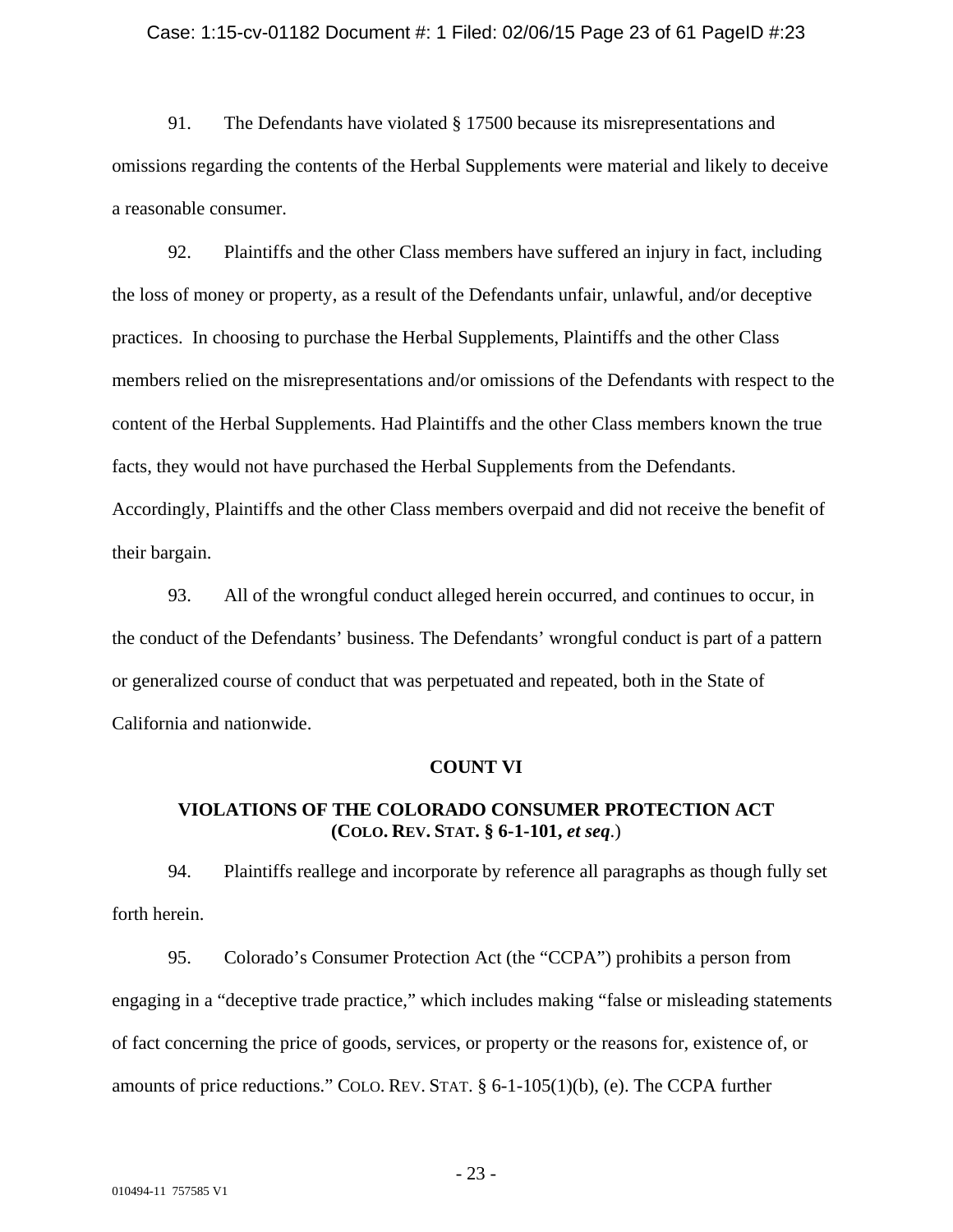#### Case: 1:15-cv-01182 Document #: 1 Filed: 02/06/15 Page 24 of 61 PageID #:24

prohibits "represent [ing] that goods  $\ldots$  are of a particular standard, quality, or grade  $\ldots$  if he knows or should know that they are of another," and "advertis[ing] goods … with intent not to sell them as advertised," and failing "to disclose material information concerning goods, services, or property which information was known at the time of an advertisement or sale if such failure to disclose such information was intended to induce the consumer to enter into a transaction." COLO. REV. STAT. § 6-1-105(1)(l), (u).

96. The Defendants are "persons" within the meaning of COLO. REV. STAT. § 6-1- 102(6).

97. In the course of the Defendants' business, they made false and misleading statements concerning the content of the Herbal Supplements. The Defendants also willfully misrepresented, failed to disclose, and actively concealed material information concerning the content of the Herbal Supplements they sold, and otherwise engaged in conduct likely to deceive. Accordingly, the Defendants engaged in unlawful trade practices prohibited by the Colorado Consumer Protection Act.

98. The Defendants' actions as set forth above occurred in the conduct of trade or commerce.

99. The Defendants' conduct proximately caused injuries to Plaintiffs and the other Class members. The Defendants' material misstatements and omissions were intended to, and had the capacity to deceive consumers, to attract consumer's to the Defendants' Herbal Supplements, and to induce a party to act or refrain from acting. Plaintiffs were induced to act or refrain from acting by the Defendants' false and misleading statements and omissions. Buyers such as Plaintiffs and members of the Class would have acted differently knowing that the Defendants were selling Herbal Supplements that did not contain the very ingredients they were

- 24 -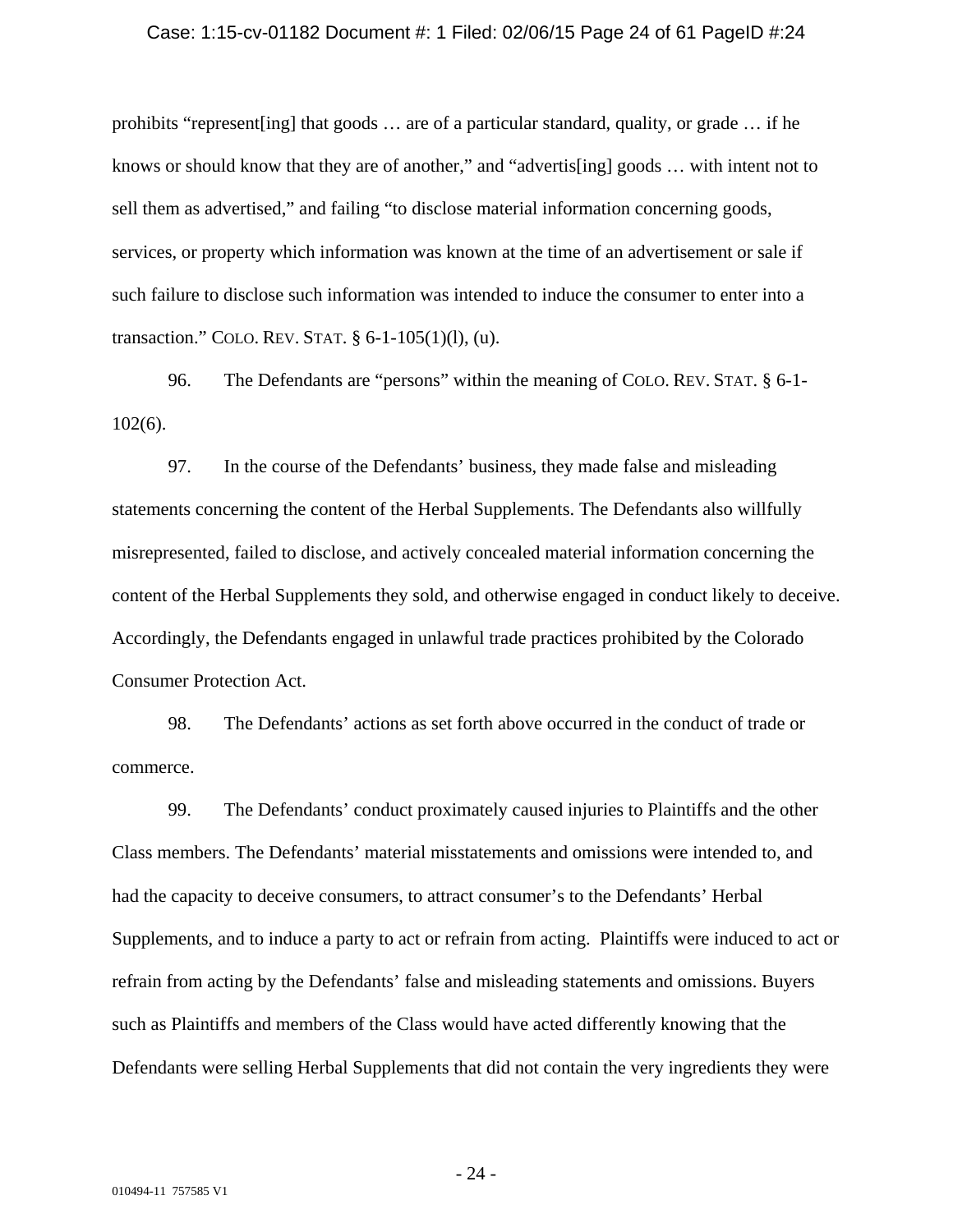represented to contain. Plaintiffs and members of the Class would have wanted to know, as would any reasonable person, that the Defendants' Herbal Supplements failed to contain the ingredients they were supposed to contain and this information would have changed their and any reasonable customer's decision to purchase the Defendants' Herbal Supplements.

100. Plaintiffs and the Class members were injured as a result of the Defendants' conduct in that Plaintiffs and the Class overpaid for the Herbal Supplements and did not receive the benefit of their bargain. These injuries are the direct and natural consequence of the Defendants' misrepresentations and omissions

# **COUNT VII**

# **VIOLATIONS OF THE CONNECTICUT UNFAIR TRADE PRACTICES ACT (Conn. Gen. Stat. Ann. § 42-110A,** *et seq***.)**

101. Plaintiffs reallege and incorporate by reference all paragraphs as though fully set forth herein.

102. Plaintiffs and Defendant are "persons" as defined by CONN. GEN. STAT. ANN.  $§$  42-110a(3).

103. The Connecticut Unfair Trade Practices Act ("CUTPA") provides that "[n]o person shall engage in unfair methods of competition and unfair or deceptive acts or practices in the conduct of any trade or commerce. CONN. GEN. STAT. ANN. § 42-110b(a). The CUTPA further provides a private right of action under CONN. GEN. STAT. ANN. § 42-110g(a).

104. In the course of the Defendants' business, each Defendant willfully failed to disclose and actively concealed that their Herbal Supplements failed to contain the primary ingredient they represented were contained in their Herbal Supplements and/or contained ingredients that were not disclosed on the packaging of the Herbal Supplement. Accordingly, the Defendants engaged in unlawful trade practices, including misrepresenting the ingredients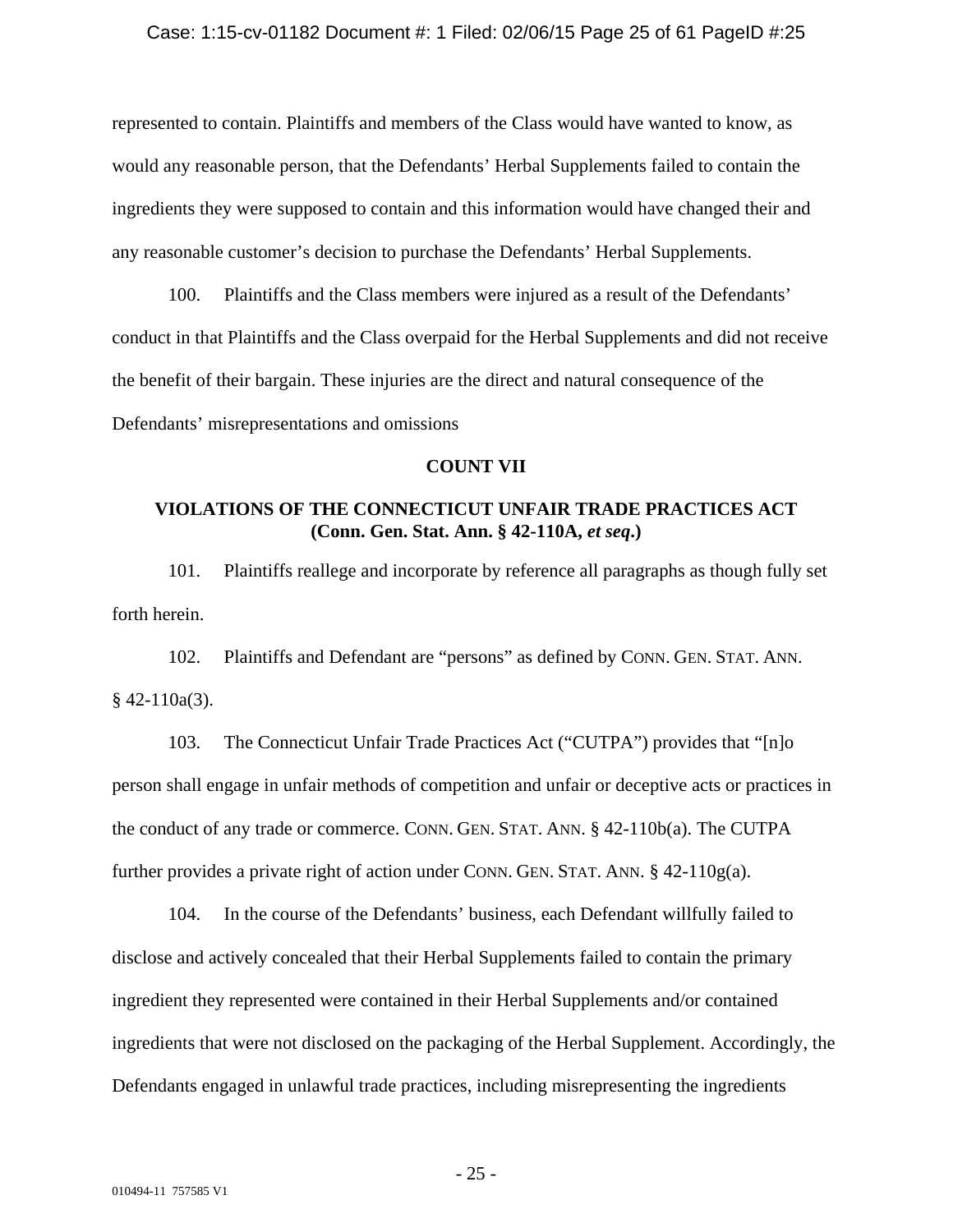#### Case: 1:15-cv-01182 Document #: 1 Filed: 02/06/15 Page 26 of 61 PageID #:26

contained in the Herbal Supplements; and omitting material facts in describing their Herbal Supplements. By concealing and omitting material information from Plaintiffs and the Class and by making affirmative misrepresentations as described above, the Defendants engaged in deceptive business practices prohibited by the CUTPA. The Defendants' material omissions and misrepresentations were made with the intent that Plaintiffs and the Class would rely upon them, and Plaintiffs and the Class did in fact rely upon those material omissions and misstatements.

105. The Defendants' unfair or deceptive acts or practices were likely to and did in fact deceive reasonable consumers, including Plaintiffs. Buyers such as Plaintiffs and members of the Class would have acted differently knowing that the Defendants were selling Herbal Supplements that did not contain the very ingredients they were represented to contain. Plaintiffs and members of the Class would have wanted to know, as would any reasonable person, that the Defendants' Herbal Supplements failed to contain the ingredients they were supposed to contain and this information would have changed their and any reasonable customer's decision to purchase the Defendants' Herbal Supplements.

106. Plaintiffs and the Class sustained damages as a result of the Defendants' unlawful acts and are, therefore, entitled to damages and other relief as provided under the CUTPA.

107. Plaintiffs also seek court costs and attorneys' fees as a result of the Defendants' violation of the CUTPA as provided in CONN. GEN. STAT. ANN.  $\S$  42-110g(d). A copy of this Complaint is being mailed to the Attorney General and the Commissioner of Consumer Protection of the State of Connecticut in accordance with CONN. GEN. STAT. ANN. § 42-110g(c).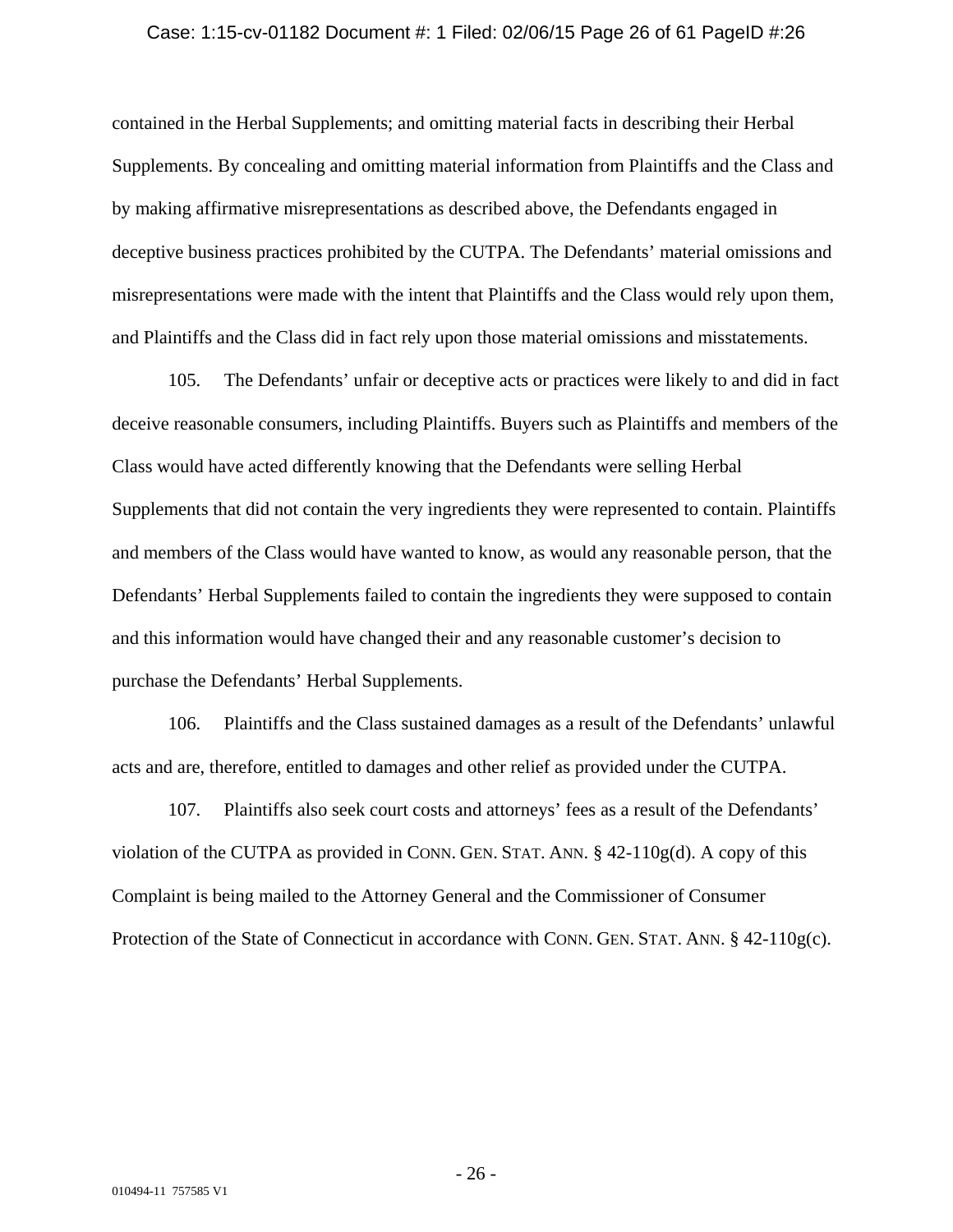### **COUNT VIII**

# **VIOLATIONS OF THE DELAWARE CONSUMER FRAUD ACT (6 DEL. CODE § 2513,** *et seq***.**)

108. Plaintiffs reallege and incorporate by reference all paragraphs as though fully set forth herein.

109. The Delaware Consumer Fraud Act ("CFA") prohibits the "act, use or employment by any person of any deception, fraud, false pretense, false promise, misrepresentation, or the concealment, suppression, or omission of any material fact with intent that others rely upon such concealment, suppression or omission, in connection with the sale, lease or advertisement of any merchandise, whether or not any person has in fact been misled, deceived or damaged thereby." 6 DEL. CODE § 2513(a).

110. The Defendants are persons within the meaning of 6 DEL. CODE § 2511(7).

111. In the course of the Defendants' business, each Defendant willfully failed to disclose and actively concealed that the their Herbal Supplements failed to contain the primary ingredient they represented were contained in their Herbal Supplements and/or contained ingredients that were not disclosed on the packaging of the Herbal Supplement. Accordingly, the Defendants engaged in unlawful trade practices, including misrepresenting the ingredients contained in the Herbal Supplements; and omitting material facts in describing their Herbal Supplements. By concealing and omitting material information from Plaintiffs and the Class and by making affirmative misrepresentations as described above, the Defendants engaged in deceptive business practices prohibited by the Delaware Consumer Fraud Act.

112. The Defendants material omissions and misrepresentations were made with the intent that Plaintiffs and the Class would rely upon them, and Plaintiffs and the Class did in fact rely upon those material omissions and misstatements. Buyers such as Plaintiffs and members of

- 27 -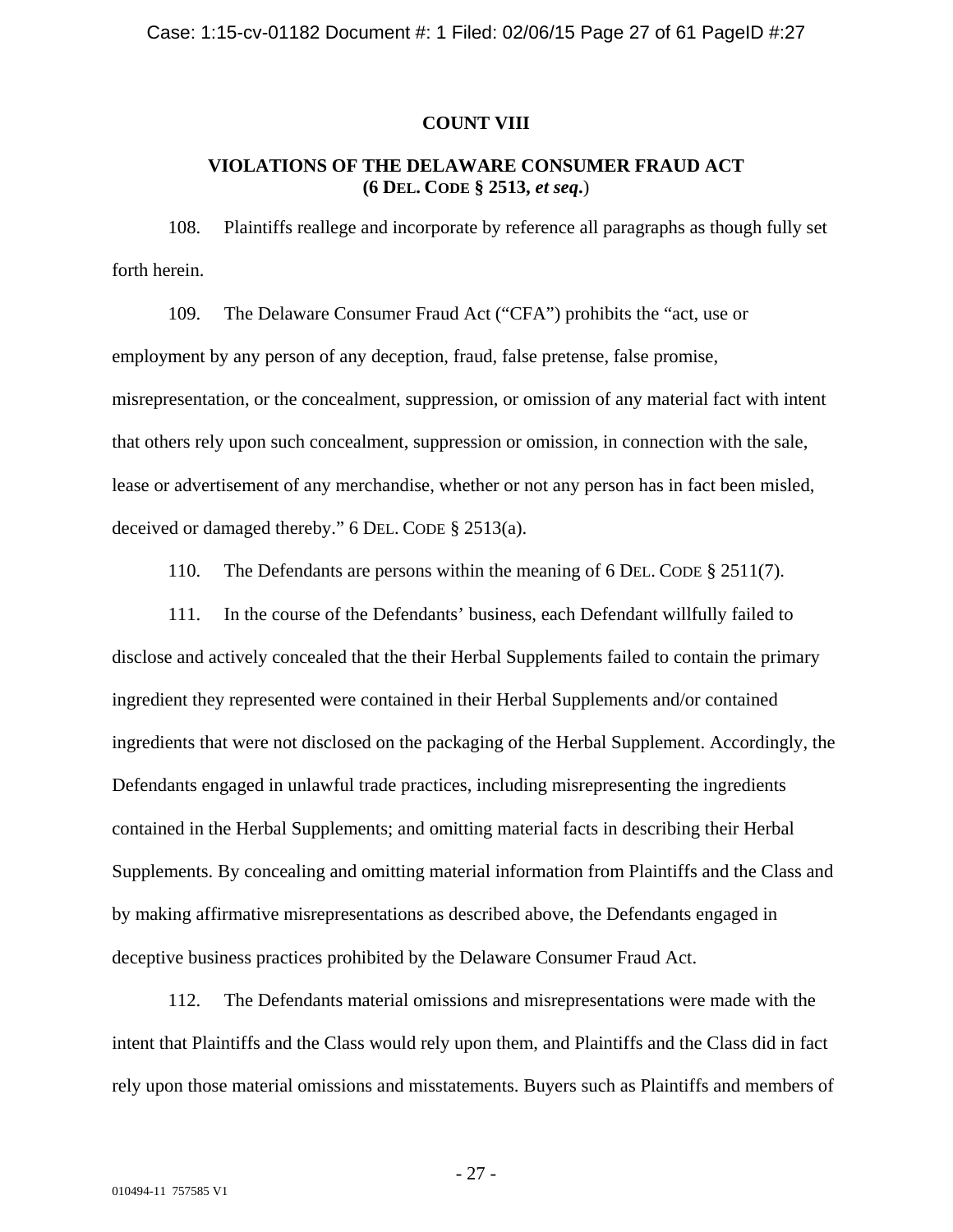### Case: 1:15-cv-01182 Document #: 1 Filed: 02/06/15 Page 28 of 61 PageID #:28

the Class would have acted differently knowing that the Defendants were selling Herbal Supplements that did not contain the very ingredients they were represented to contain. Plaintiffs and members of the Class would have wanted to know, as would any reasonable person, that the Defendants' Herbal Supplements failed to contain the ingredients they were supposed to contain and this information would have changed their and any reasonable customer's decision to purchase the Defendants' Herbal Supplements.

113. The Defendants actions as set forth above occurred in the conduct of trade or commerce.

114. The Defendants' conduct proximately caused injuries to Plaintiffs and the Class.

115. Plaintiffs are entitled to recover damages, as well as costs and reasonable attorney fees as provided by the Delaware Consumer Fraud Act.

### **COUNT IX**

# **VIOLATIONS OF THE DELAWARE DECEPTIVE TRADE PRACTICES ACT (6 DEL. CODE § 2532,** *et seq***.)**

116. Plaintiffs reallege and incorporate by reference all paragraphs as though fully set forth herein.

117. Delaware's Deceptive Trade Practices Act ("DTPA") prohibits a person from engaging in a "deceptive trade practice," which includes: "(9) Advertis[ing] goods or services with intent not to sell them as advertised"; "(11) Makes false or misleading statements of fact concerning the reasons for, existence of, or amounts of, price reductions," or "(12) Engag[ing] in any other conduct which similarly creates a likelihood of confusion or of misunderstanding."

118. The Defendants are persons within the meaning of 6 DEL. CODE § 2531(5).

119. The Defendants willfully failed to disclose and actively concealed material facts regarding the contents of their Herbal Supplements. Accordingly, the Defendants engaged in

- 28 -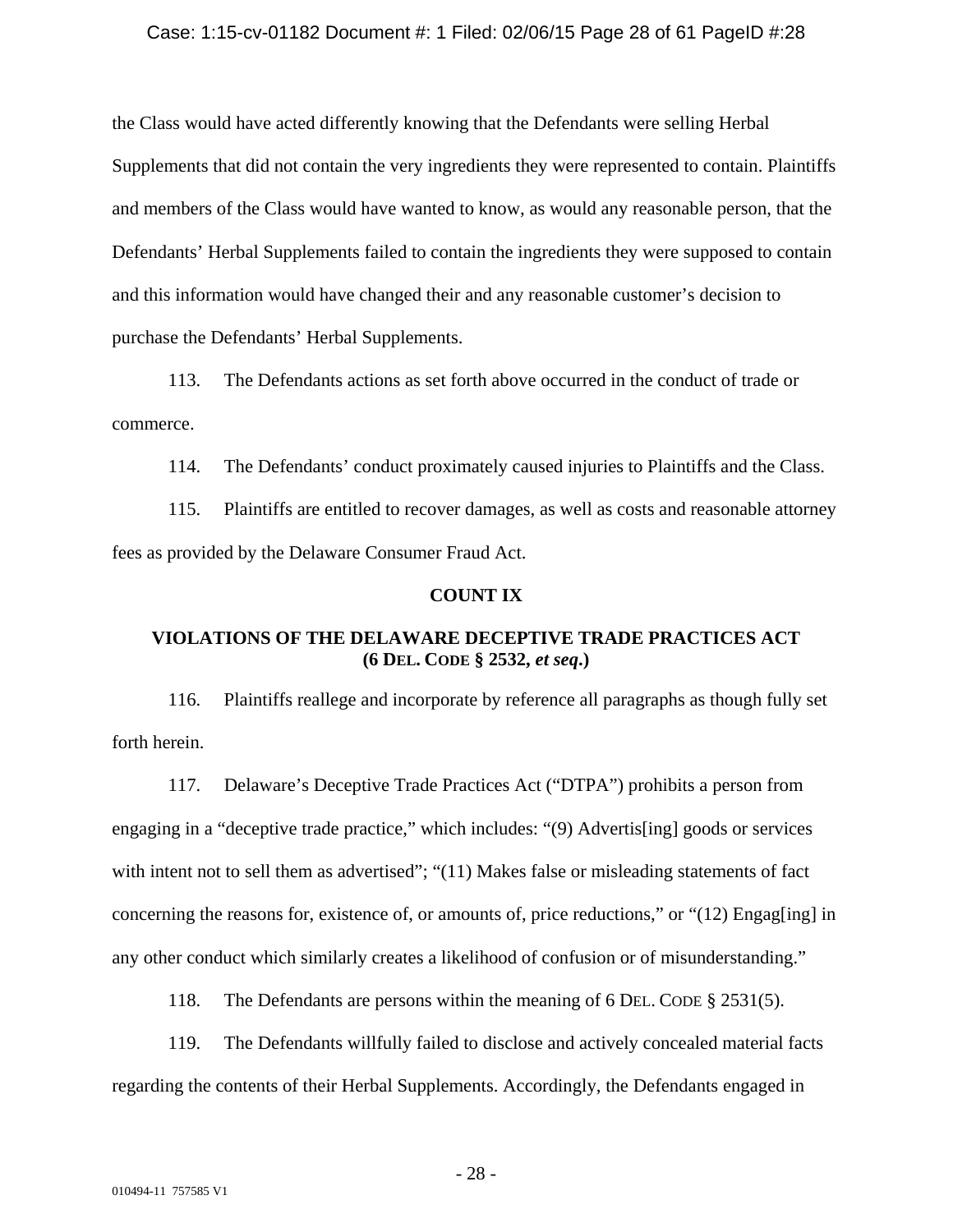### Case: 1:15-cv-01182 Document #: 1 Filed: 02/06/15 Page 29 of 61 PageID #:29

deceptive trade practices, including advertising their Herbal Supplements, with the intent not to sell them as advertised; omitting material facts in describing their Herbal Supplements making false and misleading statements of fact regarding the contents of their Herbal Supplements, and otherwise engaging in conduct which created a likelihood of confusion or misunderstanding.

120. The Defendants' actions as set forth above occurred in the conduct of trade or commerce.

121. The Defendants' conduct proximately caused injuries to Plaintiffs and the Class.

122. Plaintiffs seek injunctive relief and, if awarded damages under Delaware common law or Delaware Consumer Fraud Act, treble damages pursuant to 6 DEL. CODE § 2533(c).

### **COUNT X**

# **VIOLATIONS OF THE FLORIDA DECEPTIVE AND UNFAIR TRADE PRACTICES ACT (FLA. STAT. § 501.201,** *et seq***.)**

123. Plaintiffs reallege and incorporate by reference all paragraphs as though fully set forth herein.

124. As amended by the Florida Legislature in 2001, a "person" who has suffered a loss as a result of a violation of the Florida Deceptive and Unfair Trade Practices Act ("FDUTPA") has standing to sue under that statute. *See* FLA. STAT. § 501.211(2). This 2001 amendment replaced the word "consumer" with "person." Plaintiffs and Class members are "persons" within the meaning of the FDUTPA.

125. As set forth herein, the Defendants engaged in unfair methods of competition, unconscionable acts or practices, and unfair or deceptive acts or practices in the conduct of trade or commerce in violation of the FDUPTA.

- 29 -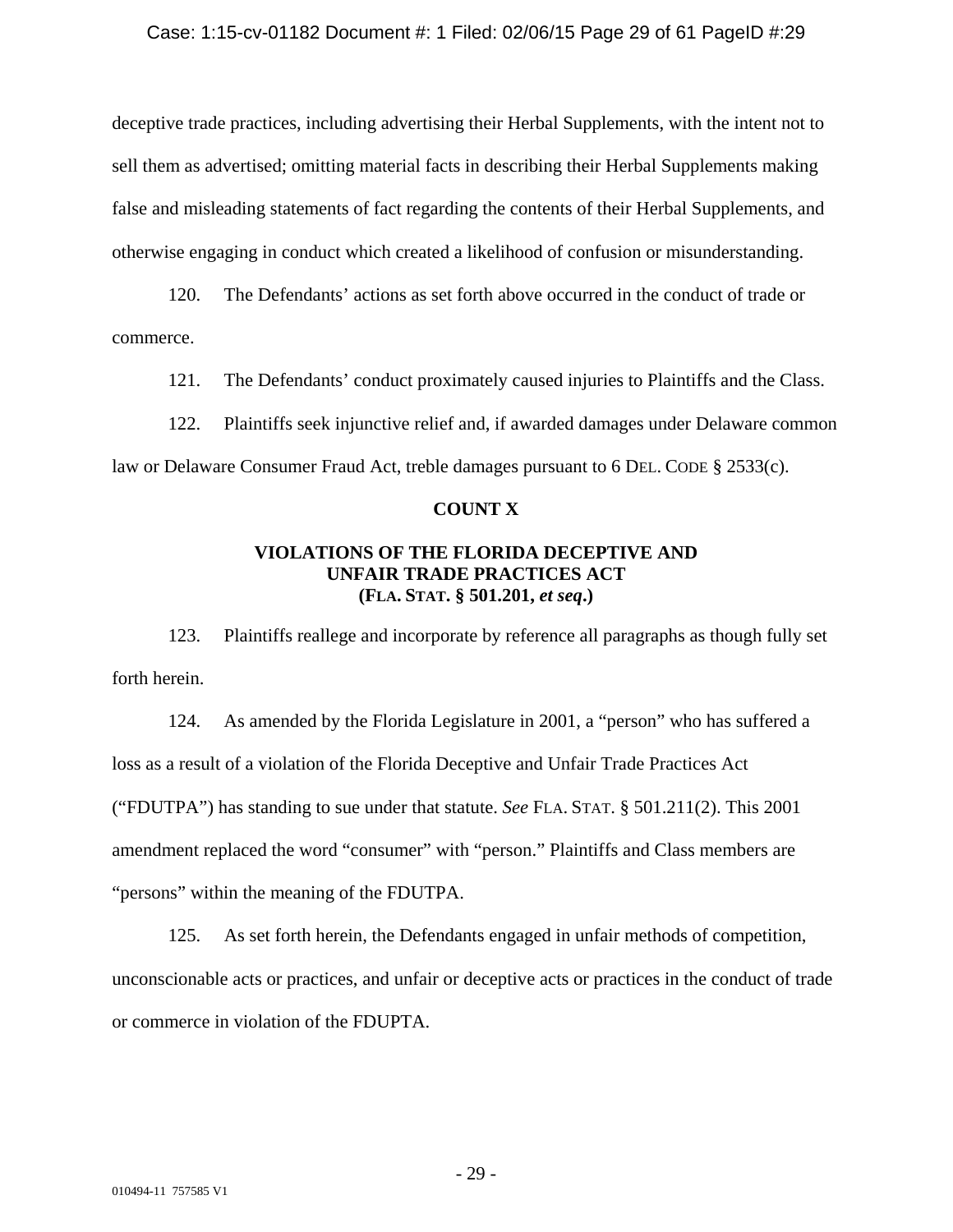#### Case: 1:15-cv-01182 Document #: 1 Filed: 02/06/15 Page 30 of 61 PageID #:30

126. The Defendants' conduct caused Plaintiffs and Class members to suffer actual damages.

# **COUNT XI**

# **VIOLATIONS OF THE IDAHO CONSUMER PROTECTION ACT (IDAHO CIV. CODE § 480,** *et seq***.)**

127. Plaintiffs reallege and incorporate by reference all paragraphs as though fully set forth herein.

128. Defendants and Plaintiffs are "persons" under IDAHO CIVIL CODE § 48-602(1).

129. Defendants engaged in unfair methods and practices in the conduct of its trade or commerce in violation of the Idaho Consumer Protection Act ("ICPA"), IDAHO CIV. CODE § 48- 603, including "(9) Advertising goods or services with intent not to sell them as advertised," "(11) Making false or misleading statements of fact concerning the reasons for, existence of, or amounts of price reductions," "(17) Engaging in any act or practice which is otherwise misleading, false, or deceptive to the consumer," or "Engaging in any unconscionable method, act or practice in the conduct of trade or commerce."

130. As set forth herein, the Defendants engaged in unfair methods of competition, unconscionable acts or practices, and unfair or deceptive acts or practices in the conduct of trade or commerce in violation of the ICPA. The Defendants willfully failed to disclose and actively concealed material facts regarding the contents of the Herbal Supplements they sold. Accordingly, the Defendants engaged in deceptive trade practices and otherwise engaged in conduct which created a likelihood of confusion or misunderstanding.

131. The Defendants' misleading, false, or deceptive acts or practices were likely to and did in fact deceive reasonable consumers, including Plaintiffs. Buyers such as Plaintiffs and members of the Class would have acted differently knowing that the Defendants were selling

- 30 -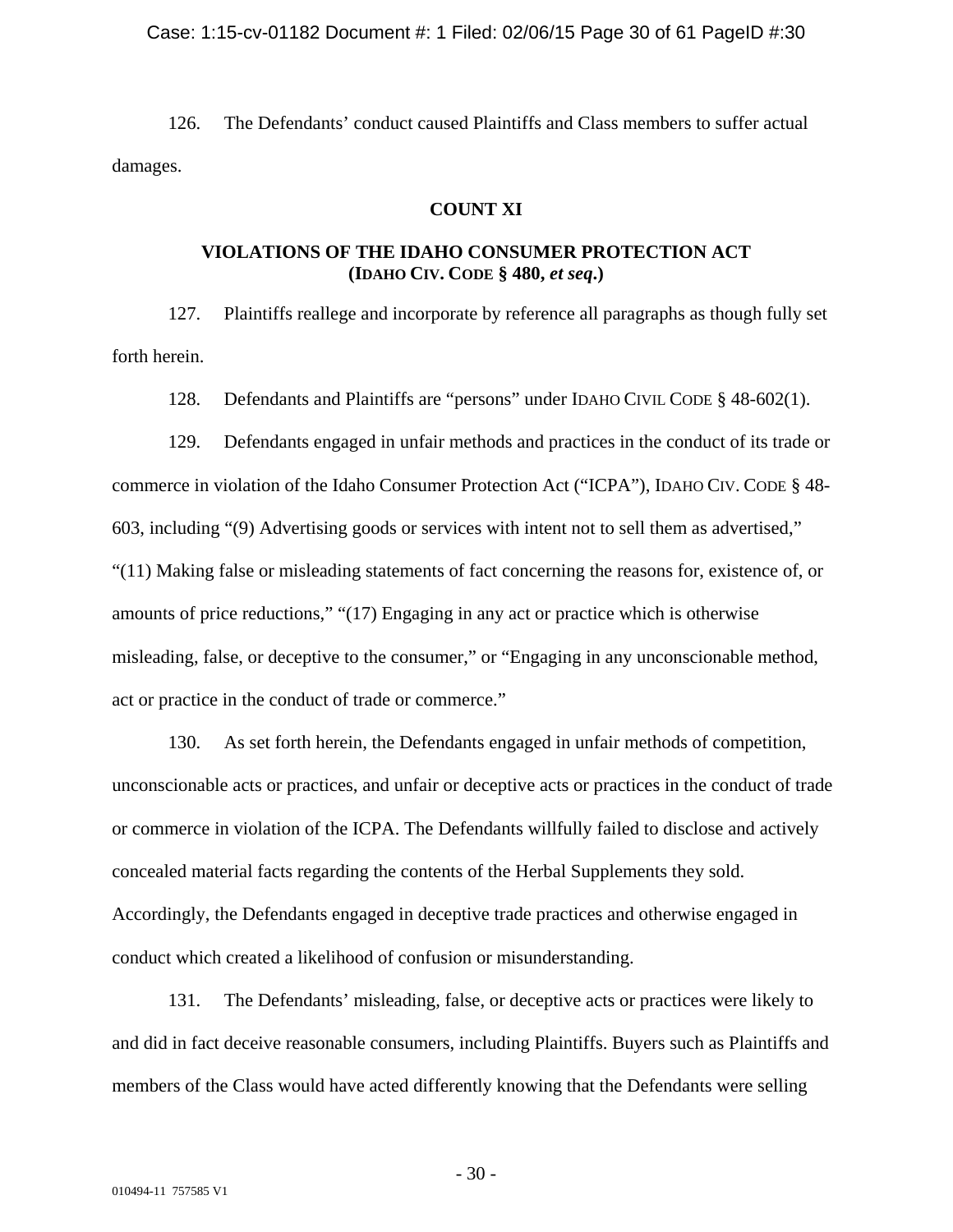#### Case: 1:15-cv-01182 Document #: 1 Filed: 02/06/15 Page 31 of 61 PageID #:31

Herbal Supplements that did not contain the very ingredients they were represented to contain. Plaintiffs and members of the Class would have wanted to know, as would any reasonable person, that the Defendants' Herbal Supplements failed to contain the ingredients they were supposed to contain and this information would have changed their and any reasonable customer's decision to purchase the Defendants' Herbal Supplements.

132. As a result of its violations of the ICPA detailed above, the Defendants caused actual damage and ascertainable loss to Plaintiffs.

 133. The Defendants' deliberate, widespread and systematic fraud was so egregious and carried out with such willful and conscious disregard of the rights of their customers that their sales conduct would outrage or offend the public conscience, and is therefore an unconscionable method, act or practice under the ICPA as provided in IDAHO CIVIL CODE § 48- 603C.

134. Plaintiffs seek punitive damages against the Defendants because their violations were repeated and flagrant, conducted over the course of many years, with knowledge of the illegality of the conduct, and therefore warrants the imposition of punitive damages under IDAHO CIVIL CODE § 48-608(1).

135. Plaintiffs further seek an order enjoining the Defendants' unfair or deceptive acts or practices, punitive damages, costs of Court, attorney's fees under IDAHO CIVIL CODE § 48- 608, and any other just and proper relief available under the ICPA.

- 31 -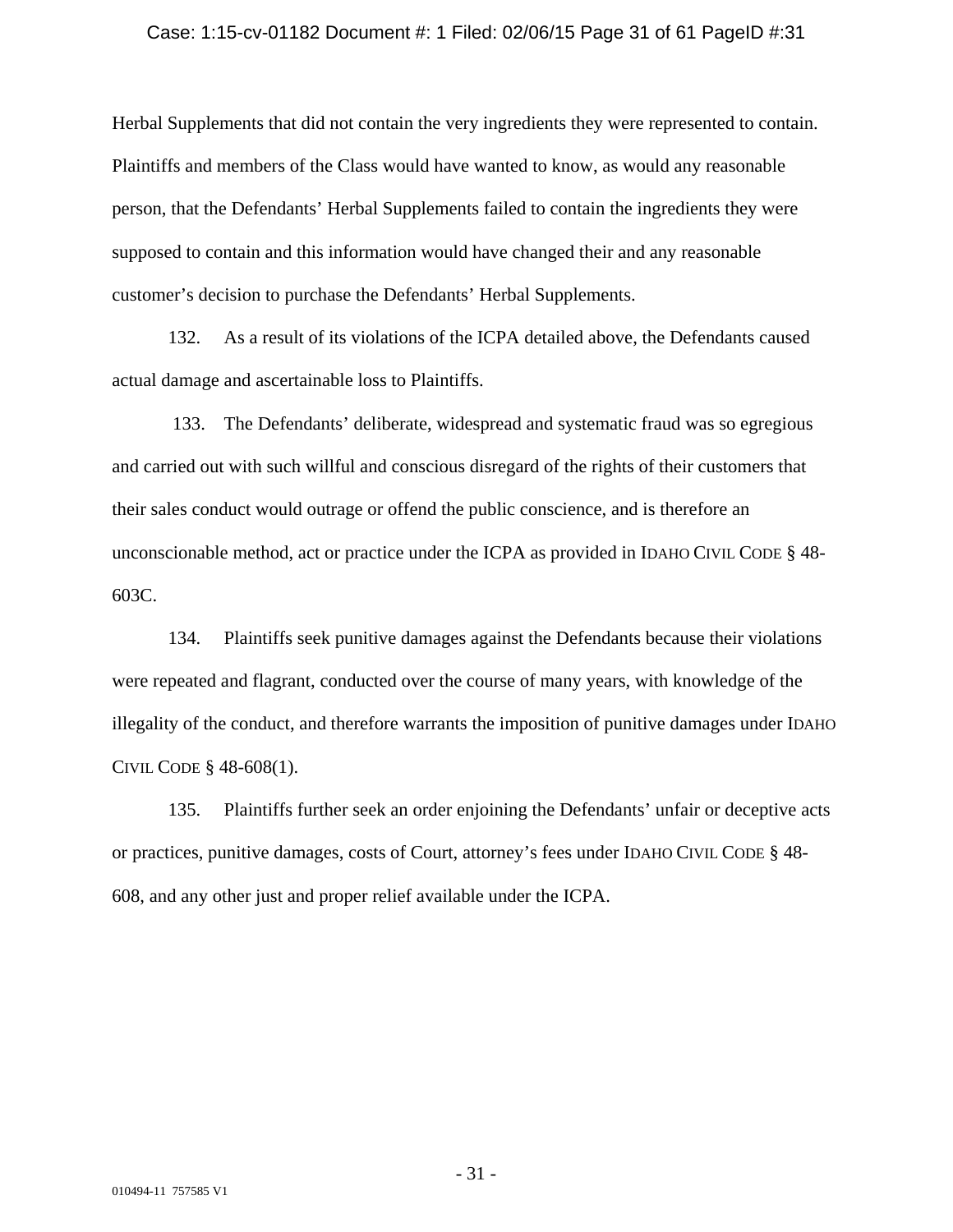### **COUNT XII**

# **VIOLATIONS OF THE ILLINOIS CONSUMER FRAUD AND DECEPTIVE BUSINESS PRACTICES ACT, 815 ILCS § 505/1,** *et seq***., AND ILLINOIS UNIFORM DECEPTIVE TRADE PRACTICES ACT, 815 ILCS § 510/2**

136. Plaintiffs reallege and incorporate by reference all paragraphs as though fully set forth herein.

137. The Defendants engaged in an unfair or deceptive act or practice by selling Herbal Supplements that failed to contain the ingredients they were represented to contain. The Defendants knew this practice was illegal, but nevertheless continued to sell the Herbal Supplements to the Plaintiffs and members of the Class.

138. The Defendants further engaged in unfair or deceptive acts or practices by knowingly or willfully concealing, suppressing or omitting material facts from Plaintiffs and members of the Class and by making affirmative misrepresentations in order to induce Plaintiffs and members of the Class to purchase the Herbal Supplements. The Defendants' material misstatements and omissions were likely to and did in fact deceive reasonable customers, including Plaintiffs, about the content of the Herbal Supplements sold by the Defendants.

139. The Defendants' practice offended public policy, was immoral, unethical, oppressive, and unscrupulous, and caused substantial injury to consumers.

140. Buyers such as Plaintiffs and members of the Class would have acted differently knowing that the Defendants were selling Herbal Supplements that did not contain the very ingredients they were represented to contain. Plaintiffs and members of the Class would have wanted to know, as would any reasonable person, that the Defendants' Herbal Supplements failed to contain the ingredients they were supposed to contain and this information would have

- 32 -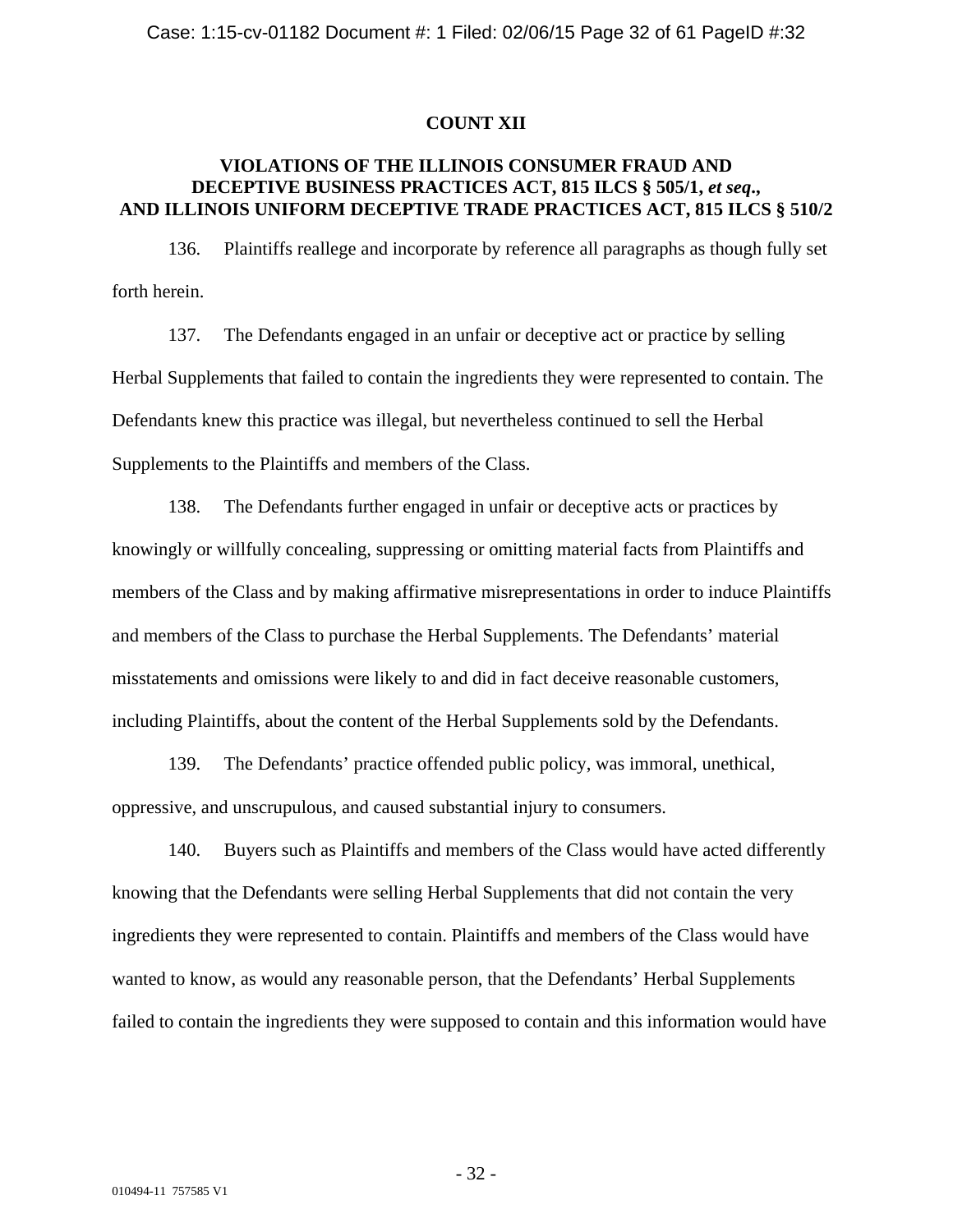#### Case: 1:15-cv-01182 Document #: 1 Filed: 02/06/15 Page 33 of 61 PageID #:33

changed their and any reasonable customer's decision to purchase the Defendants' Herbal Supplements.

141. The Defendants intended that Plaintiffs and members of the Class would rely on their misrepresentations as well as the material facts that they concealed, suppressed and omitted, as described above. Among other things, the Defendants intended that Plaintiffs and members of the Class rely upon their representations that their Herbal Supplements contained the primary ingredient they were advertised to contain, when, in fact, they did not. Plaintiffs and members of the Class relied upon Defendants' fraudulent and misleading statements, concealments, suppressions, and omissions, and as a result paid higher fees than they would have absent the Defendants' wrongful conduct.

142. The Defendants' conduct is a violation of the Illinois Uniform Deceptive Trade Practices Act, 815 ILCS § 510/2. As a violation of Section 2 of the Illinois Uniform Deceptive Trade Practices Act, the Defendants' conduct is a violation of Section 2 of the Illinois Consumer Fraud and Deceptive Business Practices Act, 815 ILCS § 505/2.

143. The Defendants' unfair or deceptive act or practice occurred in the course of conduct involving trade or commerce, and was directed to the market in general. The complained-of conduct in this case implicates consumer protection concerns.

144. The Defendants' unfair or deceptive acts or practices proximately caused injury and ascertainable loss to Plaintiffs and members of the Class.

145. Plaintiffs and the Class are entitled to actual damages, punitive damages, and reasonable attorneys' fees and costs, as well as any other relief the Court deems proper.

- 33 -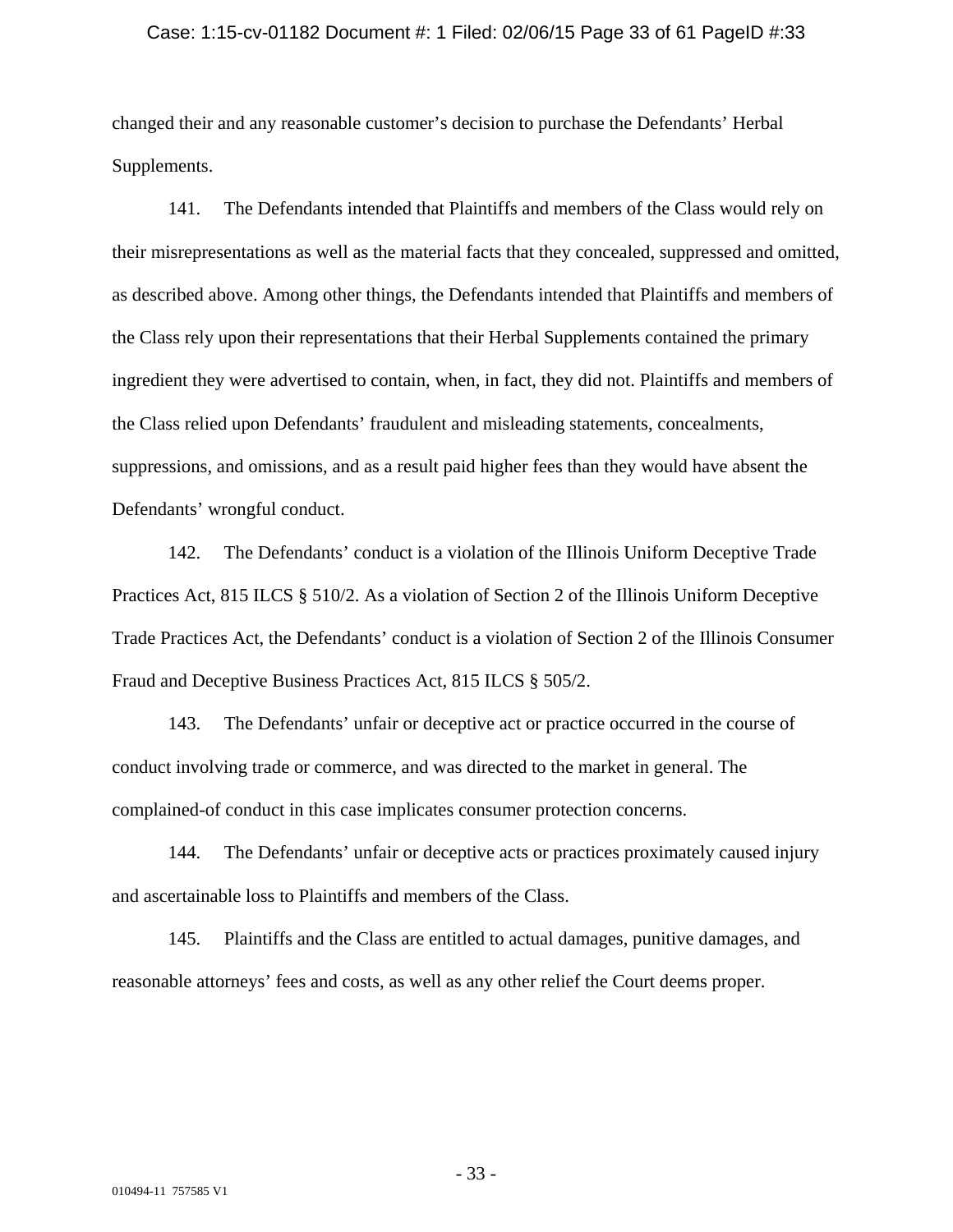### **COUNT XIII**

# **VIOLATIONS OF THE PRIVATE RIGHT OF ACTION FOR CONSUMER FRAUDS ACT (IOWA CODE §§ 714H.1,** *ET SEQ.)*

146. Plaintiffs reallege and incorporate by reference all paragraphs as though fully set forth herein.

147. Defendant is a "person" under Iowa Code § 714H.2(7).

148. Plaintiffs are "consumers," as defined by Iowa Code § 714H.2(3), who purchased Herbal Supplements from the Defendants.

149. Defendants participated in unfair or deceptive acts or practices that violated Iowa's Private Right of Action for Consumer Fraud Act ("Iowa CFA"), Iowa Code § 714H.1, *et seq*., as described herein. Defendants are directly liable for these violations of law.

150. In the course of the Defendants' business, each Defendant willfully failed to disclose and actively concealed that the their Herbal Supplements failed to contain the primary ingredient they represented were contained in their Herbal Supplements and/or contained ingredients that were not disclosed on the packaging of the Herbal Supplement. Accordingly, the Defendants engaged in unlawful trade practices, including misrepresenting the ingredients contained in the Herbal Supplements; and omitting material facts in describing their Herbal Supplements. By concealing and omitting material information from Plaintiffs and the Class and by making affirmative misrepresentations as described above, the Defendants engaged in deceptive business practices prohibited by the Iowa CFA.

151. As alleged above, Defendants made numerous material statements about the contents of their Herbal Supplements that were either false or misleading. Each of these

- 34 -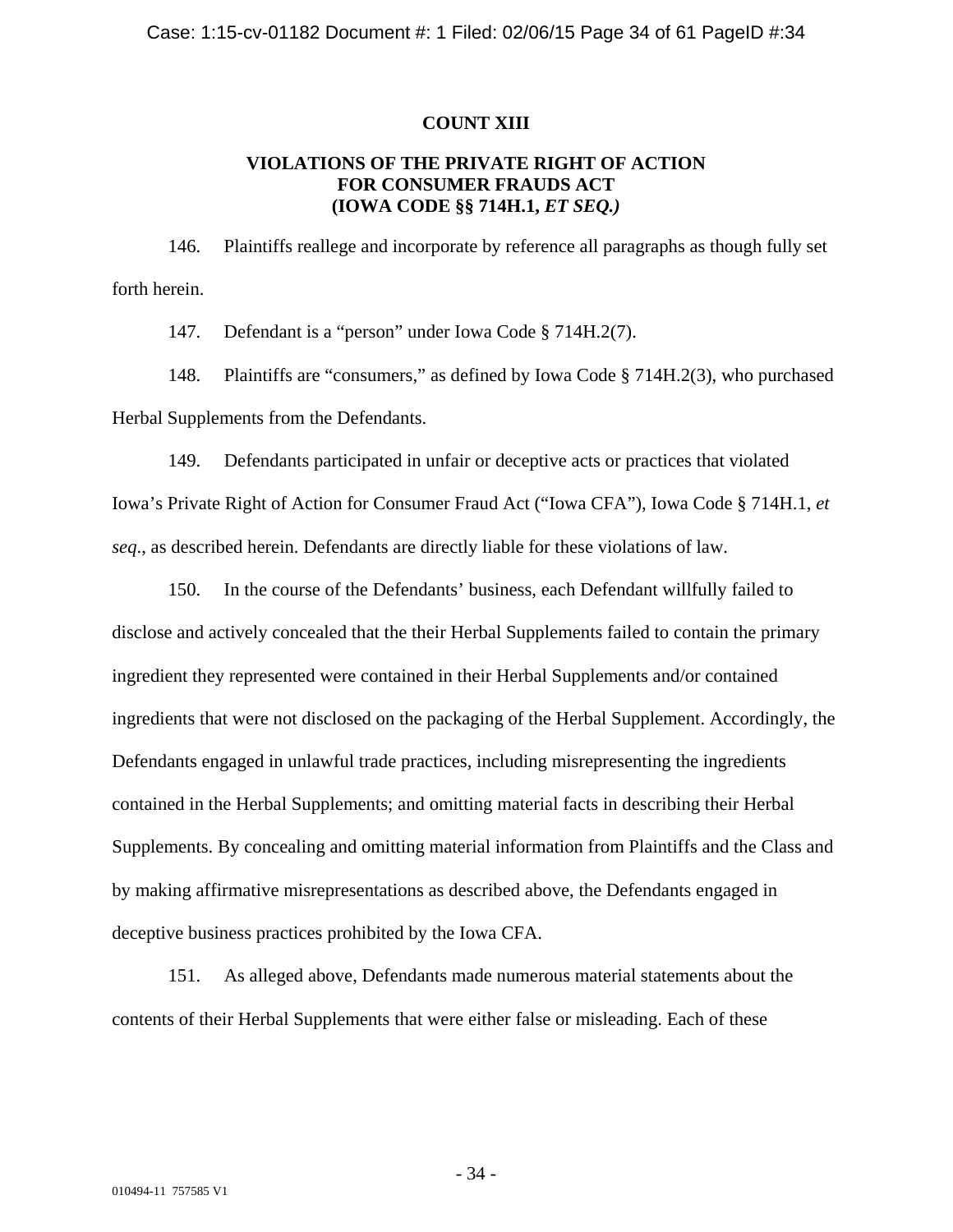#### Case: 1:15-cv-01182 Document #: 1 Filed: 02/06/15 Page 35 of 61 PageID #:35

statements contributed to the deceptive context of Defendant's unlawful advertising and representations as a whole.

152. The Defendants' unfair or deceptive acts or practices were likely to and did in fact deceive reasonable consumers, including Plaintiffs, about the contents of their Herbal Supplements. Buyers such as Plaintiffs and members of the Class would have acted differently knowing that the Defendants were selling Herbal Supplements that did not contain the very ingredients they were represented to contain. Plaintiffs and members of the Class would have wanted to know, as would any reasonable person, that the Defendants' Herbal Supplements failed to contain the ingredients they were supposed to contain and this information would have changed their and any reasonable customer's decision to purchase the Defendants' Herbal Supplements.

153. As a result of their violations of the Iowa CFA detailed above, the Defendants caused actual damage to Plaintiffs and, if not stopped, will continue to harm Plaintiffs.

154. Plaintiffs and the Class sustained damages as a result of the Defendants' unlawful acts and are, therefore, entitled to damages and other relief as provided under Chapter 714H of the Iowa Code. Because Defendants' conduct was committed willfully, Plaintiffs seek treble damages as provided in Iowa Code § 714H.5(4).

155. Plaintiffs also seek court costs and attorneys' fees as a result of Defendants' violation of Chapter 714H as provided in Iowa Code § 714H.5(2).

- 35 -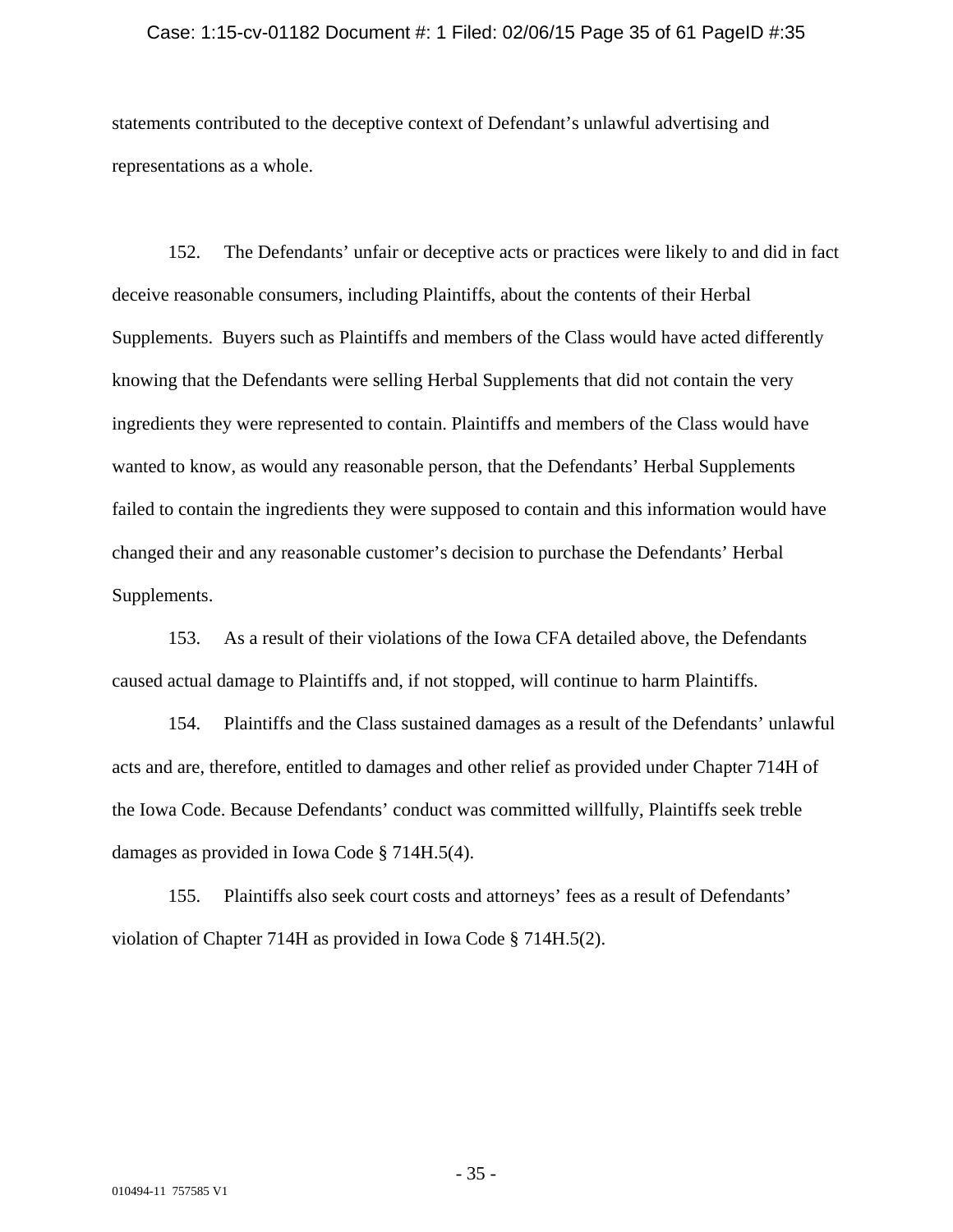# **COUNT XIV**

# **VIOLATIONS OF THE MASSACHUSETTS CONSUMER PROTECTION ACT (MASS. GEN. LAWS CH. 93A,** *et seq***.)**

156. Plaintiffs reallege and incorporate by reference all paragraphs as though fully set forth herein.

157. Plaintiffs intend to assert a claim under the Massachusetts Consumer Protection Act ("MCPA"), which makes it unlawful to engage in any "[u]nfair methods of competition or deceptive acts or practices in the conduct of any trade or commerce." MASS. GEN. LAWS CH. 93A, § 2(1). Plaintiffs will make a demand in satisfaction of MASS. GEN. LAWS CH. 93A, § 9(3), and may amend this Complaint to assert claims under the MCPA once the required 30 days have elapsed. This paragraph is included for purposes of notice only and is not intended to actually assert a claim under the MCPA.

# **COUNT XV**

# **VIOLATIONS OF THE MINNESOTA PREVENTION OF CONSUMER FRAUD ACT (MINN. STAT. § 325F.68-70)**

158. Plaintiffs reallege and incorporate by reference all paragraphs as though fully set forth herein.

159. Plaintiffs, members of the Class and the Defendants are each "persons" as defined by the Minnesota Prevention of Consumer Fraud Act ("MPCFA"), MINN. STAT. § 325F.68(2). The Herbal Supplements sold by Defendants to Plaintiffs and the Class are "Merchandise" as defined by MINN. STAT.  $\S$  325F.68(2).

160. The MPCFA makes unlawful, "[t]he act, use, or employment by any person of any fraud, false pretense, false promise, misrepresentation, misleading statement or deceptive practice, with the intent that others rely thereon in connection with the sale of any merchandise,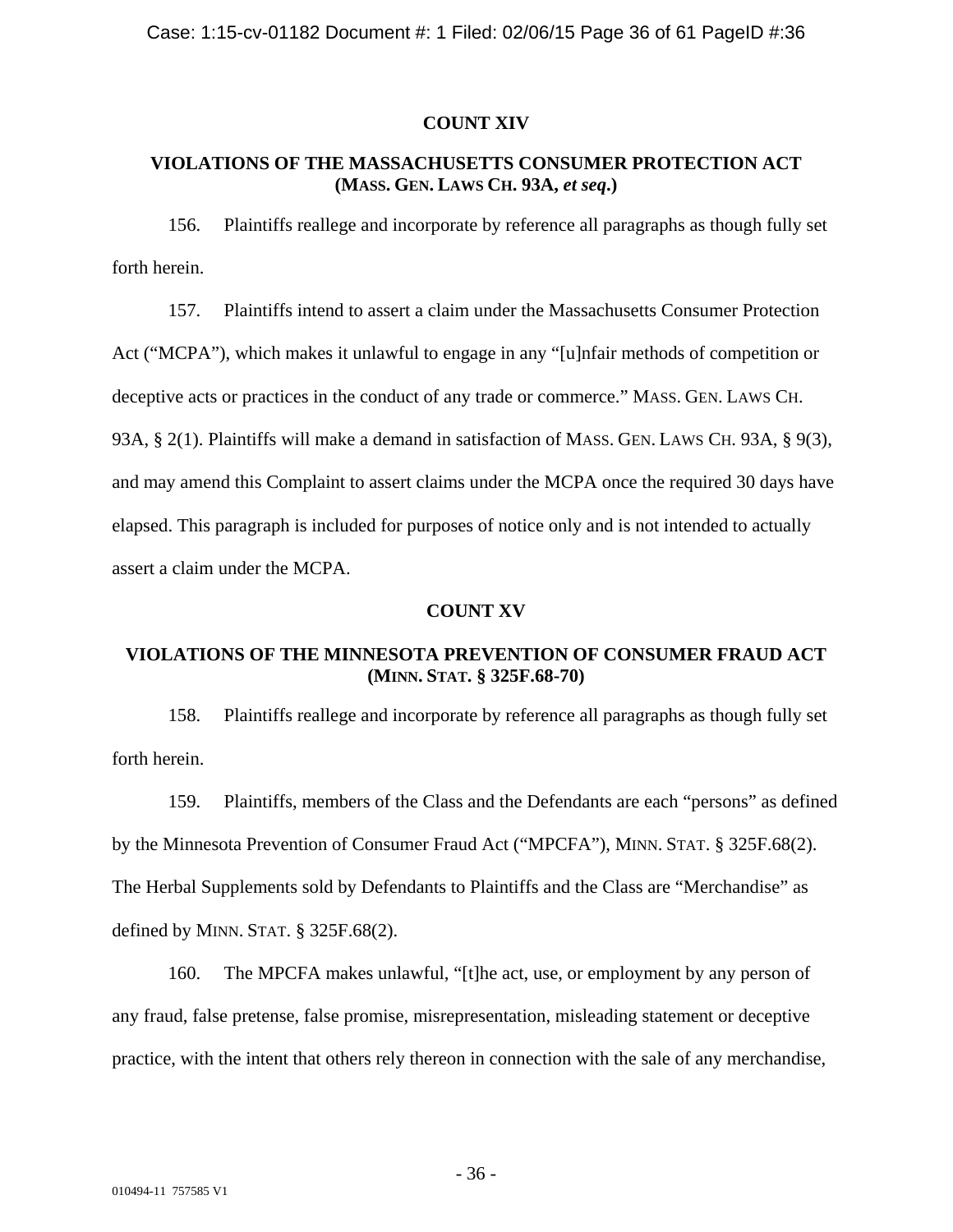#### Case: 1:15-cv-01182 Document #: 1 Filed: 02/06/15 Page 37 of 61 PageID #:37

whether or not any person has in fact been misled, deceived, or damaged thereby." MINN. STAT. § 325F.69(1). The MPCFA further provides that "any person injured by a violation of [the MPCFA] may bring a civil action and recover damages, together with costs and disbursements, including costs of investigation and reasonable attorney's fees, and receive other equitable relief as determined by the court." MINN. STAT. § 8.31(3a).

161. The Defendants willfully failed to disclose and actively concealed material facts regarding the contents of their Herbal Supplements. Accordingly, the Defendants engaged in unlawful trade practices, including advertising the contents of their Herbal Supplements, with the intent to sell them without the contents they represented their supplements contain. By concealing and omitting material information from Plaintiffs and the Class and by making affirmative misrepresentations as described above, the Defendants engaged in deceptive business practices prohibited by the MPCFA. The Defendants' material omissions and misrepresentations were made with the intent that Plaintiffs and the Class would rely upon them, and Plaintiffs and the Class did in fact rely upon those material omissions and misstatements.

162. The Defendants' unfair or deceptive acts or practices were likely to and did in fact deceive reasonable consumers, including Plaintiffs.

163. Plaintiffs and the Class sustained damages as a result of the Defendants' unlawful acts and are, therefore, entitled to damages and other relief as provided under the MPCFA.

#### **COUNT XVI**

# **VIOLATION OF MISSOURI MERCHANDISING PRACTICES ACT (M.S. § 407.20 ET SEQ.)**

164. Plaintiffs reallege and incorporate by reference all paragraphs as though fully set forth herein.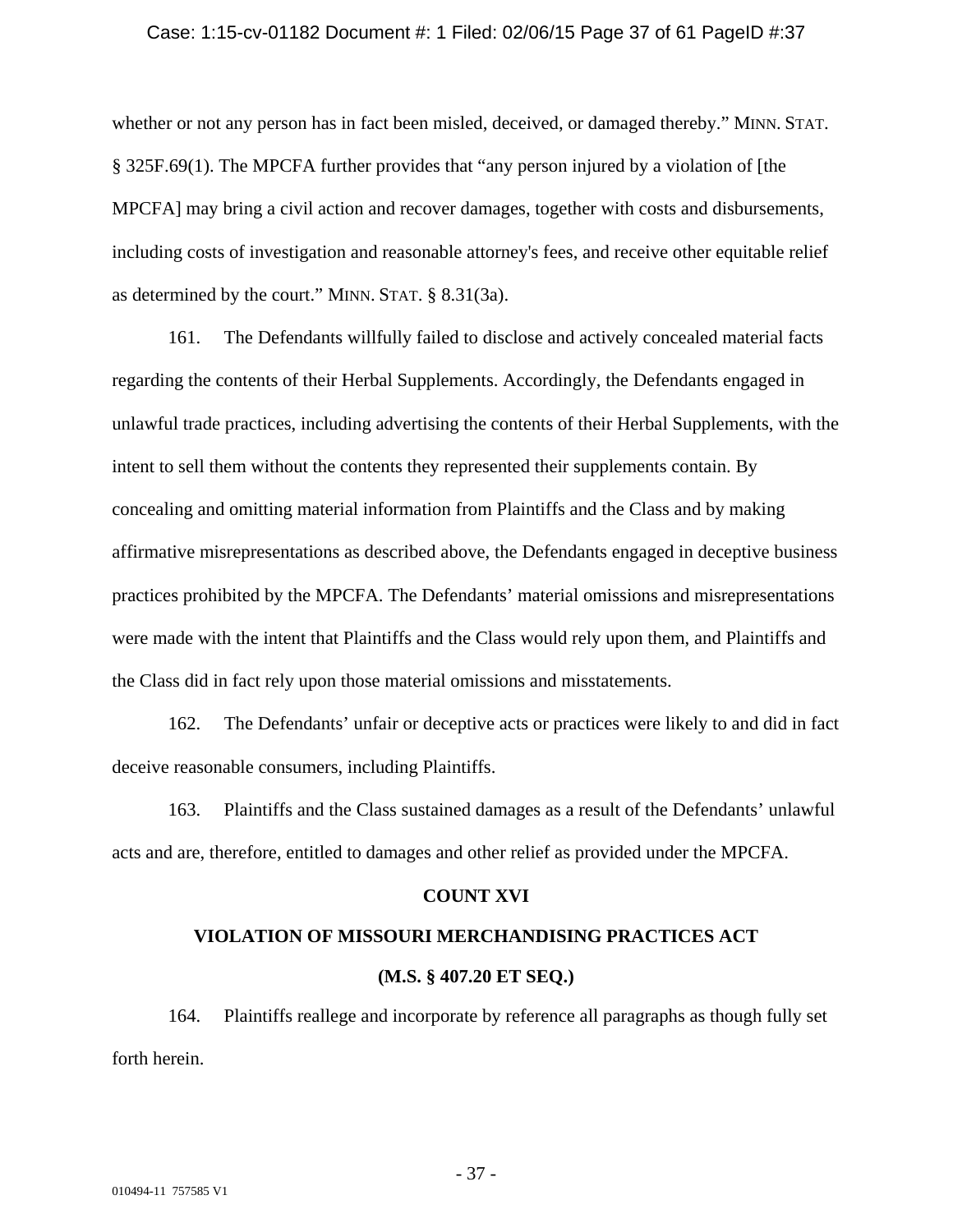#### Case: 1:15-cv-01182 Document #: 1 Filed: 02/06/15 Page 38 of 61 PageID #:38

165. The Defendants, by the actions complained of herein have violated the Missouri Merchandising Practices Act, § 407.020 R.S. Mo. *et seq* ("Missouri CPA") entitling Plaintiffs and the members of the Class to damages and relief under the Missouri CPA. Buyers such as Plaintiffs and members of the Class would have acted differently knowing that the Defendants were selling Herbal Supplements that did not contain the very ingredients they were represented to contain. Plaintiffs and members of the Class would have wanted to know, as would any reasonable person, that the Defendants' Herbal Supplements failed to contain the ingredients they were supposed to contain and this information would have changed their and any reasonable customer's decision to purchase the Defendants' Herbal Supplements.

166. The Defendants used deception, false pretense, misrepresentation, and omitted key facts to entice their Herbal Supplements customers to purchase their Herbal Supplements.

167. The Defendants' conduct as set forth herein occurred in the course of trade or commerce as defined by the Missouri CPA.

168. The Defendants' conduct as set forth herein affects the public interest because it was part of a generalized course of conduct affecting numerous customers throughout the country.

169. Plaintiffs and members of the Class inherently relied on the representations the Defendants made regarding the contents of their Herbal Supplements.

170. The Defendants' conduct as set forth herein proximately caused injury in fact to the business or property of Plaintiffs and Class members.

171. The Defendants are liable to Plaintiffs and the Class members for damages in an amount to be determined at trial, including attorneys' fees, costs and statutory damages, and

- 38 -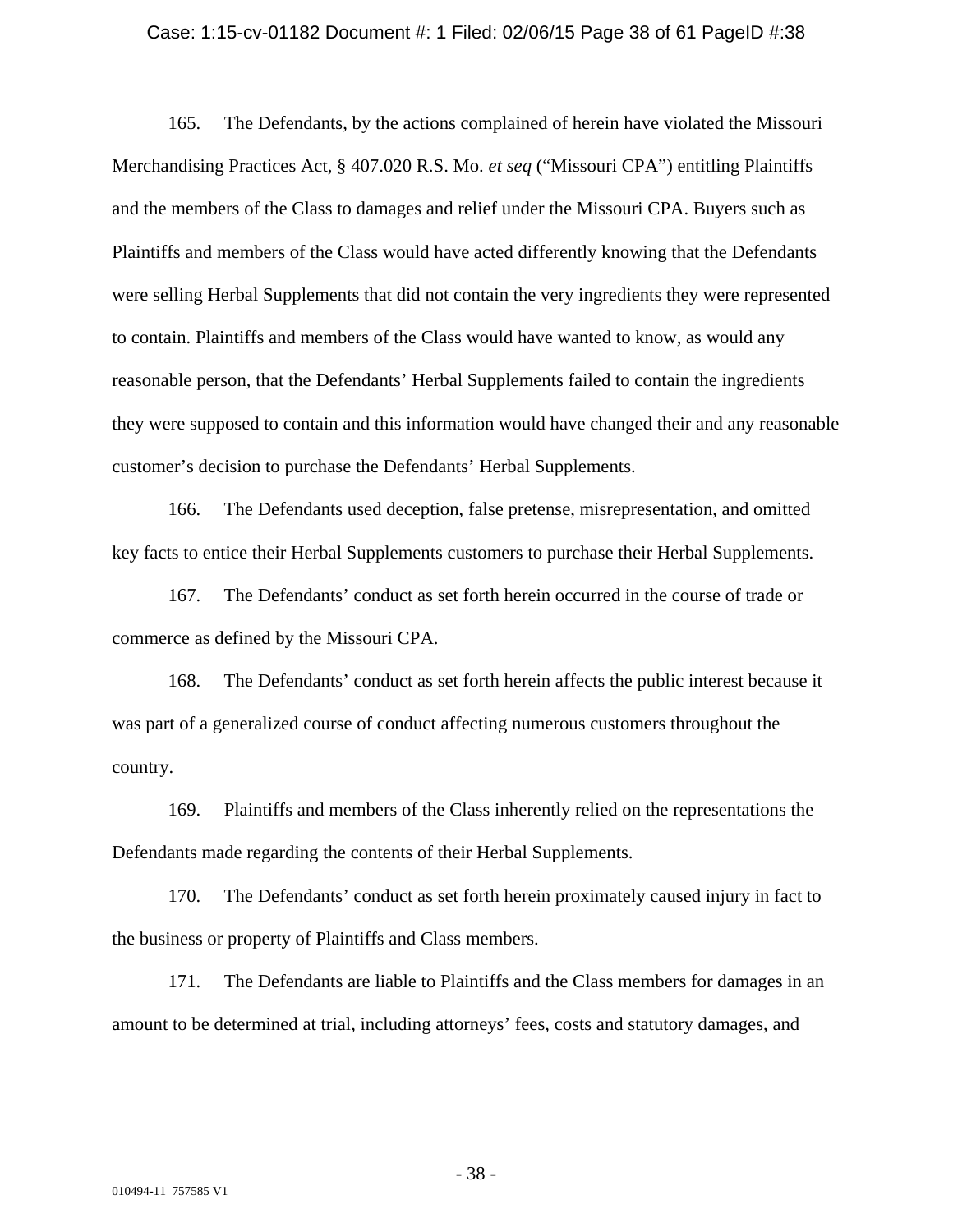should be enjoined from continuing to engage in these unlawful, deceptive, unreasonable and unlawful practices as alleged herein.

# **COUNT XVII**

# **VIOLATIONS OF THE NEBRASKA CONSUMER PROTECTION ACT (NEB. REV. STAT. § 87-301, et seq.***)*

172. Plaintiffs reallege and incorporate by reference all paragraphs as though fully set forth herein.

173. The Nebraska Consumer Protection Act ("NCPA") prohibits "unfair or deceptive acts or practices in the conduct of any trade or commerce."

174. "Trade or commerce" means "the sale of assets or services and any commerce directly or indirectly affecting the people of the State of Nebraska."

175. The Defendants engaged in unfair methods and practices in the conduct of its trade or commerce in violation of the NCPA, under which a person commits a violation when it "(9) Advertises goods or services with intent not to sell them as advertised or advertises the price in any manner calculated or tending to mislead or in any way deceive a person," "(11) Makes false or misleading statements of fact concerning the reasons for, existence of, or amounts of price reductions," or "(15) Uses any scheme or device to defraud by means of: (i) Obtaining money or property by knowingly false or fraudulent pretenses, representations, or promises."

176. As set forth herein, the Defendants engaged in unlawful deceptive trade practices in the conduct of trade or commerce in violation of the NCPA. The Defendants willfully failed to disclose and actively concealed material facts regarding the contents of their Herbal Supplements.

177. The Defendants' actions as set forth above occurred in the conduct of trade or commerce.

- 39 -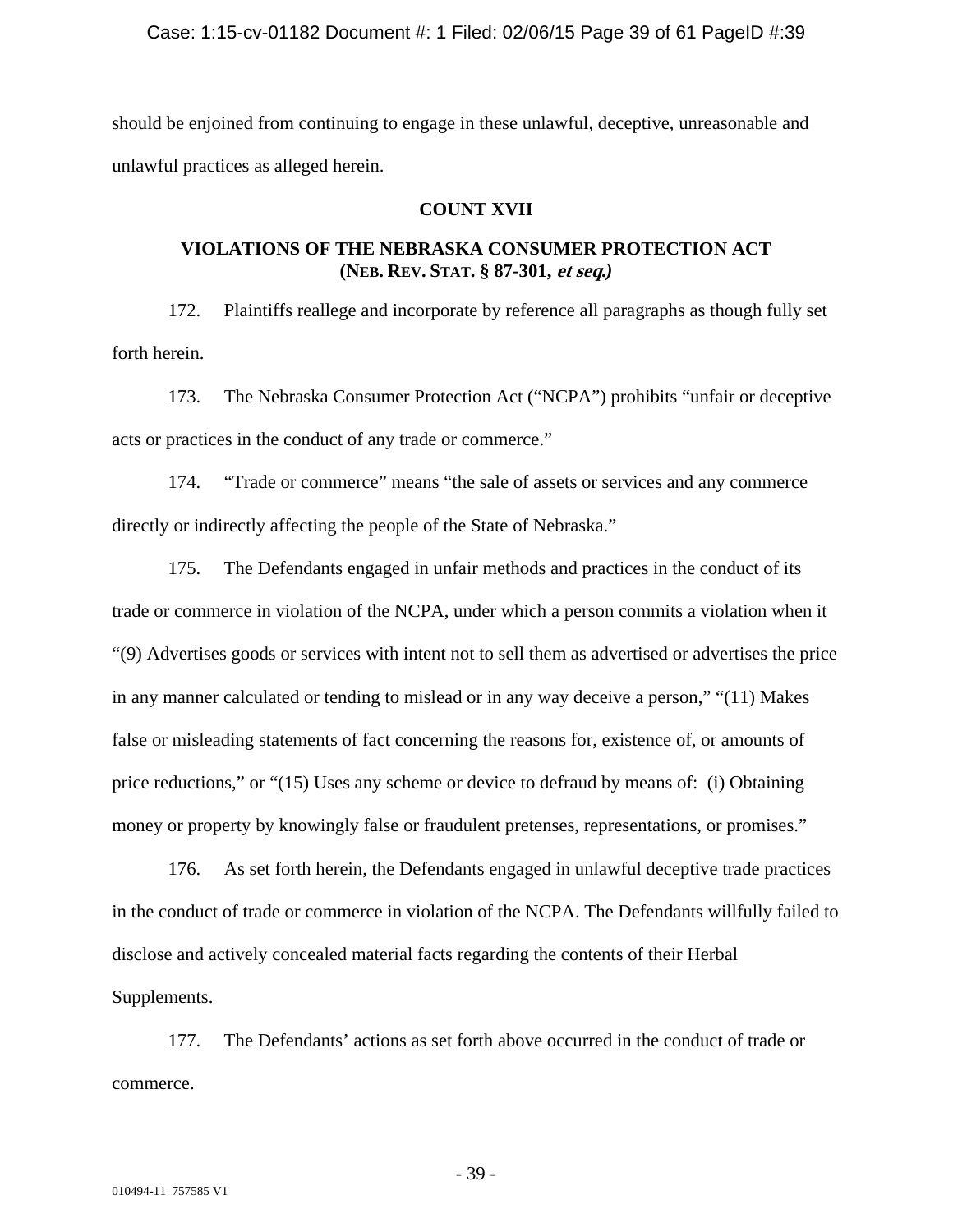#### Case: 1:15-cv-01182 Document #: 1 Filed: 02/06/15 Page 40 of 61 PageID #:40

178. The Defendants' actions impact the public interest because Plaintiffs were deceived, misled, and injured in exactly the same way as thousands of other of the Defendants' Herbal Supplements customers, and because the cost of Herbal Supplements and the contents such supplements, impacts the cost of healthcare, and the public interest in maintaining affordable access to health services. All of the wrongful conduct alleged herein occurred, and continues to occur, in the conduct of the Defendants' business.

179. Plaintiffs and the Class were injured in their business or property as a result of Defendants' conduct.

180. The Defendants' conduct proximately caused the injuries to Plaintiffs and the Class, who are entitled to recover actual damages, as well as enhanced damages pursuant to § 59- 1609.

### **COUNT XVIII**

# **VIOLATIONS OF THE NEW HAMPSHIRE CONSUMER PROTECTION ACT (N.H. REV. STAT. § 358-A:1, et seq.)**

181. Plaintiffs reallege and incorporate by reference all paragraphs as though fully set forth herein.

182. The New Hampshire Consumer Protection Act ("NHCPA") prohibits "any unfair or deceptive act or practice in the conduct of any trade or commerce."

183. "Trade or commerce" includes "the advertising, offering for sale, sale, or distribution of any services and any property, tangible or intangible, real, personal or mixed, and any other article, commodity, or thing of value wherever situate, and shall include any trade or commerce directly or indirectly affecting the people of this state."

184. The Defendants engaged in unfair methods and practices in the conduct of its trade or commerce in violation of the NHCPA, including the following prohibited conduct:

 $-40-$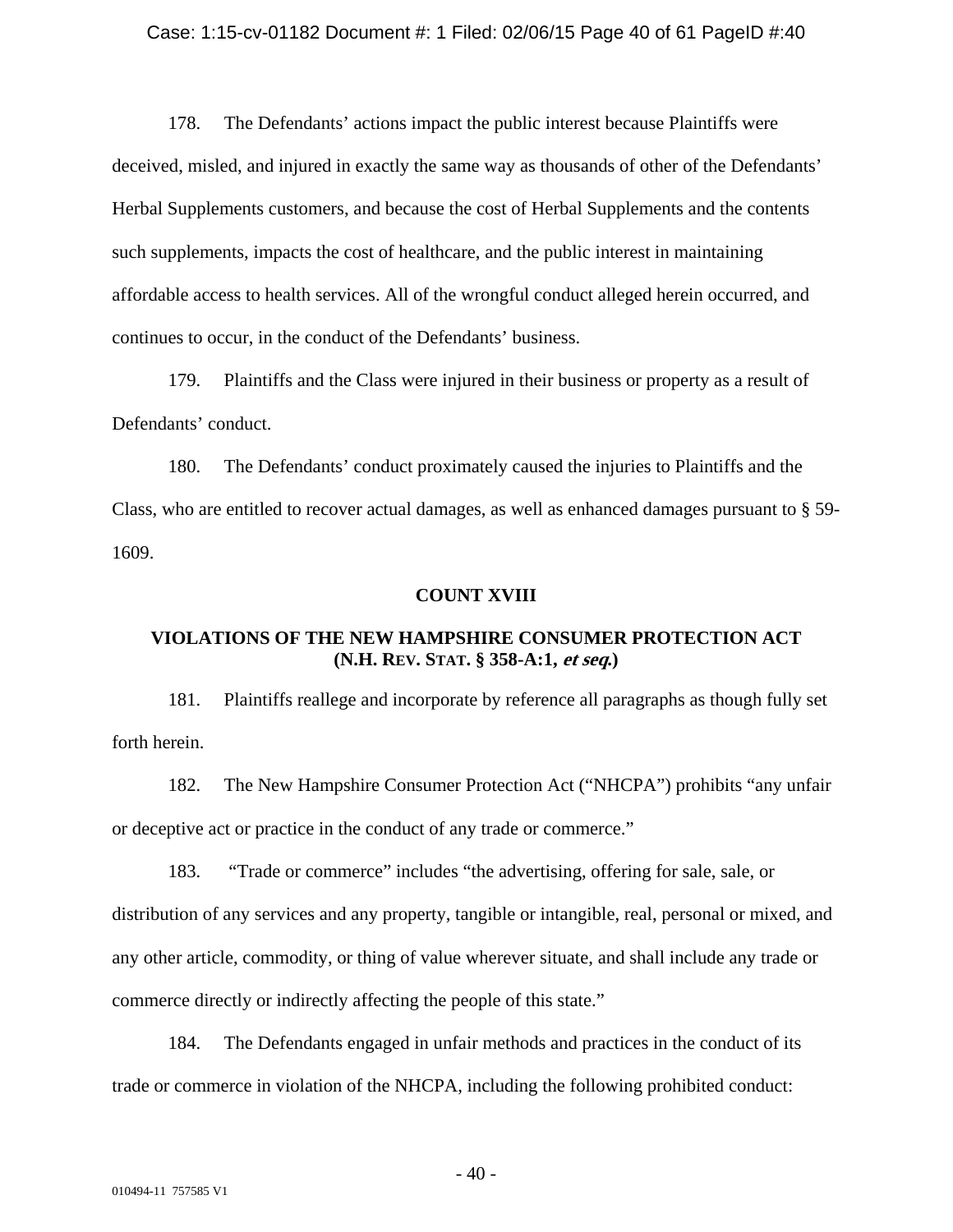#### Case: 1:15-cv-01182 Document #: 1 Filed: 02/06/15 Page 41 of 61 PageID #:41

"(IX) Advertising goods or services with intent not to sell them as advertised," and "(XI) Making false or misleading statements of fact concerning the reasons for, existence of, or amounts of price reductions."

185. As set forth herein, the Defendants willfully failed to disclose and actively concealed material facts regarding the contents of their Herbal Supplements. Accordingly, the Defendants engaged in unlawful trade practices, including advertising the contents of their Herbal Supplements, with the intent to sell them without the contents they represented their supplements contain.

186. The Defendants' actions as set forth above occurred in the conduct of trade or commerce, and were committed willfully or knowingly.

187. The Defendants' conduct proximately caused damage to Plaintiffs and the Class. Plaintiffs and the Class seek the recovery of actual damages, costs and attorney's fees pursuant to N.H. REV. STAT. § 358-A:10-a.

### **COUNT XIX**

# **VIOLATIONS OF THE NEW JERSEY CONSUMER FRAUD ACT (N.J. STAT. ANN. § 56-8-19, et seq.)**

188. Plaintiffs reallege and incorporate by reference all paragraphs as though fully set forth herein.

189. The New Jersey Consumer Fraud Act ("NJCFA") makes unlawful "[t]he act, use or employment by any person of any unconscionable commercial practice, deception, fraud, false pretense, false promise, misrepresentation, or the knowing concealment, suppression or omission of any material fact with the intent that others rely upon such concealment, suppression or omission, in connection with the sale or advertisement of any merchandise or real estate, or with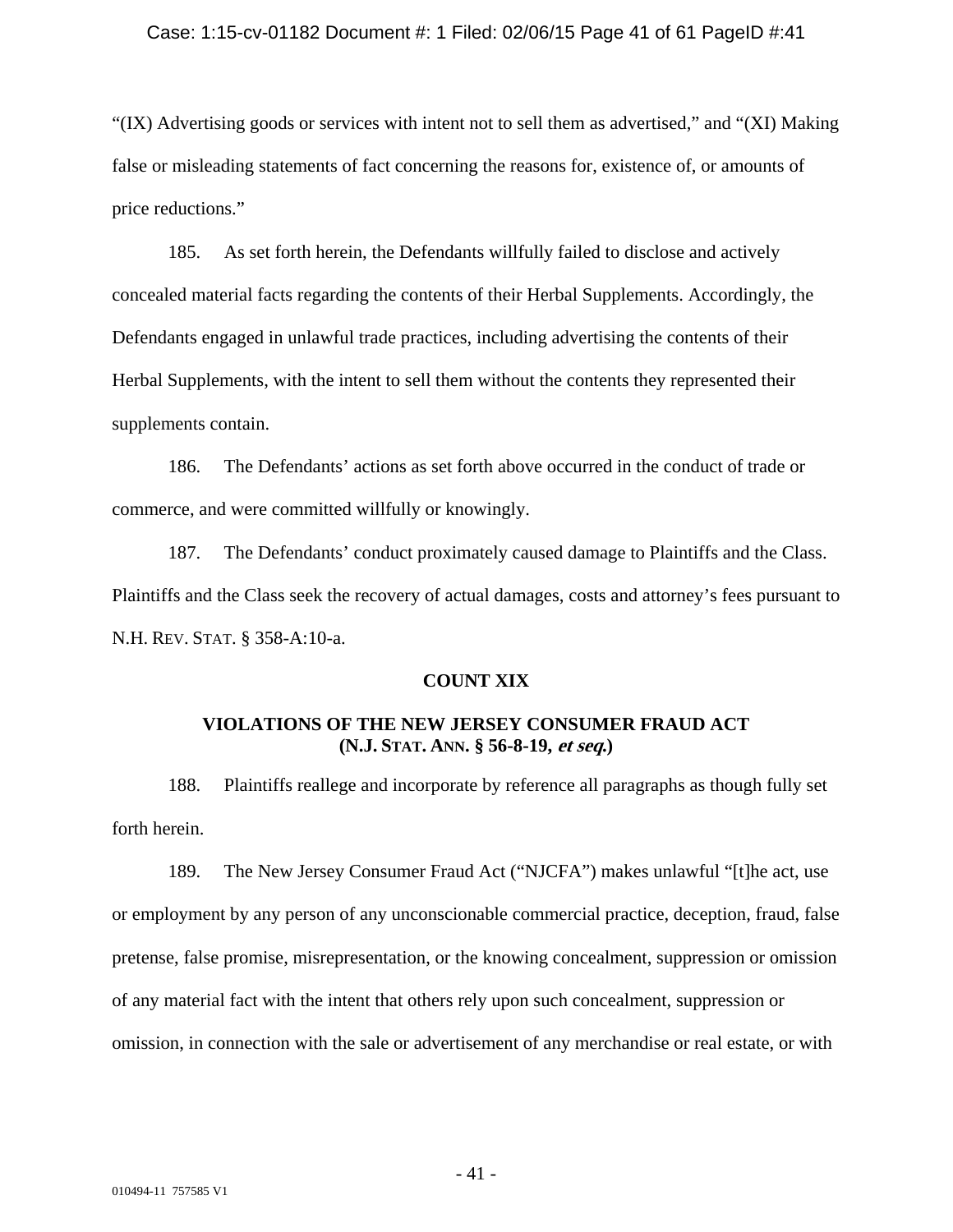#### Case: 1:15-cv-01182 Document #: 1 Filed: 02/06/15 Page 42 of 61 PageID #:42

the subsequent performance of such person as aforesaid, whether or not any person has in fact been misled, deceived or damaged thereby..." N.J. STAT. ANN. § 56:8-2.

190. The Defendants are persons within the meaning of the NJCFA. N.J. STAT. ANN.  $§ 56:8-1(d).$ 

191. In the course of the Defendants' business, they willfully failed to disclose and actively concealed material facts regarding the contents of their Herbal Supplements. Accordingly, the Defendants engaged in unlawful trade practices, including advertising the contents of their Herbal Supplements, with the intent to sell them without the contents they represented their supplements contain. The Defendants knew or should have known that their conduct violated the NJCFA.

192. The Defendants engaged in an unlawful practice under the NJCFA when they failed to disclose material information concerning the content of their Herbal Supplements. The Defendants deliberately withheld the information regarding the content of their Herbal Supplements to induce customers to purchase their Herbal Supplements. Buyers such as Plaintiffs and members of the Class would have acted differently knowing that the Defendants were selling Herbal Supplements that did not contain the very ingredients they were represented to contain. Plaintiffs and members of the Class would have wanted to know, as would any reasonable person, that the Defendants' Herbal Supplements failed to contain the ingredients they were supposed to contain and this information would have changed their and any reasonable customer's decision to purchase the Defendants' Herbal Supplements.

193. The Defendants' unlawful practices caused substantial injury to consumers.

- 42 -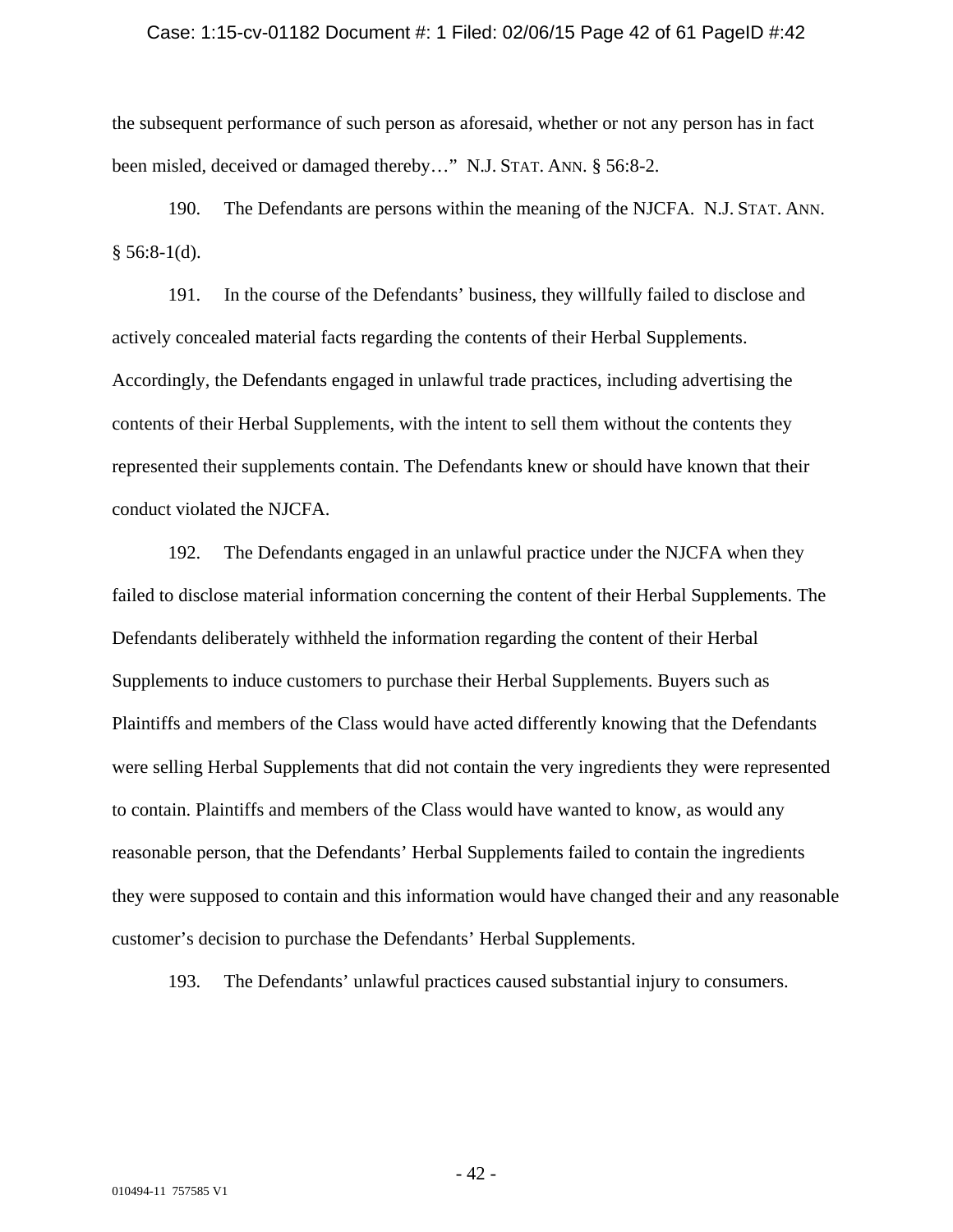194. Plaintiffs and the Class suffered ascertainable loss of money or property caused by the Defendants' unlawful practices. Plaintiffs and the Class overpaid for the Herbal Supplements they purchased and did not receive the benefit of their bargain.

195. Plaintiffs are entitled to recover legal and/or equitable relief, treble damages, and reasonable attorneys' fees pursuant to N.J. STAT. ANN. § 56:8-19.

196. Pursuant to N.J. STAT. ANN. § 56:8-20, Plaintiffs will mail a copy of this First Amended Consolidated Complaint to New Jersey's Attorney General within ten (10) days of filing it with the Court.

### **COUNT XX**

# **VIOLATIONS OF THE NEW MEXICO UNFAIR TRADE PRACTICES ACT (N.M. STAT. ANN. § 57-12-1, et seq.)**

197. Plaintiffs reallege and incorporate by reference all paragraphs as though fully set forth herein.

198. The New Mexico Unfair Trade Practices Act, N.M. STAT. ANN. §§ 57-12-1, *et seq.* ("New Mexico UTPA") makes unlawful any "[u]nfair or deceptive trade practices and unconscionable trade practices in the conduct of any trade or commerce." N.M. STAT. ANN. § 57:12-3. Trade or commerce includes the "sale or distribution of any services." N.M. STAT. ANN.  $\S$  57-12-2(C).

199. The Defendants engaged in unfair methods and practices in the conduct of its trade or commerce in violation of the New Mexico UTPA, including the following prohibited conduct: "(11) making false or misleading statements of fact concerning the price of goods or services … or one's own price at a past or future time or the reasons for, existence of or amounts of price reduction" and "(14) using exaggeration, innuendo or ambiguity as to a material fact or

- 43 -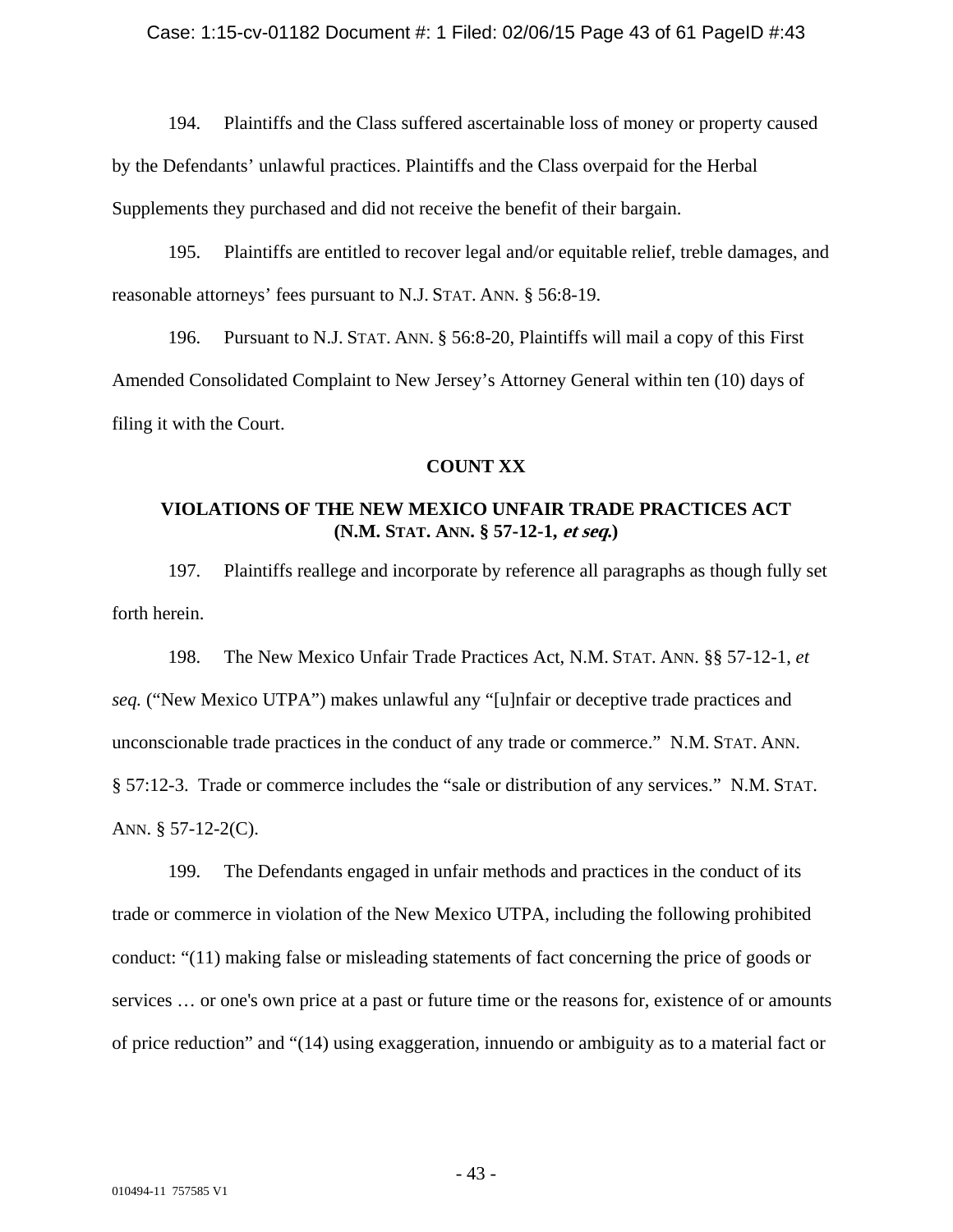#### Case: 1:15-cv-01182 Document #: 1 Filed: 02/06/15 Page 44 of 61 PageID #:44

failing to state a material fact if doing so deceives or tends to deceive," and "(15) stating that a transaction involves rights, remedies or obligations that it does not involve."

200. The Defendants are persons within the meaning of the New Mexico UTPA. N.M. STAT. ANN. § 57:12-2(A).

201. In the course of the Defendants' business, they knowingly failed to disclose and actively concealed material facts and made false and misleading statements regarding the contents of their Herbal Supplements.

202. The Defendants took advantage of the lack of knowledge, ability, experience, and capacity of Plaintiffs and the Class to a grossly unfair degree. The Defendants' actions resulted in a gross disparity between the value received and the price paid by Plaintiffs and the Class. The Defendants' actions constitute unconscionable actions under  $\S 57-12-2(E)$  of the New Mexico UTPA.

203. Plaintiffs and the Class lost money and sustained damages as a result of the Defendants' unlawful acts and are, therefore, entitled to damages and other relief provided for under § 57-12-10 of the New Mexico UTPA. Because the Defendants' conduct was committed willfully, Plaintiffs and the Class seek treble damages, along with court costs and attorneys' fees.

#### **COUNT XXI**

# **VIOLATIONS OF THE NEW YORK GENERAL BUSINESS LAW (N.Y. GEN. BUS. LAW § 349)**

204. Plaintiffs reallege and incorporate by reference all paragraphs as though fully set forth herein.

205. The Defendants' business acts and practices alleged herein constitute deceptive acts or practices under the New York General Business Law, Deceptive Acts and Practices, N.Y. GEN. BUS. LAW § 349 ("NYGBL").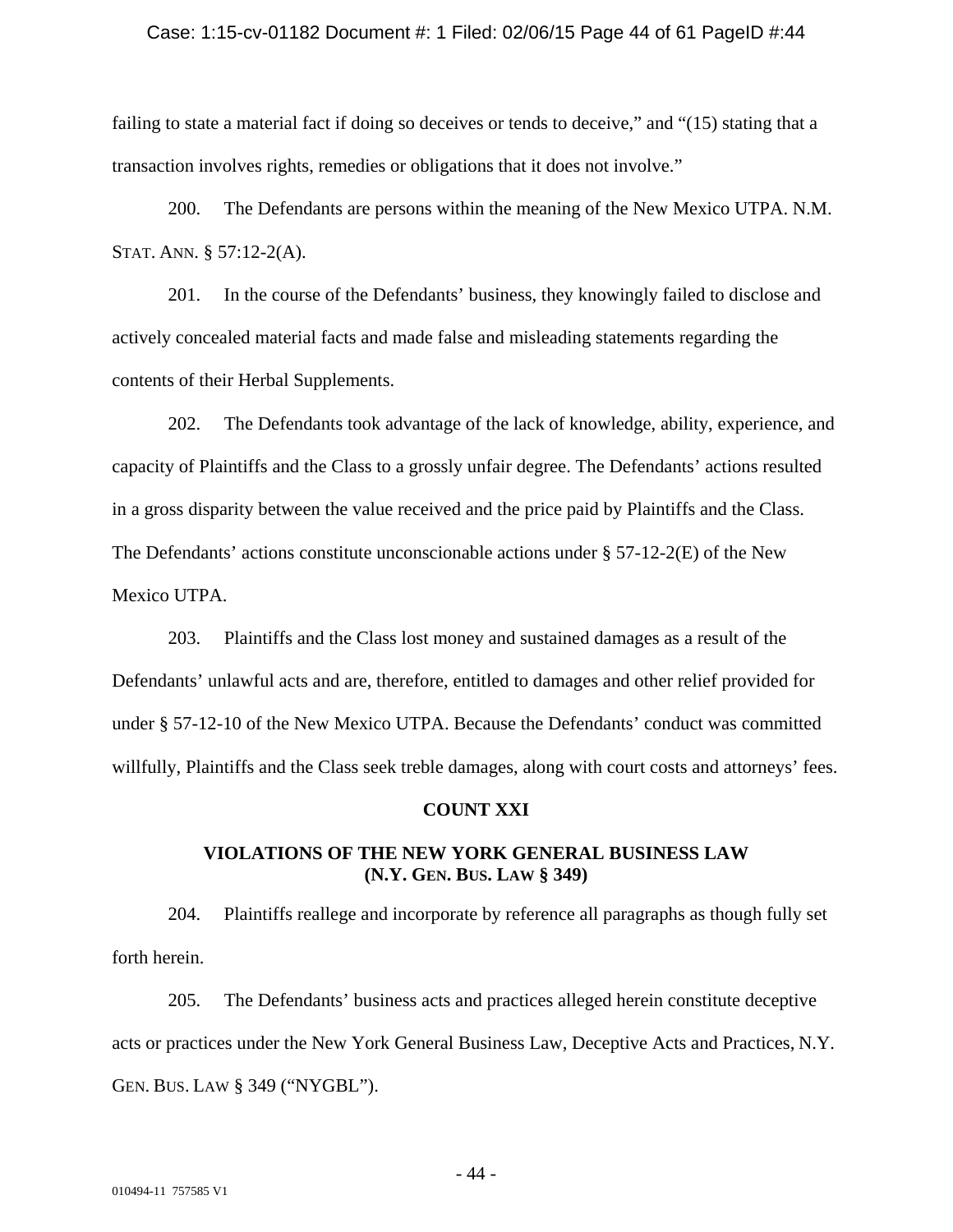#### Case: 1:15-cv-01182 Document #: 1 Filed: 02/06/15 Page 45 of 61 PageID #:45

206. At all relevant times, Plaintiffs and Class members were consumers of the Defendants' Herbal Supplements. The challenged behavior of the Defendants' was consumeroriented within the meaning of the NYGBL.

207. The practices of the Defendants, as alleged herein, violated the NYGBL for*, inter alia*, one or more of the following reasons:

 a. The Defendants engaged in deceptive, unfair and unconscionable commercial practices which did, or tended to, mislead Plaintiffs about facts that could not reasonably be known by them;

 b. The Defendants caused Plaintiffs to suffer a probability of confusion and a misunderstanding of legal rights, obligations and/or remedies by and through its conduct;

 c. The Defendants failed to reveal material facts to Plaintiffs and the Class members;

 d. The Defendants made material representations and statements of fact to Plaintiffs and the Cass members; and

 e. Under all of the circumstances, the Defendants conduct in employing these unfair and deceptive trade practices was malicious, willful, wanton and outrageous such as to shock the conscience of the community and warrant the imposition of punitive damages.

208. The Defendants' violations of the NYGBL caused injuries to Plaintiffs and Class members.

- 45 -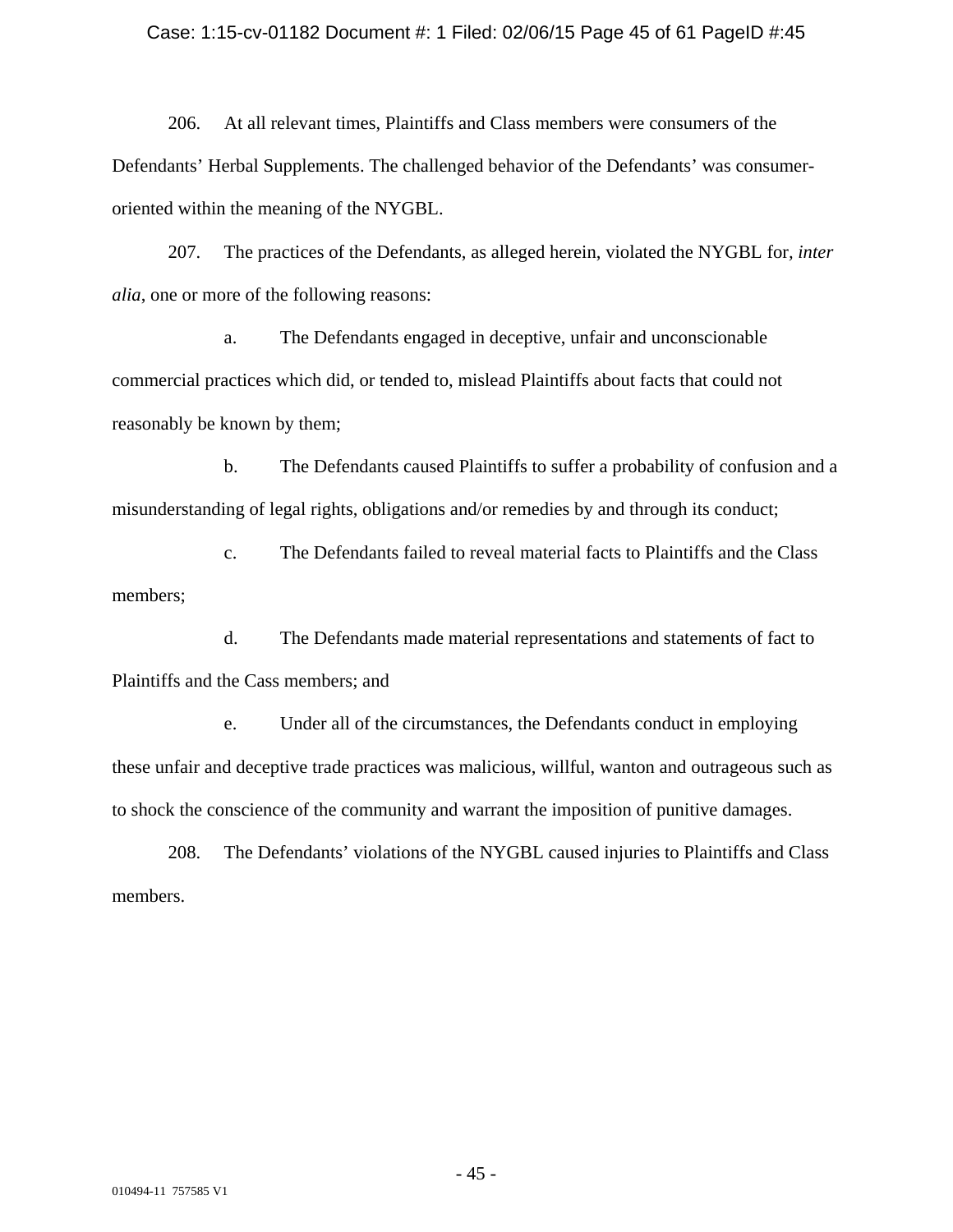### **COUNT XXII**

# **VIOLATIONS OF THE NORTH CAROLINA UNFAIR AND DECEPTIVE TRADE PRACTICES ACT (N.C. GEN. STAT. § 75-1.1, et seq.)**

209. Plaintiffs reallege and incorporate by reference all paragraphs as though fully set forth herein.

210. North Carolina's Unfair and Deceptive Trade Practices Act, N.C. GEN. STAT. §§ 75-1.1, *et seq.* ("NCUDTPA"), prohibits a person from engaging in "[u]nfair methods of competition in or affecting commerce, and unfair or deceptive acts or practices in or affecting commerce[.]" The NCUDTPA provides a private right of action for any person injured "by reason of any act or thing done by any other person, firm or corporation in violation of" the NCUDTPA. N.C. GEN. STAT. § 75-16.

211. The Defendants' acts and practices complained of herein were performed in the course of its trade or business and thus occurred in or affected "commerce," which includes the Defendants' Herbal Supplements as defined in N.C. GEN. STAT. § 75-1.1(b).

212. In the course of the Defendants' business, it knowingly failed to disclose and actively concealed material facts and made false and misleading statements regarding the contents of its Herbal Supplements.

213. Plaintiffs and members of the Class relied upon the Defendants' false and misleading representations and omissions in deciding whether to purchase the Defendants' Herbal Supplements. Buyers such as Plaintiffs and members of the Class would have acted differently knowing that the Defendants were selling Herbal Supplements that did not contain the very ingredients they were represented to contain. Plaintiffs and members of the Class would have wanted to know, as would any reasonable person, that the Defendants' Herbal Supplements

- 46 -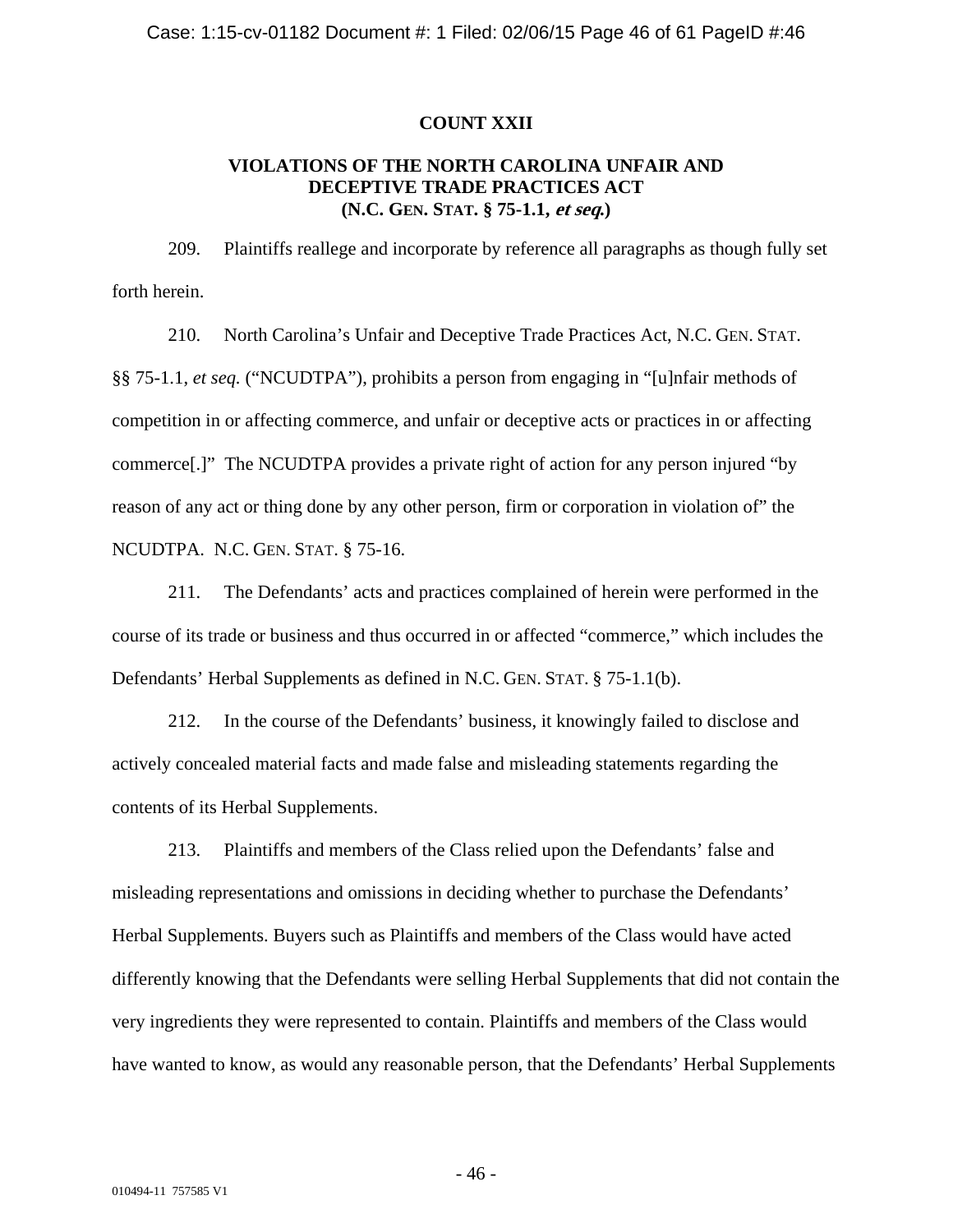### Case: 1:15-cv-01182 Document #: 1 Filed: 02/06/15 Page 47 of 61 PageID #:47

failed to contain the ingredients they were supposed to contain and this information would have changed their and any reasonable customer's decision to purchase the Defendants' Herbal Supplements.

214. The Defendants' conduct proximately caused injuries to Plaintiffs and the Class.

215. Plaintiffs and the other Class members were injured as a result of the Defendants' conduct in that Plaintiffs and the other Class members overpaid for the Herbal Supplements they purchased and did not receive the benefit of their bargain. These injuries are the direct and natural consequence of the Defendants' misrepresentations and omissions.

216. Plaintiffs, individually and on behalf of the other Class members, seek treble damages pursuant to N.C. GEN. STAT. § 75-16, and an award of attorneys' fees pursuant to N.C. GEN. STAT. § 75-16.1.

### **COUNT XXIII**

# **VIOLATIONS OF THE NORTH DAKOTA CONSUMER FRAUD ACT (N.D. CENT. CODE § 51-15-01, et seq.)**

217. Plaintiffs reallege and incorporate by reference all paragraphs as though fully set forth herein.

218. North Dakota's Consumer Fraud Act, N.D. CENT. CODE §§ 51-15-01, *et seq.* ("NDCFA"), prohibits a person from engaging in "any deceptive act or practice, fraud, false pretense, false promise, or misrepresentation, with the intent that others rely thereon in connection with the sale or advertisement of any merchandise, whether or not any person has in fact been misled, deceived, or damaged thereby." N.D. CENT. CODE § 51-15-02. The Defendants' Herbal Supplements constitutes "merchandise" as defined by the NDCFA. N.D. CENT. CODE  $§ 51-15-02(3).$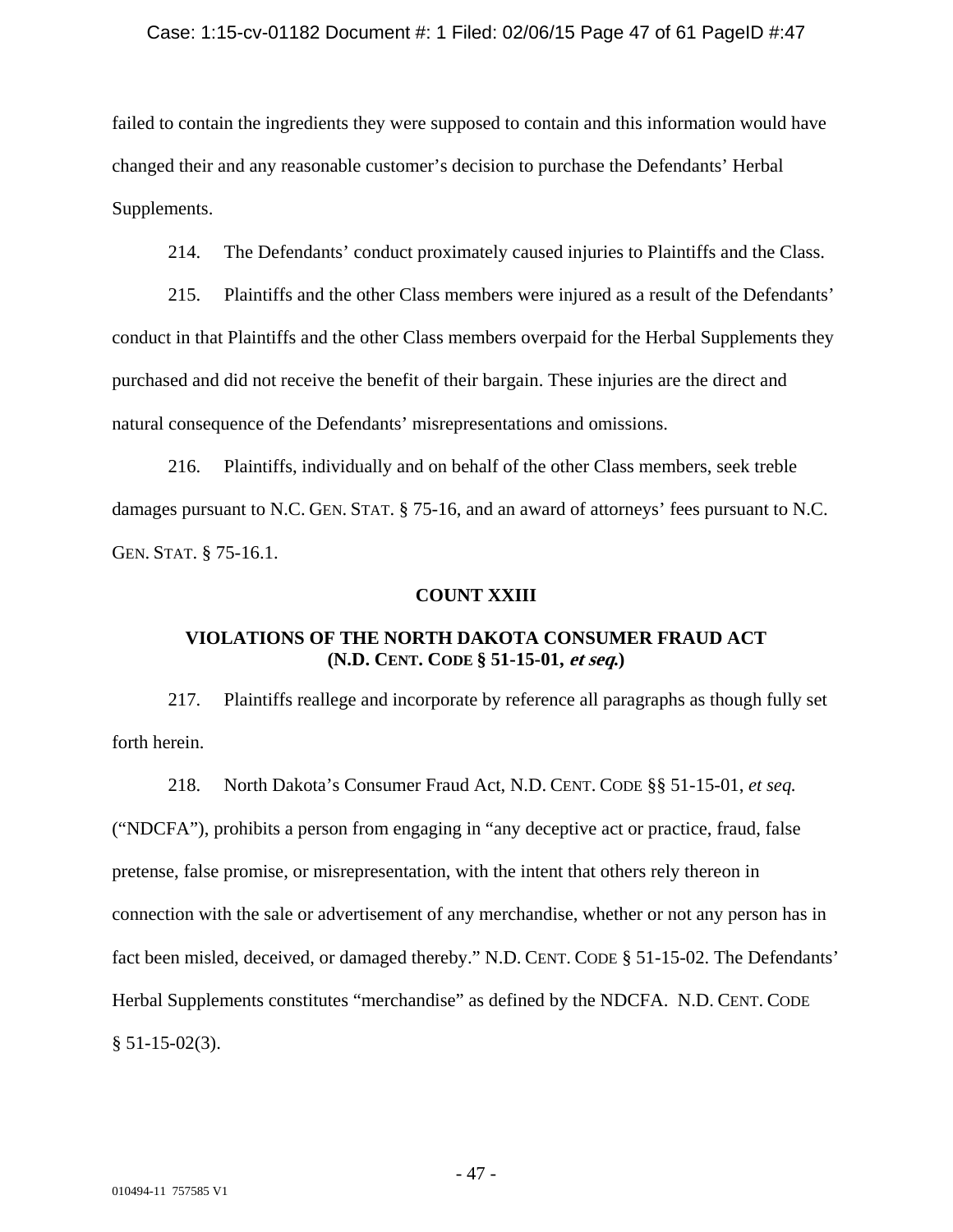#### Case: 1:15-cv-01182 Document #: 1 Filed: 02/06/15 Page 48 of 61 PageID #:48

219. The NDCFA provides a private right of action against any person who has acquired money or property "by means of any practice declared to be unlawful" by the NDCFA. N.D. CENT. CODE § 51-15-09.

220. In the course of the Defendants' business, they knowingly failed to disclose and actively concealed material facts and made false and misleading statements regarding the contents of their Herbal Supplements.

221. Plaintiffs and members of the Class relied upon the Defendants' false and misleading representations and omissions in deciding whether to purchase the Defendants' Herbal Supplements. Buyers such as Plaintiffs and members of the Class would have acted differently knowing that the Defendants were selling Herbal Supplements that did not contain the very ingredients they were represented to contain. Plaintiffs and members of the Class would have wanted to know, as would any reasonable person, that the Defendants' Herbal Supplements failed to contain the ingredients they were supposed to contain and this information would have changed their and any reasonable customer's decision to purchase the Defendants' Herbal Supplements.

222. The Defendants' conduct proximately caused injuries to Plaintiffs and the Class.

223. Plaintiffs and the other Class members suffered a loss of money or property and were injured as a result of the Defendants' conduct in that Plaintiffs and the other Class members overpaid for the Herbal Supplements they purchased and did not receive the benefit of their bargain. These injuries are the direct and natural consequence of the Defendants' misrepresentations and omissions.

- 48 -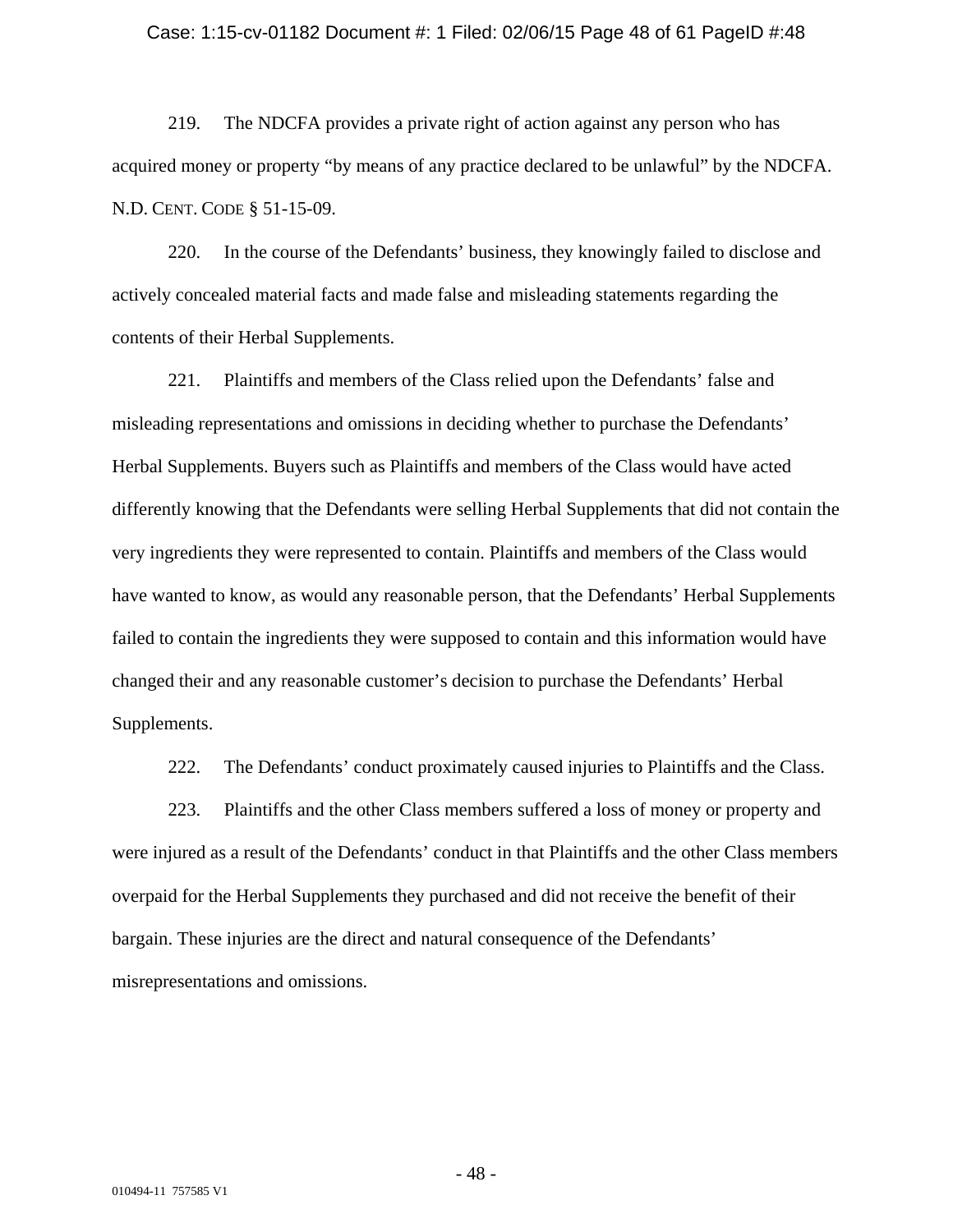224. The Defendants knowingly committed the conduct described above, and thus, under N.D. CENT. CODE § 51-15-09, are liable to Plaintiffs and the Class for treble damages, as well as attorneys' fees, costs, and disbursements.

## **COUNT XXIV**

# **VIOLATIONS OF THE OKLAHOMA CONSUMER PROTECTION ACT (OKLA. STAT. TIT. 15 § 751, et seq.)**

225. Plaintiffs reallege and incorporate by reference all paragraphs as though fully set forth herein.

226. Oklahoma's Consumer Protection Act, OKLA. STAT. TIT. 15 § 751, *et seq.*

("Oklahoma CPA"), makes it unlawful to commit unfair or deceptive trade practices. A deceptive trade practice "means a misrepresentation, omission or other practice that has deceived or could reasonably be expected to deceive or mislead a person to the detriment of that person. Such a practice may occur before, during or after a consumer transaction is entered into and may be written or oral." OKLA. STAT. TIT. 15 § 752(13). An unfair trade practice "means any practice which offends established public policy or if the practice is immoral, unethical, oppressive, unscrupulous or substantially injurious to consumers." OKLA. STAT. TIT. 15 § 752(14).

227. In the course of the Defendants' business, they knowingly failed to disclose and actively concealed material facts and made false and misleading statements regarding the content of their Herbal Supplements.

228. The Defendants' misrepresentations could reasonably be expected to deceive or mislead a person to their detriment, and actually did deceive Plaintiffs and members of the Class. Buyers such as Plaintiffs and members of the Class would have acted differently knowing that the Defendants were selling Herbal Supplements that did not contain the very ingredients they were represented to contain. Plaintiffs and members of the Class would have wanted to know, as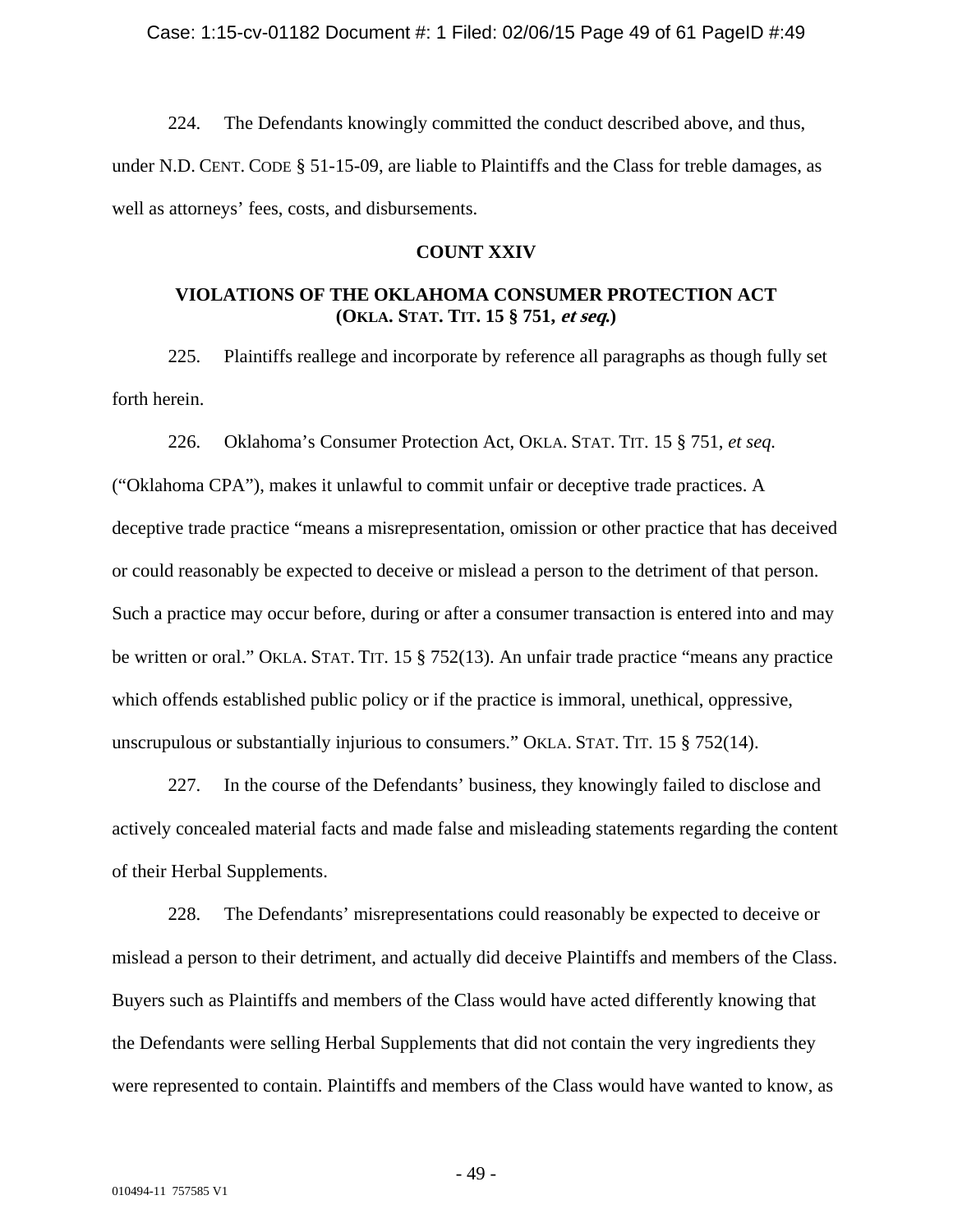### Case: 1:15-cv-01182 Document #: 1 Filed: 02/06/15 Page 50 of 61 PageID #:50

would any reasonable person, that the Defendants' Herbal Supplements failed to contain the ingredients they were supposed to contain and this information would have changed their and any reasonable customer's decision to purchase the Defendants' Herbal Supplements.

229. The Defendants' conduct described above offends established public policy and is immoral, unethical, oppressive, unscrupulous and substantially injurious to consumers and affect the public interest because Plaintiffs and members of the Class were injured in the same way as thousands of others through the Defendants' generalized course of deception.

230. The Defendants' conduct proximately caused injuries to Plaintiffs and the Class. Plaintiffs and the other Class members suffered a loss of money or property and were injured as a result of the Defendants' conduct in that Plaintiffs and the other Class members overpaid for the Herbal Supplements they purchased from Defendants and did not receive the benefit of their bargain. These injuries are the direct and natural consequence of the Defendants misrepresentations and omissions.

231. The Defendants are liable to Plaintiffs and the Class for damages in amounts to be proven at trial, including attorneys' fees, costs, and treble damages.

### **COUNT XXV**

# **VIOLATIONS OF THE OKLAHOMA CONSUMER DECEPTIVE TRADE PRACTICES ACT (OKLA. STAT. TIT. 78 § 51-55, et seq.)**

232. Plaintiffs reallege and incorporate by reference all paragraphs as though fully set forth

233. Oklahoma's Deceptive Trade Practices Act, OKLA. STAT. TIT. 78 § 51-55, *et seq.* ("Oklahoma DTPA"), makes it unlawful to engage deceptive trade practices in the course of a business, vocation or occupation. A person commits a deceptive trade practice when, he "11.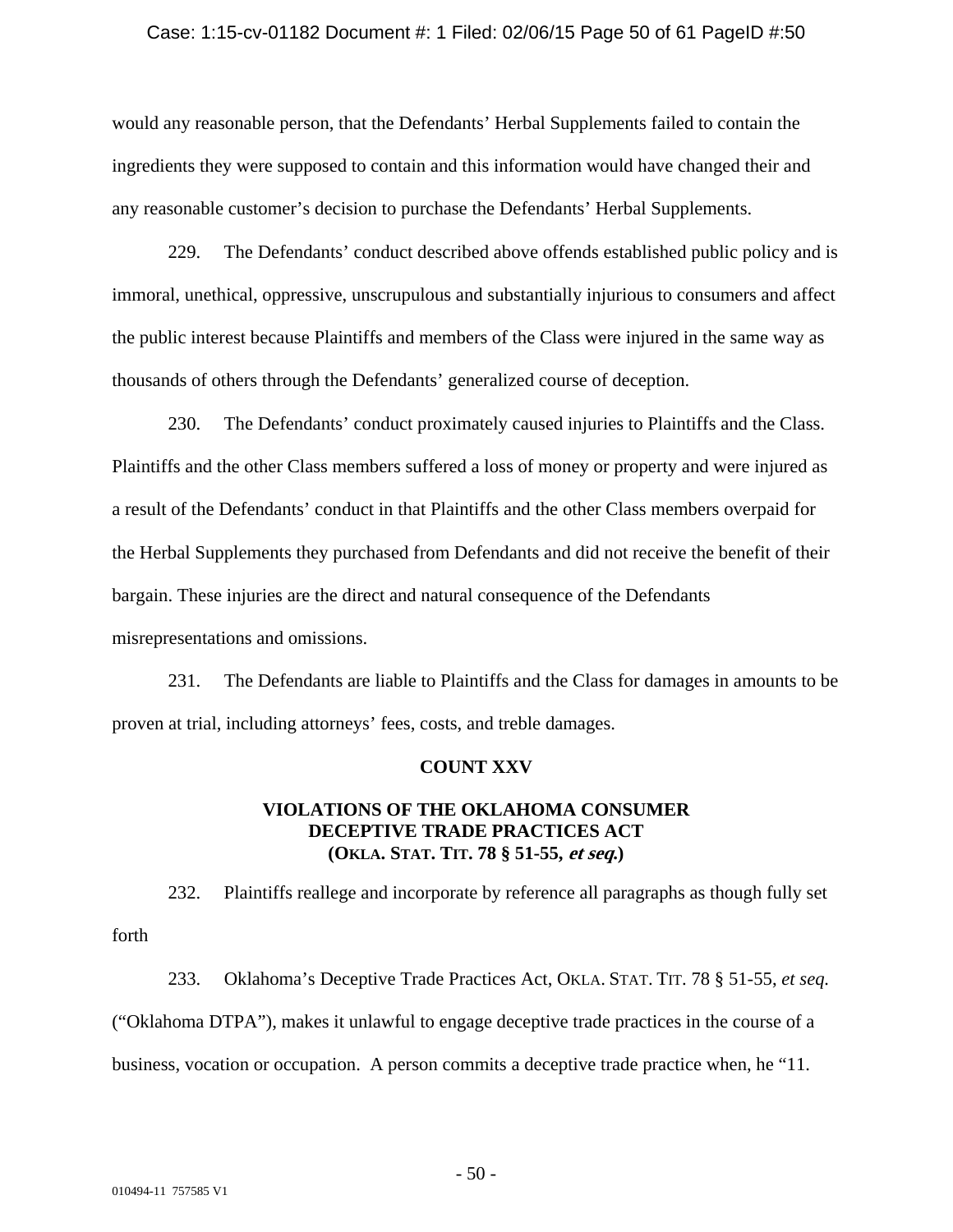#### Case: 1:15-cv-01182 Document #: 1 Filed: 02/06/15 Page 51 of 61 PageID #:51

Makes false or misleading statements of fact concerning the reasons for, existence of, or amounts of price reductions." OKLA. STAT. TIT. 78 § 53.

234. In the course of the Defendants' business, they knowingly failed to disclose and actively concealed material facts and made false and misleading statements regarding the contents of their Herbal Supplements.

235. The Defendants' actions as set forth above occurred in the conduct of trade or commerce, and constitute deceptive trade practices under the Oklahoma DTPA.

236. The Defendants' actions impact the public interest because Plaintiffs were injured in exactly the same way as thousands of others purchasing the Defendants' Herbal Supplements as a result of the Defendants' generalized course of deception.

237. Plaintiffs and the Class were injured as a result of the Defendants' conduct, and suffered actual monetary loss. Plaintiffs overpaid for the Herbal Supplements they purchased from Defendants and did not receive the benefit of their bargain.

238. Plaintiffs seek an award of actual damages, attorney's fees and costs and permitted by the Oklahoma DTPA.

### **COUNT XXVI**

# **VIOLATIONS OF THE SOUTH CAROLINA UNFAIR TRADE PRACTICES ACT (S.C. CODE ANN. § 39-5-10, et seq.)**

239. Plaintiffs reallege and incorporate by reference all paragraphs as though fully set forth herein.

240. The South Carolina Unfair Trade Practices Act ("SCUTP") prohibits "Unfair methods of competition and unfair or deceptive acts or practices in the conduct of any trade or commerce." S.C. CODE ANN. § 39-5-20(a). The Defendants are persons within the meaning of S.C. CODE ANN. § 39-5-10(a).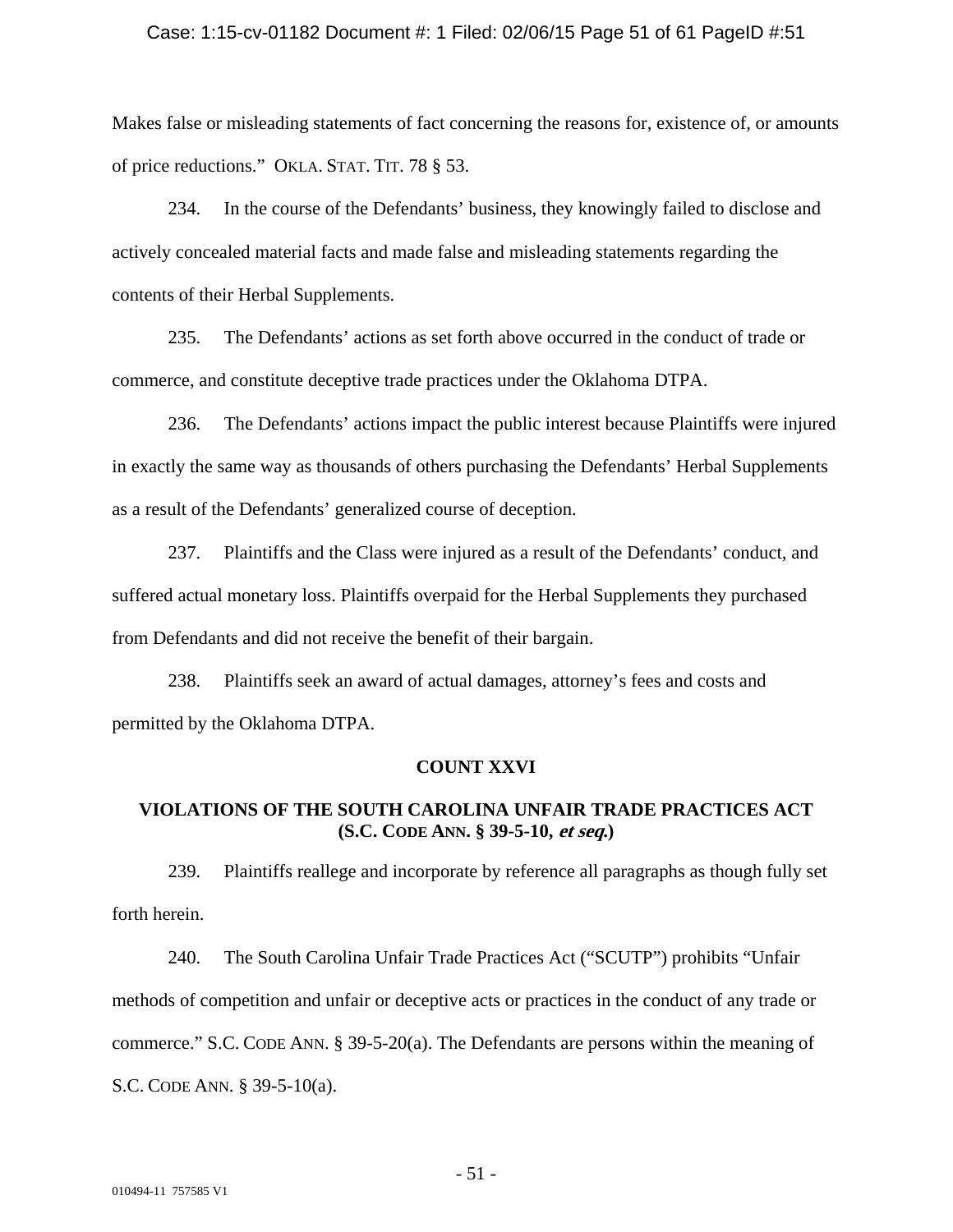#### Case: 1:15-cv-01182 Document #: 1 Filed: 02/06/15 Page 52 of 61 PageID #:52

241. Trade or commerce as defined by the SCUTP includes "the advertising, offering for sale, sale or distribution of any services and any property, tangible or intangible, real, personal or mixed, and any other article, commodity or thing of value wherever situate, and shall include any trade or commerce directly or indirectly affecting the people of this State." S.C. CODE ANN. § 39-5-10(b). The Defendants' Herbal Supplements at issue in this case are an "article, commodity or thing of value" under the SCUTP and affect the people of South Carolina directly and indirectly.

242. In the course of the Defendants' business, they knowingly and willfully failed to disclose and actively concealed material facts and made false and misleading statements regarding the content of the Herbal Supplements they sold.

243. The Defendants' actions as set forth above occurred in the conduct of trade or commerce, and constitute deceptive trade practices under the SCUTP.

244. Plaintiffs and the Class were injured as a result of the Defendants' conduct, and suffered ascertainable monetary loss. Buyers such as Plaintiffs and members of the Class would have acted differently knowing that the Defendants were selling Herbal Supplements that did not contain the very ingredients they were represented to contain. Plaintiffs and members of the Class would have wanted to know, as would any reasonable person, that the Defendants' Herbal Supplements failed to contain the ingredients they were supposed to contain and this information would have changed their and any reasonable customer's decision to purchase the Defendants' Herbal Supplements. Plaintiffs overpaid for the Herbal Supplements they purchased from Defendants and did not receive the benefit of their bargain.

245. Plaintiffs seek an award of actual damages, treble damages, attorney's fees and costs and permitted by the SCUTP. S.C. CODE ANN. § 39-5-140.

- 52 -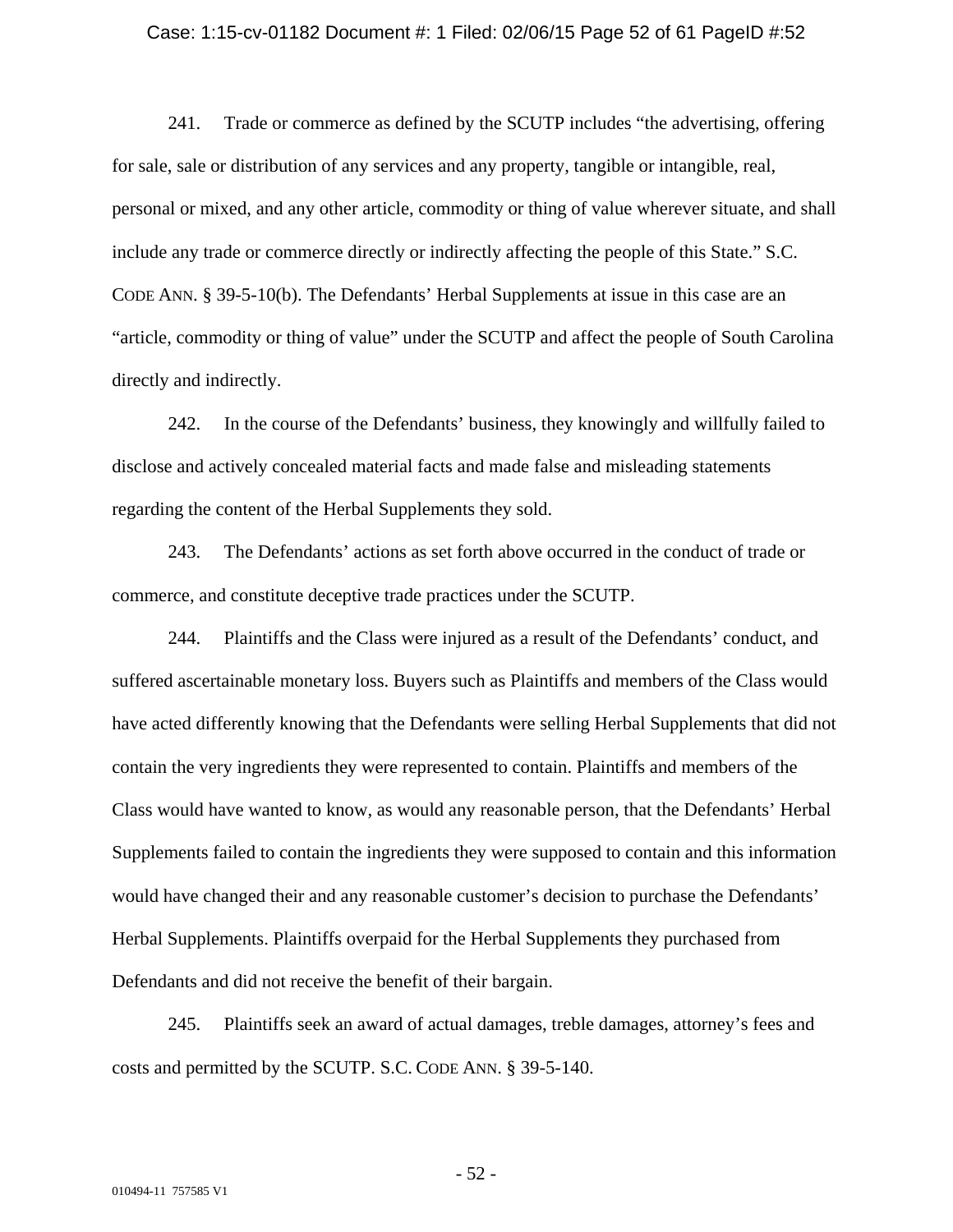### **COUNT XXVII**

# **VIOLATIONS OF THE SOUTH DAKOTA DECEPTIVE TRADE PRACTICES AND CONSUMER PROTECTION ACT (S.D. CODE ANN. § 39-5-10, et seq.**

246. Plaintiffs reallege and incorporate by reference all paragraphs as though fully set forth herein.

247. The South Dakota Deceptive Trade Practices and Consumer Protection Act ("SDCPA") makes it an unlawful, deceptive act or practice to "[k]nowingly and intentionally act, use, or employ any deceptive act or practice, fraud, false pretense, false promises, or misrepresentation or to conceal, suppress, or omit any material fact in connection with the sale or advertisement of any merchandise, regardless of whether any person has in fact been misled, deceived, or damaged thereby." S.D. CODIFIED LAWS § 37-24-6.

248. The Defendants Herbal Supplements at issue in this case are "merchandise" under the SDCPA. S.D. CODIFIED LAWS § 37-24-1.

249. In the course of the Defendants' business, they knowingly and intentionally failed to disclose and actively concealed material facts and made false and misleading statements regarding the contents of their Herbal Supplements.

250. The Defendants' actions as set forth above occurred in the conduct of trade or commerce, and constitute deceptive trade practices under the SDCPA.

251. Plaintiffs and the Class were injured as a result of the Defendants' conduct, and suffered ascertainable monetary loss. Buyers such as Plaintiffs and members of the Class would have acted differently knowing that the Defendants were selling Herbal Supplements that did not contain the very ingredients they were represented to contain. Plaintiffs and members of the Class would have wanted to know, as would any reasonable person, that the Defendants' Herbal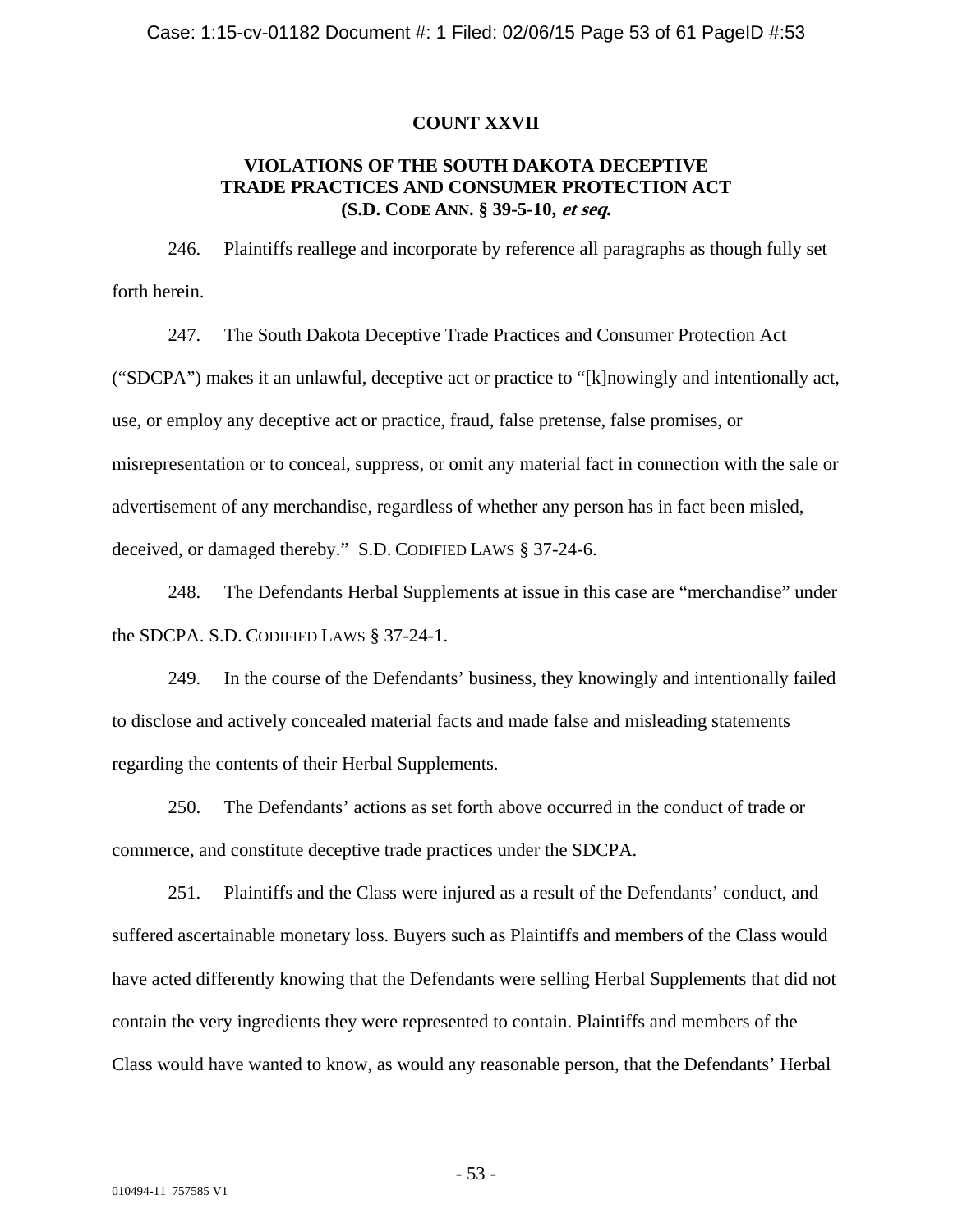Supplements failed to contain the ingredients they were supposed to contain and this information would have changed their and any reasonable customer's decision to purchase the Defendants' Herbal Supplements. Plaintiffs overpaid for the Herbal Supplements they purchased from Defendants and did not receive the benefit of their bargain.

252. The Plaintiffs seek an award of actual damages, attorney's fees and costs as permitted by the SDCPA. S.C. CODE ANN. § 39-5-140.

### **COUNT XXVIIII**

# **VIOLATIONS OF THE TENNESSEE CONSUMER PROTECTION ACT (TENN. CODE ANN. § 47-18-101, et seq.)**

253. Plaintiffs reallege and incorporate by reference all paragraphs as though fully set forth herein.

254. The Tennessee Consumer Protection Act ("TCPA") makes unlawful to commit unfair or deceptive acts or practices "affecting the conduct of any trade or conduct. TENN. CODE. ANN. § 47-18-104(b). Unfair or deceptive practices under the TCPA include "(9) Advertising goods or services with intent not to sell them as advertised," and "(11) Making false or misleading statements of fact concerning the reasons for, existence of, or amounts of price reductions." TENN. CODE ANN. § 47-18-104(b).

255. The Defendants' Herbal Supplements at issue in this case constitute "goods" under the TCPA. TENN. CODE ANN. § 47-18-103(18).

256. In the course of the Defendants' business, they knowingly, willfully and intentionally failed to disclose and actively concealed material facts and made false and misleading statements regarding the contents of their Herbal Supplements.

257. The Defendants' actions as set forth above occurred in the conduct of trade or commerce, and constitute unfair or deceptive trade practices under the TCPA.

- 54 -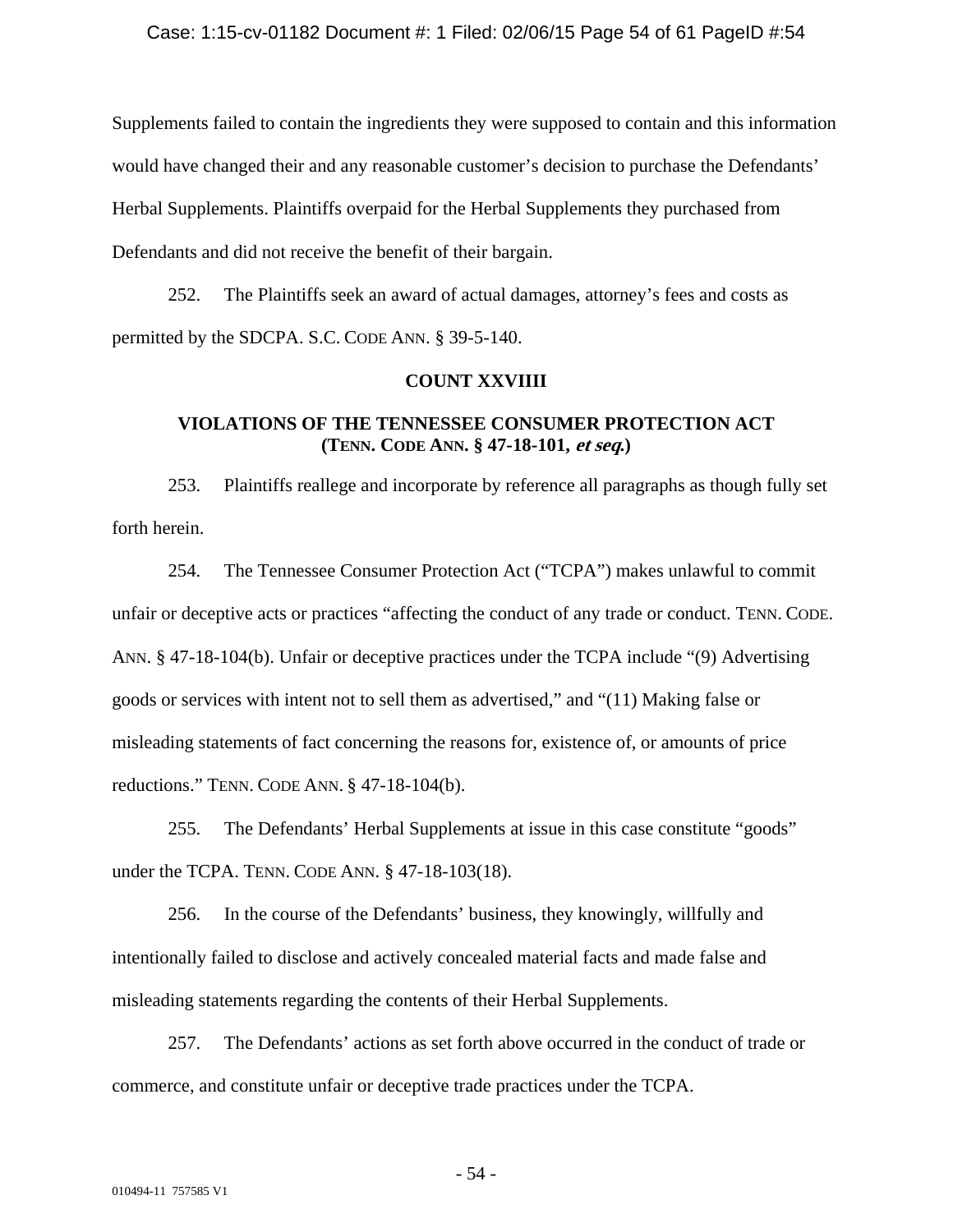#### Case: 1:15-cv-01182 Document #: 1 Filed: 02/06/15 Page 55 of 61 PageID #:55

258. Plaintiffs and the Class were injured as a result of the Defendants' conduct, and suffered ascertainable monetary loss. Buyers such as Plaintiffs and members of the Class would have acted differently knowing that the Defendants were selling Herbal Supplements that did not contain the very ingredients they were represented to contain. Plaintiffs and members of the Class would have wanted to know, as would any reasonable person, that the Defendants' Herbal Supplements failed to contain the ingredients they were supposed to contain and this information would have changed their and any reasonable customer's decision to purchase the Defendants' Herbal Supplements. Plaintiffs overpaid for the Herbal Supplements they purchased from Defendants and did not receive the benefit of their bargain.

259. Plaintiffs seek an award of actual damages, treble damages, attorney's fees and costs as permitted by the TCPA. TENN. CODE ANN. § 47-18-109.

### **COUNT XXIX**

# **VIOLATIONS OF THE TEXAS DECEPTIVE TRADE PRACTICES ACT (TEX. BUS. & COM. CODE § 17.41, et seq.)**

260. Plaintiffs reallege and incorporate by reference all paragraphs as though fully set forth herein.

261. Plaintiffs intend to assert a claim under the Texas Deceptive Trade Practices Act ("TDTPA"), which makes it unlawful to commit "[f]alse, misleading, or deceptive acts or practices in the conduct of any trade or commerce." TEX. BUS. & COM. CODE § 17.46. Plaintiffs will make a demand in satisfaction of TEX. BUS. & COM. CODE  $\S 17.45(2)$ , and may amend this Complaint to assert claims under the TDTPA once the required 60 days have elapsed. This paragraph is included for purposes of notice only and is not intended to actually assert a claim under the TDTPA.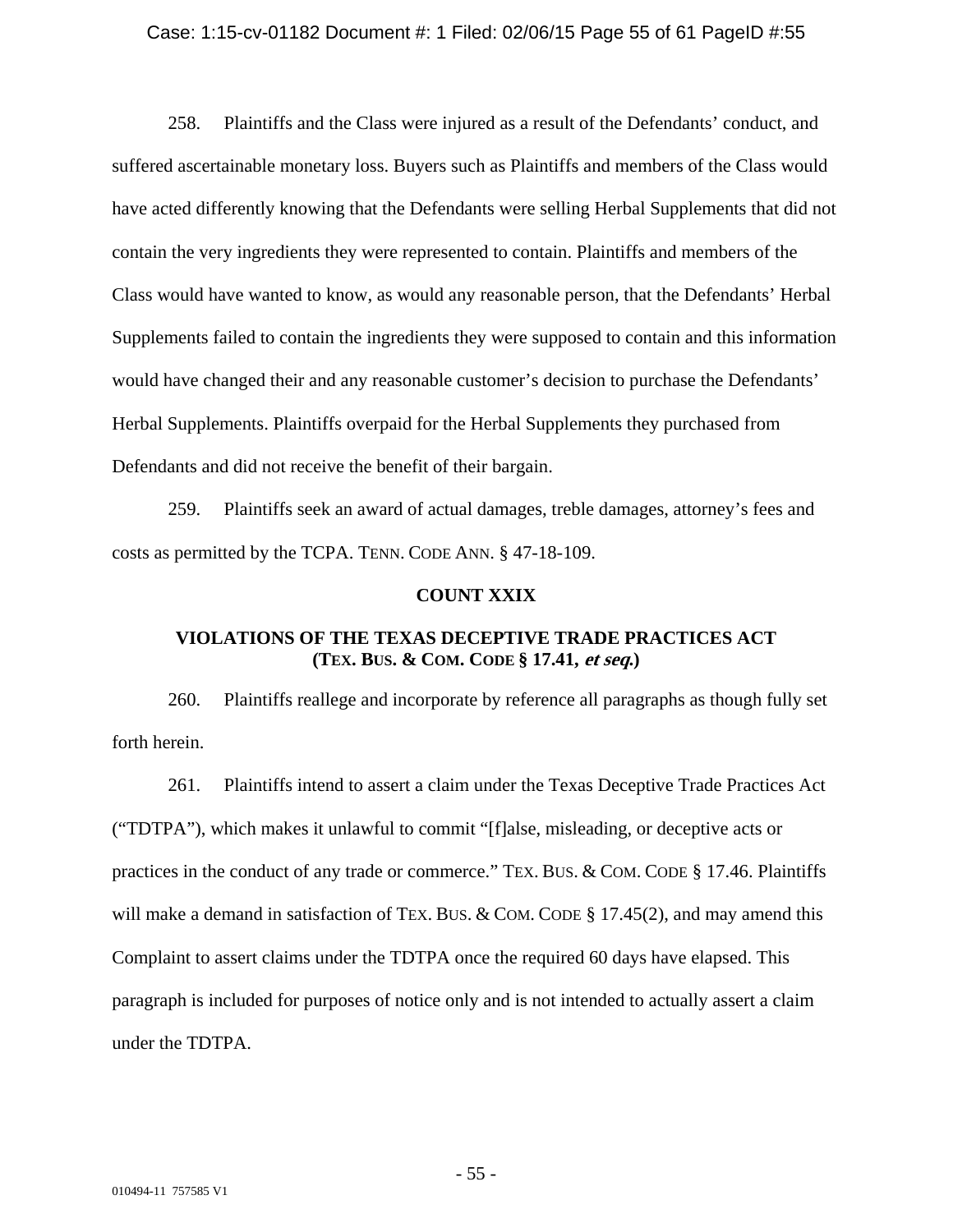### **COUNT XXX**

# **VIOLATIONS OF THE VERMONT CONSUMER FRAUD ACT (VT. STAT. ANN. § 2451, et seq.)**

262. Plaintiffs reallege and incorporate by reference all paragraphs as though fully set forth herein.

263. The Vermont Consumer Fraud Act ("VCPA") makes unlawful to commit "Unfair methods of competition in commerce, and unfair or deceptive acts or practices in commerce." VT. STAT. ANN. § 2453(a). The VCPA provides a private right of action for "[a]ny consumer who contracts for goods or services in reliance upon false or fraudulent representations or practices … or who sustains damages or injury as a result of any false or fraudulent representations or practices" prohibited by the VCPA. VT. STAT. ANN. § 2461(b).

264. Plaintiffs are each "consumers" as defined by VT. STAT. ANN. § 2451a(a). The Defendants' Nutritional Supplements are "goods" under VT. STAT. ANN. § 2451a(b).

265. In the course of the Defendants' business, they knowingly and intentionally failed to disclose and actively concealed material facts and made false and misleading statements regarding the content of the Herbal Supplements they sold.

266. The Defendants' actions as set forth above occurred in the conduct of trade or commerce, and constitute unfair or deceptive trade practices under the VCPA.

267. Plaintiffs and the Class relied upon and were deceived by the Defendants' unfair and deceptive misrepresentations of material fact in deciding whether to purchase the Defendants' Herbal Supplements. Buyers such as Plaintiffs and members of the Class would have acted differently knowing that the Defendants were selling Herbal Supplements that did not contain the very ingredients they were represented to contain. Plaintiffs and members of the Class would have wanted to know, as would any reasonable person, that the Defendants' Herbal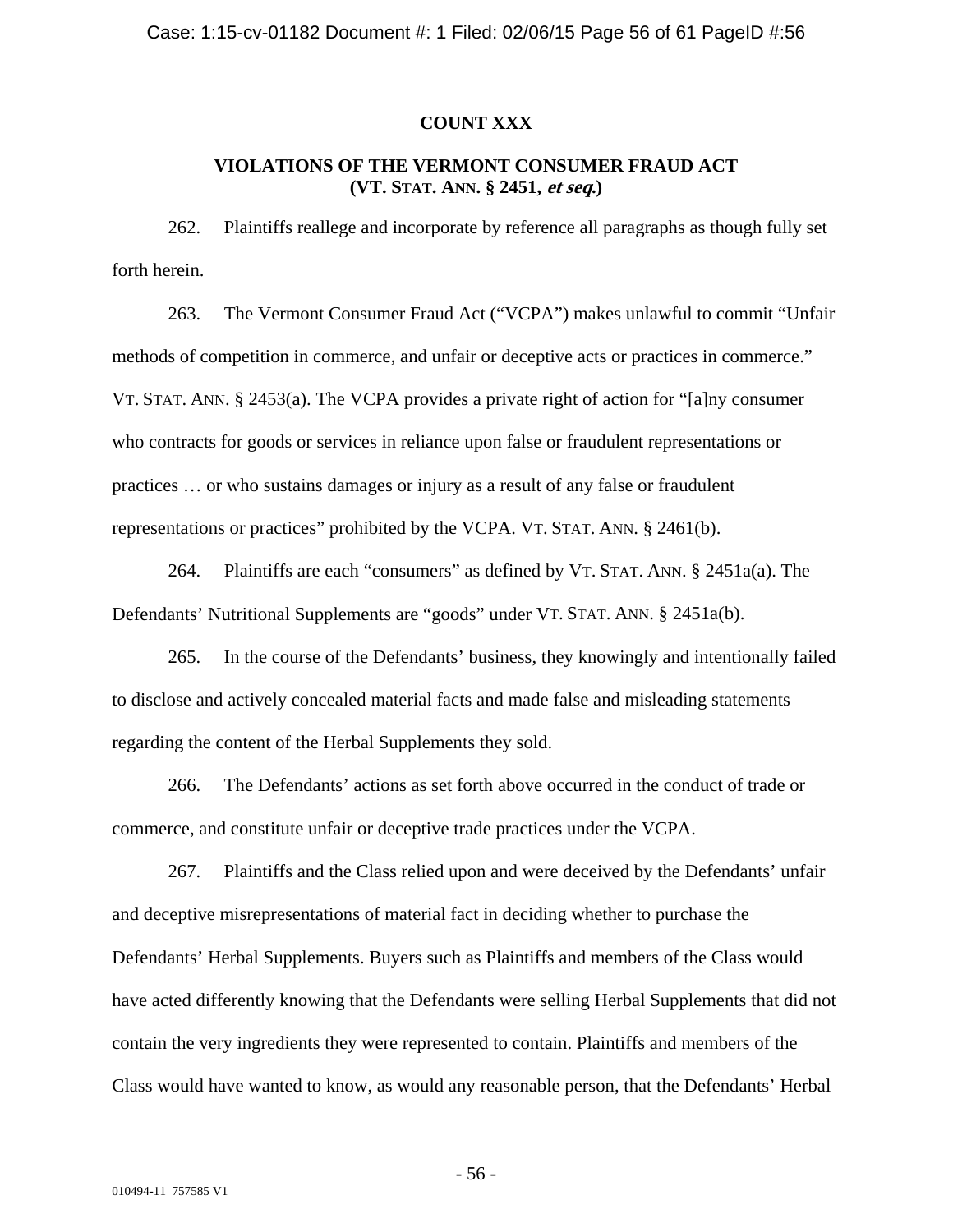### Case: 1:15-cv-01182 Document #: 1 Filed: 02/06/15 Page 57 of 61 PageID #:57

Supplements failed to contain the ingredients they were supposed to contain and this information would have changed their and any reasonable customer's decision to purchase the Defendants' Herbal Supplements.

268. Plaintiffs and the Class were injured as a result of the Defendants' conduct, and suffered ascertainable monetary loss. Plaintiffs overpaid for the Herbal Supplements they purchased from Defendants and did not receive the benefit of their bargain.

269. Plaintiffs seek an award of actual damages, treble damages, attorney's fees and costs as permitted by the VCPA. VT. STAT. ANN. § 2461(b).

### **COUNT XXXI**

# **VIOLATIONS OF THE WASHINGTON CONSUMER PROTECTION ACT (REV. CODE WASH. ANN. § 19.86.010, et seq.)**

270. Plaintiffs reallege and incorporate by reference all paragraphs as though fully set forth herein.

271. The Washington Consumer Protection Act ("WCPA") makes unlawful to commit "[u]nfair methods of competition and unfair or deceptive acts or practices in the conduct of any trade or commerce." REV. CODE WASH. ANN. § 19.86.020. The WCPA provides a private right of action for "[a]ny person who is injured in his or her business or property" by violations of the Act. REV. CODE WASH. ANN. 19.86.090.

272. In the course of the Defendants' business, they knowingly and intentionally failed to disclose and actively concealed material facts and made false and misleading statements regarding the contents of the Herbal Supplements they sold to Plaintiffs and members of the Class.

273. The Defendants' actions as set forth above occurred in the conduct of trade or commerce, and constitute unfair or deceptive trade practices under the WCPA. The Defendants'

- 57 -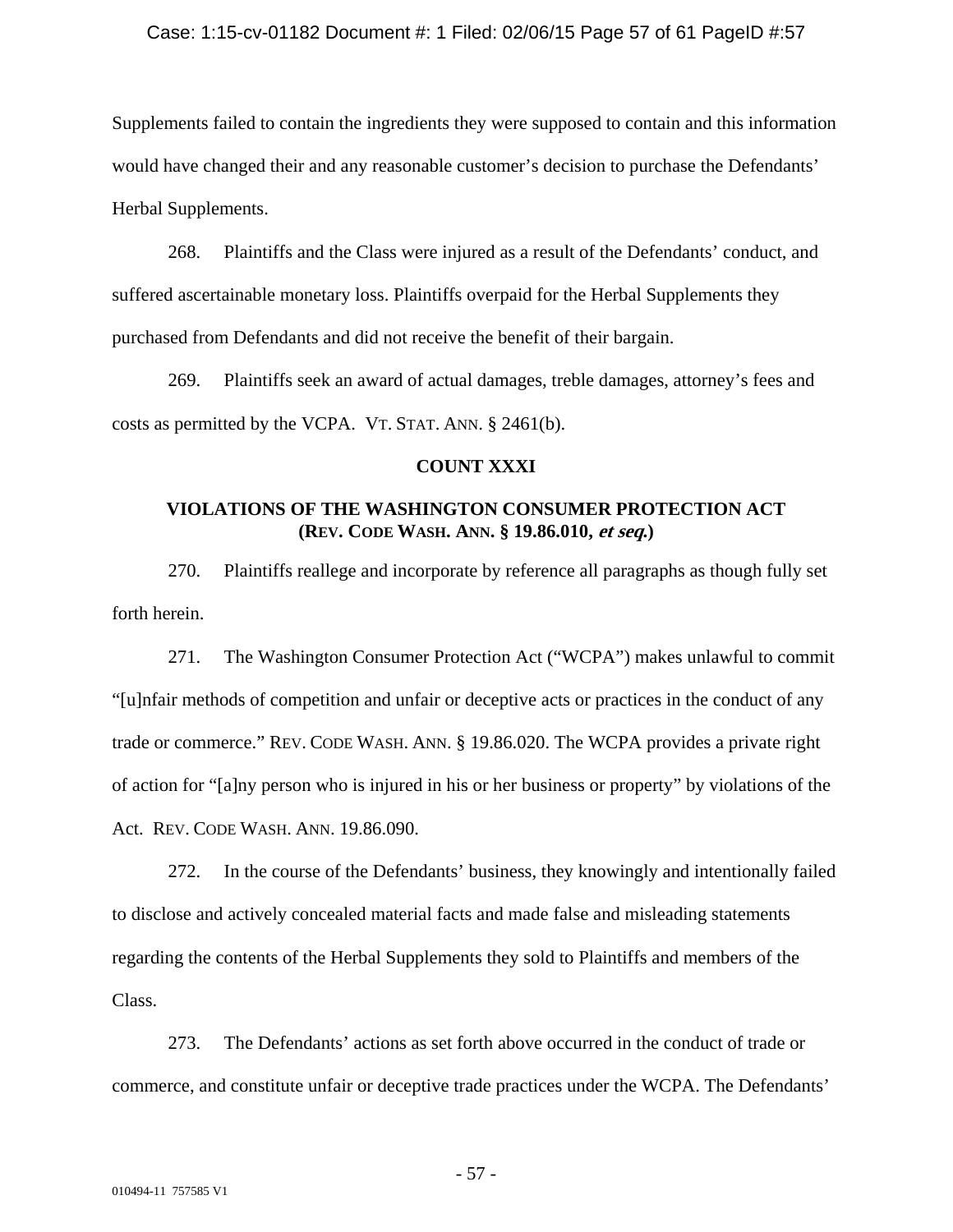#### Case: 1:15-cv-01182 Document #: 1 Filed: 02/06/15 Page 58 of 61 PageID #:58

actions impact the public interest because Plaintiffs were injured in exactly the same way as thousands of others purchasing the Defendants' Herbal Supplements as a result of the Defendants' generalized course of deception. The Defendants' conduct has the capacity to, and has actually caused injury not only to Plaintiffs, but to thousands of other the Defendants' Herbal Supplement customers in Washington and around the country.

274. Plaintiffs and the Class relied upon and were deceived by the Defendants' unfair and deceptive misrepresentations of material fact in deciding to enter into contracts or continue doing business with the Defendants. Buyers such as Plaintiffs and members of the Class would have acted differently knowing that the Defendants were selling Herbal Supplements that did not contain the very ingredients they were represented to contain. Plaintiffs and members of the Class would have wanted to know, as would any reasonable person, that the Defendants' Herbal Supplements failed to contain the ingredients they were supposed to contain and this information would have changed their and any reasonable customer's decision to purchase the Defendants' Herbal Supplements.

275. Plaintiffs and the Class were injured as a result of the Defendants' conduct, and suffered ascertainable monetary loss. Plaintiffs overpaid for the Herbal Supplements they purchased from Defendants and did not receive the benefit of their bargain.

276. Plaintiffs seek an award of actual damages, treble damages, attorney's fees and costs as permitted by the WCPA. REV. CODE WASH. ANN. § 19.86.090.

277. Pursuant to WASH. REV. CODE. ANN. § 19.86.095, Plaintiffs will serve the Washington Attorney General with a copy of this complaint as Plaintiffs seek injunctive relief.

- 58 -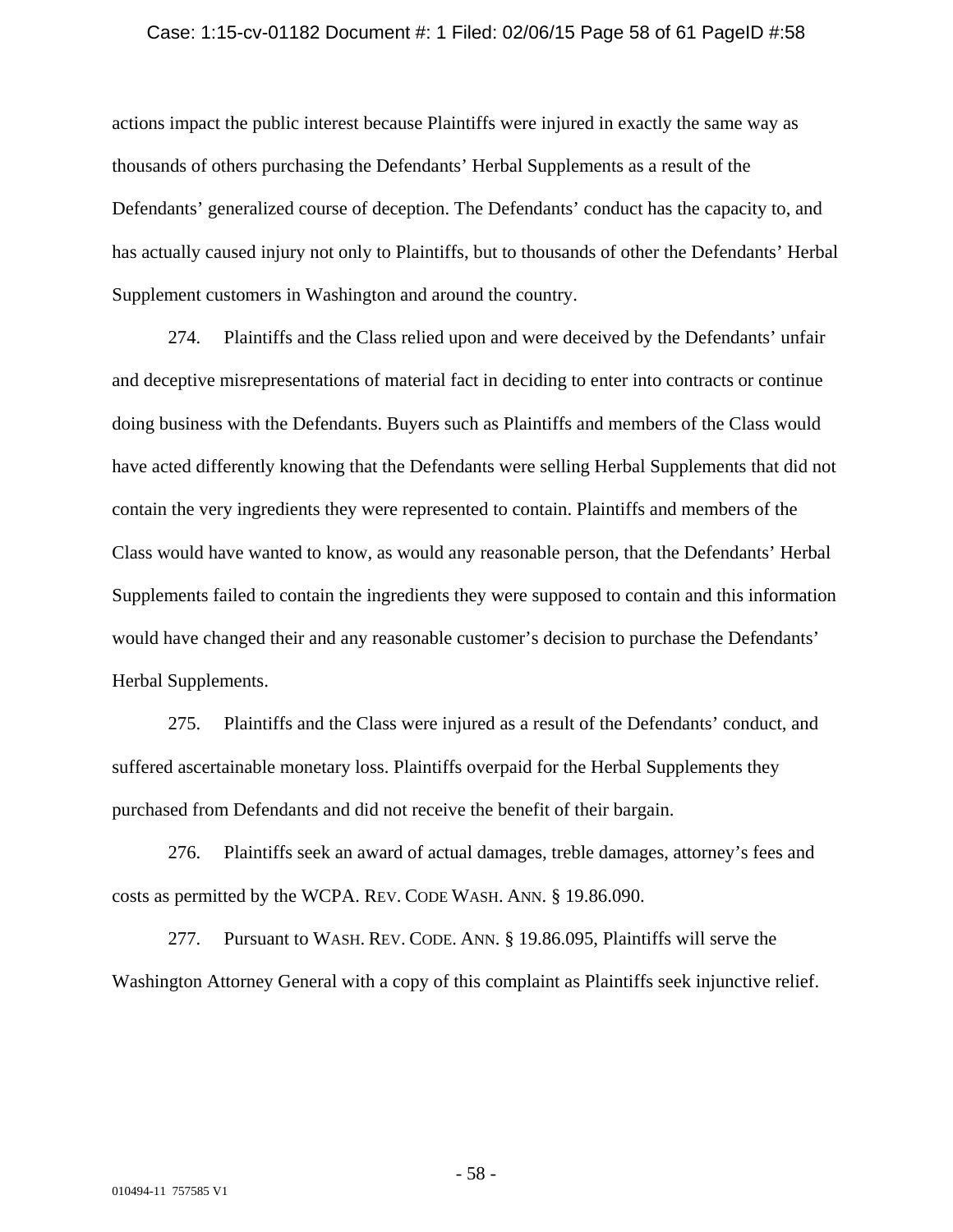### **COUNT XXXII**

# **UNJUST ENRICHMENT**

278. Plaintiffs reallege and incorporate by reference the preceding allegations as if fully set forth above.

279. Defendant has unjustly retained a benefit to detriment of Plaintiffs and members of the Class. The Defendants sold Herbal Supplements to Plaintiffs and the Class, that failed to contain the ingredients that the Defendants represented such supplements contain. In addition, the supplements purchased by Plaintiffs and the Class contained numerous other ingredients that were not disclosed on the packaging of the supplements. The Defendants continue to possess money paid by Plaintiffs and the Class to which they are not entitled.

280. The Defendants' retention of the benefit violates the fundamental principles of justice, equity and good conscience. The Defendants did not disclose to Plaintiffs and the Class that many of the Herbal Supplements failed to contain the ingredients they represented such supplements contain, or, contained other materials not disclosed on the packaging of the Herbal Supplements.

281. As a direct and proximate result of the Defendants' misrepresentations and/or omissions with respect to the content of their Herbal Supplements, Plaintiffs and the Class have suffered damages in an amount to be proven at trial.

# **PRAYER FOR RELIEF**

WHEREFORE, Plaintiffs and Class members request that the Court enter an order or judgment against the Defendants including the following: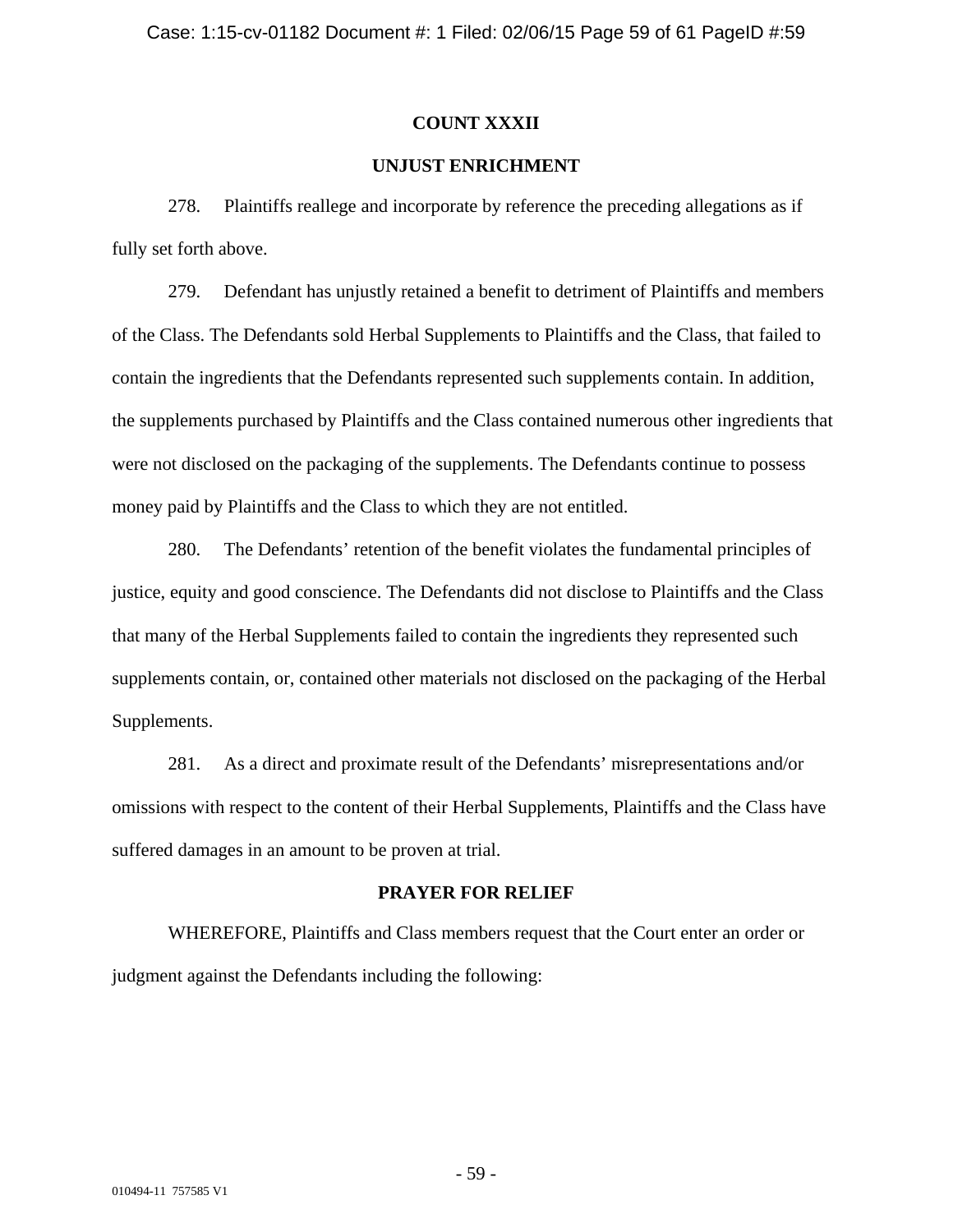### Case: 1:15-cv-01182 Document #: 1 Filed: 02/06/15 Page 60 of 61 PageID #:60

A. Declaring that this action may be maintained as a class action pursuant to Federal Rules of Civil Procedure, Rule 23, and for an order certifying this case as a class action and appointing Plaintiffs as Class representatives;

B. Declaring that the Defendants' practice of advertising and selling Herbal Supplements that fail to contain the ingredients advertised, was wrongful and unfair;

C. Restitution of all purchases of Herbal Supplements by Plaintiffs and the Class, in an amount to be determined at trial;

D. Disgorgement of the ill-gotten gains derived by the Defendants from their misconduct;

E. Actual damages in an amount according to proof;

F. Punitive damages;

G. Compensatory damages caused by the Defendants' unfair or deceptive practices; along with exemplary damages to Plaintiffs and each Class member for each violation;

H. A permanent injunction requiring the Defendants to cease selling Herbal Supplements that fail to contain the advertised ingredients;

I. Pre-judgment and post-judgment interest at the maximum rate permitted by applicable law;

J. An order awarding Plaintiffs and the Class their attorney's fees and costs and expenses incurred in connection with this action; and

M. Such other and further relief as the Court deems just and proper.

# **DEMAND FOR JURY TRIAL**

Plaintiffs hereby demand a trial by jury, pursuant to Rule 38(b) of the Federal Rules of Civil Procedure, of all issues so triable.

- 60 -